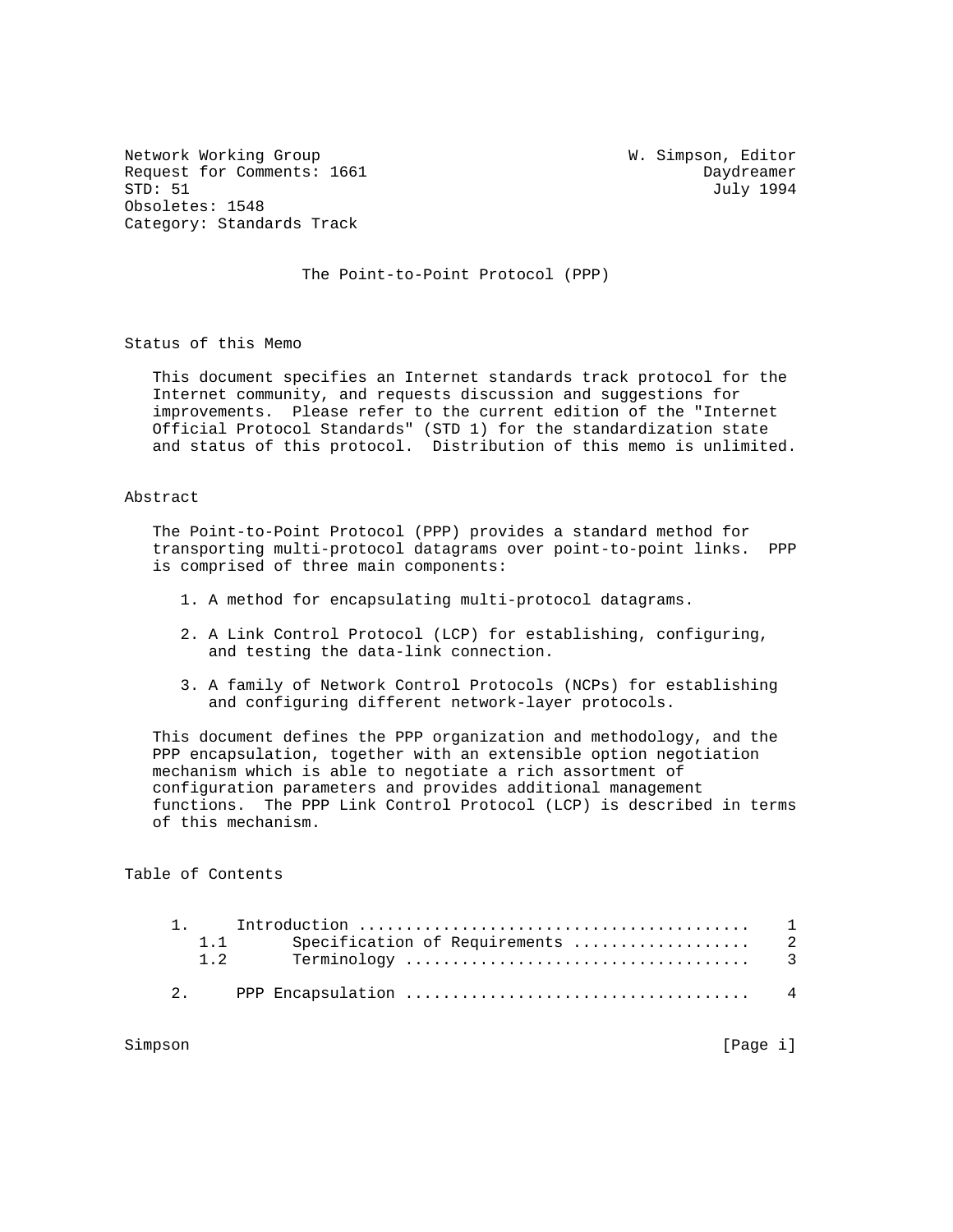| 3.                                             |                                                                                                                                                                                            | 6                                |
|------------------------------------------------|--------------------------------------------------------------------------------------------------------------------------------------------------------------------------------------------|----------------------------------|
| 3.1                                            |                                                                                                                                                                                            | 6                                |
| 3.2                                            |                                                                                                                                                                                            | 6                                |
| 3.3                                            | Link Dead (physical-layer not ready)                                                                                                                                                       | 7                                |
| 3.4                                            | Link Establishment Phase                                                                                                                                                                   | 7                                |
| 3.5                                            | Authentication Phase                                                                                                                                                                       | 8                                |
| 3.6                                            | Network-Layer Protocol Phase                                                                                                                                                               | 8                                |
| 3.7                                            | Link Termination Phase                                                                                                                                                                     | 9                                |
| 4.                                             | The Option Negotiation Automaton                                                                                                                                                           | 11                               |
| 4.1                                            | State Transition Table                                                                                                                                                                     | 12                               |
| 4.2                                            |                                                                                                                                                                                            | 14                               |
| 4.3                                            |                                                                                                                                                                                            | 16                               |
| 4.4                                            |                                                                                                                                                                                            | 21                               |
| 4.5                                            | Loop Avoidance                                                                                                                                                                             | 23                               |
| 4.6                                            | Counters and Timers                                                                                                                                                                        | 24                               |
| 5.                                             |                                                                                                                                                                                            | 26                               |
| 5.1                                            | Configure-Request                                                                                                                                                                          | 28                               |
| 5.2                                            | Configure-Ack                                                                                                                                                                              | 29                               |
| 5.3                                            | Configure-Nak                                                                                                                                                                              | 30                               |
| 5.4                                            | Configure-Reject                                                                                                                                                                           | 31                               |
| 5.5                                            | Terminate-Request and Terminate-Ack                                                                                                                                                        | 33                               |
| 5.6                                            |                                                                                                                                                                                            | 34                               |
| 5.7                                            | Protocol-Reject                                                                                                                                                                            | 35                               |
| 5.8                                            | Echo-Request and Echo-Reply                                                                                                                                                                | 36                               |
| 5.9                                            | Discard-Request                                                                                                                                                                            | 37                               |
| б.<br>6.1<br>6.2<br>6.3<br>6.4<br>$6.5$<br>6.6 | LCP Configuration Options<br>Maximum-Receive-Unit (MRU)<br>Authentication-Protocol<br>Quality-Protocol<br>Protocol-Field-Compression (PFC)<br>Address-and-Control-Field-Compression (ACFC) | 39<br>41<br>42<br>43<br>45<br>48 |
|                                                |                                                                                                                                                                                            | 51<br>51<br>51<br>52<br>52       |

Simpson [Page ii]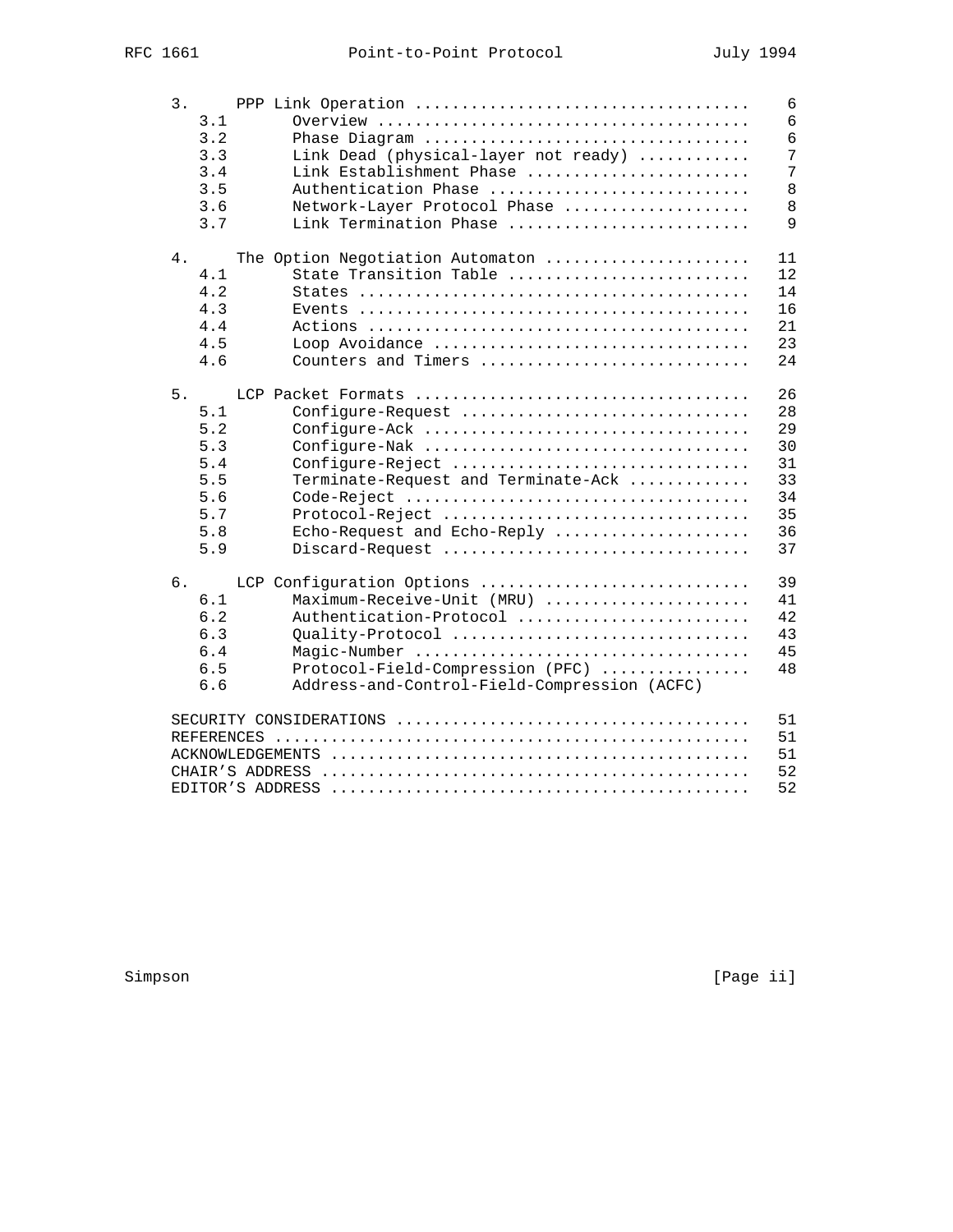# 1. Introduction

 The Point-to-Point Protocol is designed for simple links which transport packets between two peers. These links provide full-duplex simultaneous bi-directional operation, and are assumed to deliver packets in order. It is intended that PPP provide a common solution for easy connection of a wide variety of hosts, bridges and routers [1].

#### Encapsulation

 The PPP encapsulation provides for multiplexing of different network-layer protocols simultaneously over the same link. The PPP encapsulation has been carefully designed to retain compatibility with most commonly used supporting hardware.

 Only 8 additional octets are necessary to form the encapsulation when used within the default HDLC-like framing. In environments where bandwidth is at a premium, the encapsulation and framing may be shortened to 2 or 4 octets.

 To support high speed implementations, the default encapsulation uses only simple fields, only one of which needs to be examined for demultiplexing. The default header and information fields fall on 32-bit boundaries, and the trailer may be padded to an arbitrary boundary.

# Link Control Protocol

 In order to be sufficiently versatile to be portable to a wide variety of environments, PPP provides a Link Control Protocol (LCP). The LCP is used to automatically agree upon the encapsulation format options, handle varying limits on sizes of packets, detect a looped-back link and other common misconfiguration errors, and terminate the link. Other optional facilities provided are authentication of the identity of its peer on the link, and determination when a link is functioning properly and when it is failing.

# Network Control Protocols

 Point-to-Point links tend to exacerbate many problems with the current family of network protocols. For instance, assignment and management of IP addresses, which is a problem even in LAN environments, is especially difficult over circuit-switched point-to-point links (such as dial-up modem servers). These problems are handled by a family of Network Control Protocols (NCPs), which each manage the specific needs required by their

Simpson [Page 1] [Page 1] [Page 1] [Page 1] [Page 1] [Page 1] [Page 1] [Page 1] [Page 1] [Page 1] [Page 1] [Page 1] [Page 1] [Page 1] [Page 1] [Page 1] [Page 1] [Page 1] [Page 1] [Page 1] [Page 1] [Page 1] [Page 1] [Page 1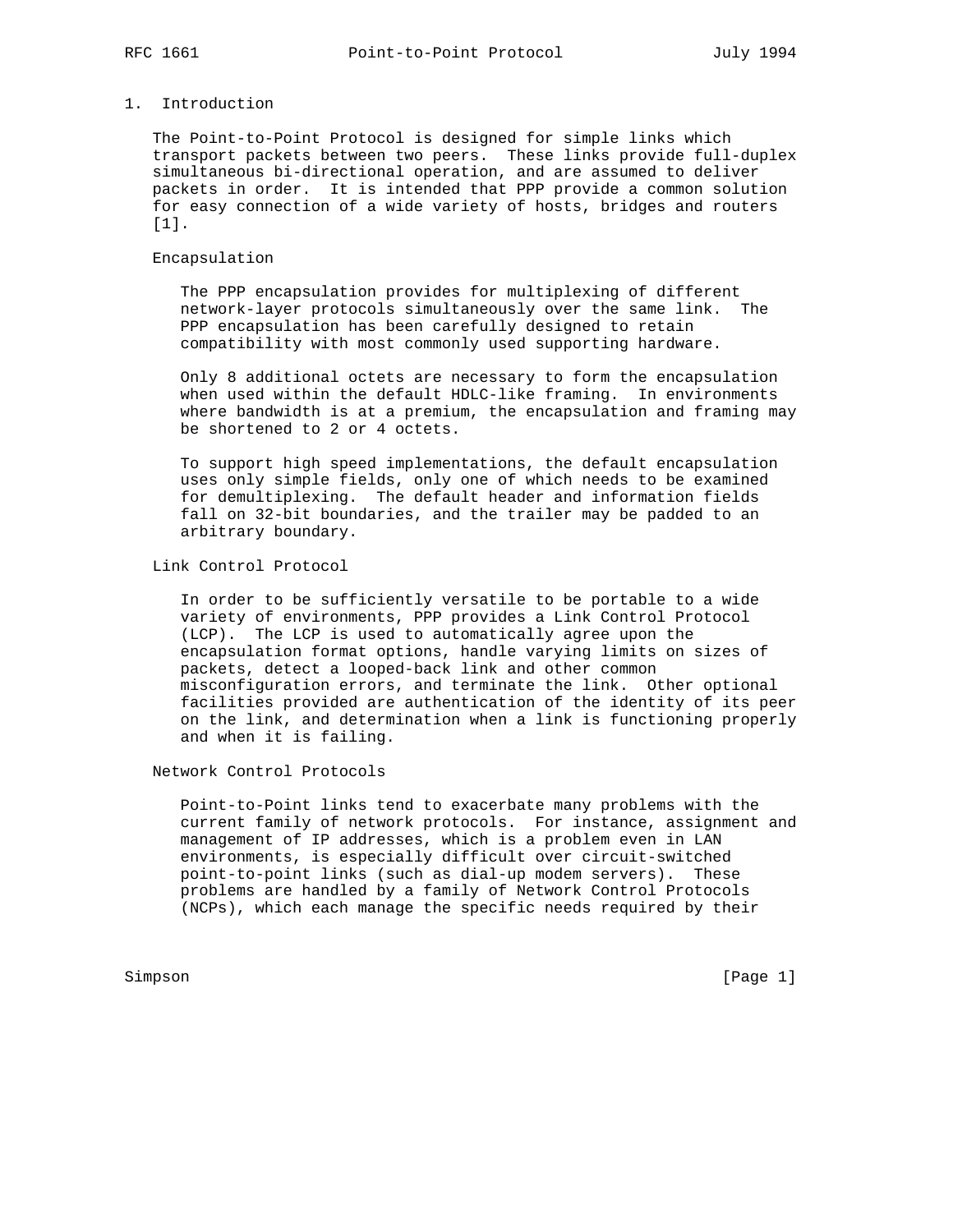respective network-layer protocols. These NCPs are defined in companion documents.

#### Configuration

 It is intended that PPP links be easy to configure. By design, the standard defaults handle all common configurations. The implementor can specify improvements to the default configuration, which are automatically communicated to the peer without operator intervention. Finally, the operator may explicitly configure options for the link which enable the link to operate in environments where it would otherwise be impossible.

 This self-configuration is implemented through an extensible option negotiation mechanism, wherein each end of the link describes to the other its capabilities and requirements. Although the option negotiation mechanism described in this document is specified in terms of the Link Control Protocol (LCP), the same facilities are designed to be used by other control protocols, especially the family of NCPs.

# 1.1. Specification of Requirements

 In this document, several words are used to signify the requirements of the specification. These words are often capitalized.

- MUST This word, or the adjective "required", means that the definition is an absolute requirement of the specification.
- MUST NOT This phrase means that the definition is an absolute prohibition of the specification.
- SHOULD This word, or the adjective "recommended", means that there may exist valid reasons in particular circumstances to ignore this item, but the full implications must be understood and carefully weighed before choosing a different course.
- MAY This word, or the adjective "optional", means that this item is one of an allowed set of alternatives. An implementation which does not include this option MUST be prepared to interoperate with another implementation which does include the option.

Simpson [Page 2]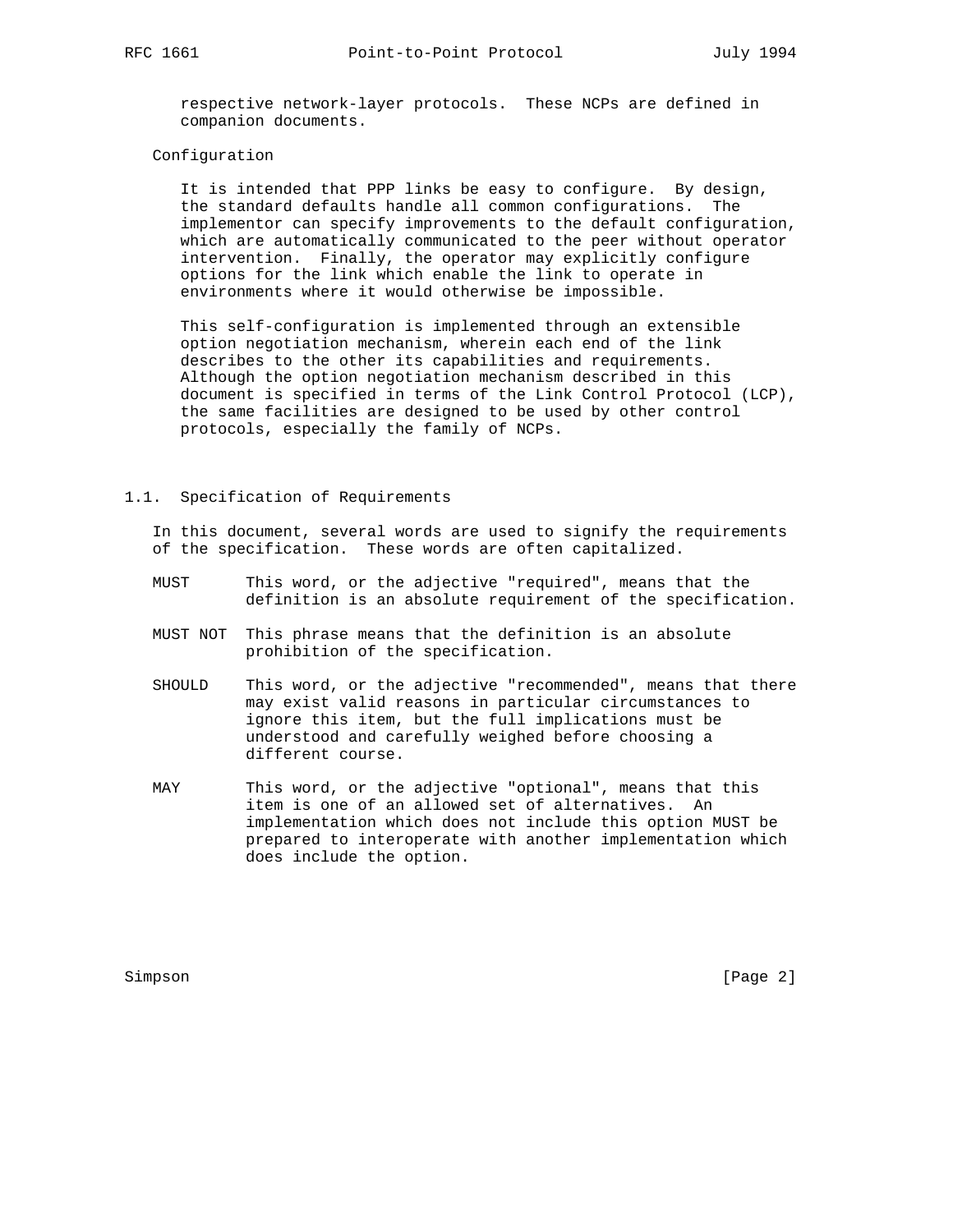# 1.2. Terminology

This document frequently uses the following terms:

- datagram The unit of transmission in the network layer (such as IP). A datagram may be encapsulated in one or more packets passed to the data link layer.
- frame The unit of transmission at the data link layer. A frame may include a header and/or a trailer, along with some number of units of data.
- packet The basic unit of encapsulation, which is passed across the interface between the network layer and the data link layer. A packet is usually mapped to a frame; the exceptions are when data link layer fragmentation is being performed, or when multiple packets are incorporated into a single frame.

peer The other end of the point-to-point link.

silently discard

 The implementation discards the packet without further processing. The implementation SHOULD provide the capability of logging the error, including the contents of the silently discarded packet, and SHOULD record the event in a statistics counter.

Simpson [Page 3]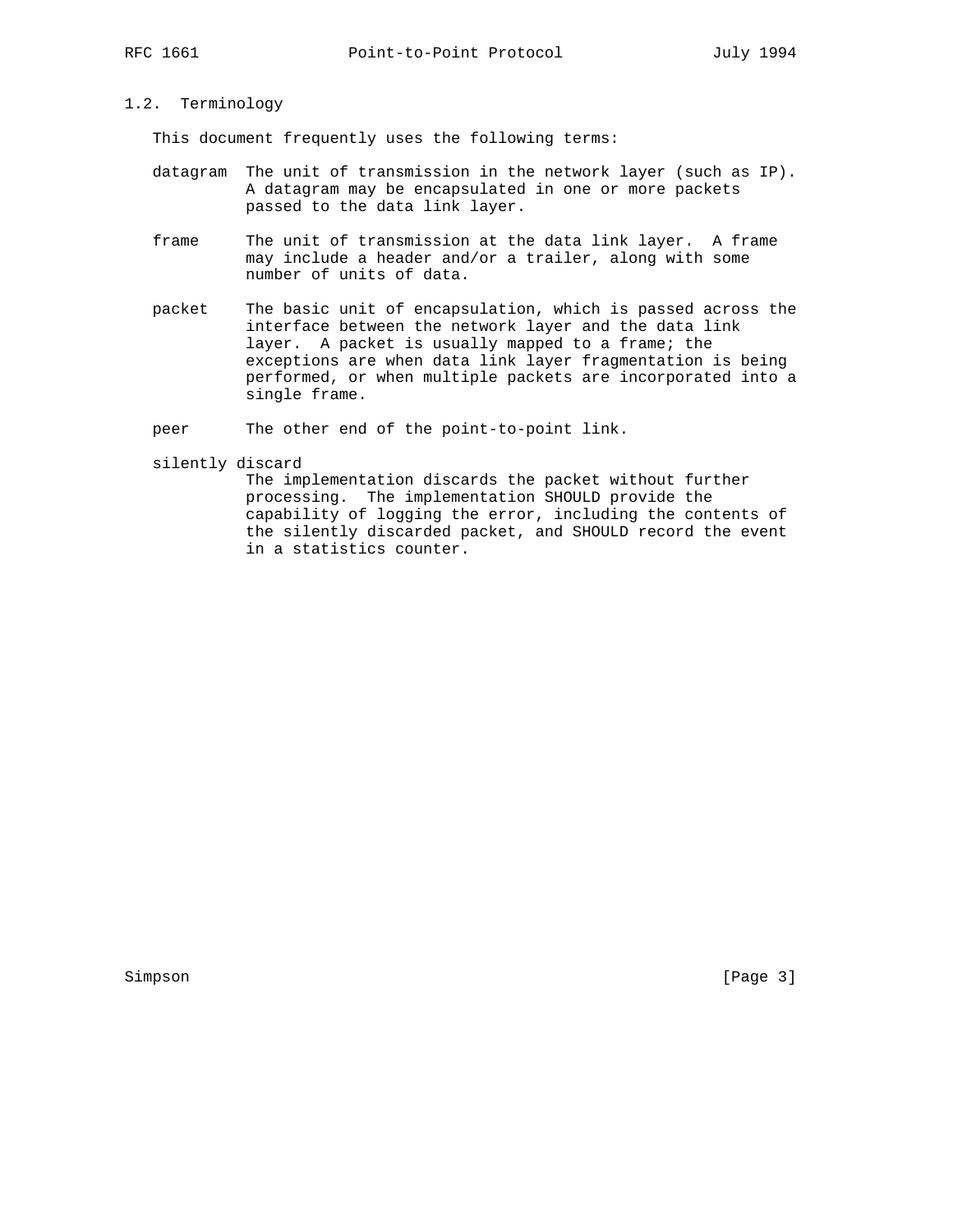# 2. PPP Encapsulation

 The PPP encapsulation is used to disambiguate multiprotocol datagrams. This encapsulation requires framing to indicate the beginning and end of the encapsulation. Methods of providing framing are specified in companion documents.

 A summary of the PPP encapsulation is shown below. The fields are transmitted from left to right.

|           | Protocol   Information   Padding |  |
|-----------|----------------------------------|--|
| 8/16 bits | $\star$                          |  |
|           |                                  |  |

# Protocol Field

 The Protocol field is one or two octets, and its value identifies the datagram encapsulated in the Information field of the packet. The field is transmitted and received most significant octet first.

 The structure of this field is consistent with the ISO 3309 extension mechanism for address fields. All Protocols MUST be odd; the least significant bit of the least significant octet MUST equal "1". Also, all Protocols MUST be assigned such that the least significant bit of the most significant octet equals "0". Frames received which don't comply with these rules MUST be treated as having an unrecognized Protocol.

 Protocol field values in the "0\*\*\*" to "3\*\*\*" range identify the network-layer protocol of specific packets, and values in the "8\*\*\*" to "b\*\*\*" range identify packets belonging to the associated Network Control Protocols (NCPs), if any.

 Protocol field values in the "4\*\*\*" to "7\*\*\*" range are used for protocols with low volume traffic which have no associated NCP. Protocol field values in the "c\*\*\*" to "f\*\*\*" range identify packets as link-layer Control Protocols (such as LCP).

Simpson [Page 4] [Page 4] [Page 4] [Page 4] [Page 4] [Page 4] [Page 4] [Page 4] [Page 4] [Page 4] [Page 4] [Page 4] [Page 4] [Page 4] [Page 4] [Page 4] [Page 4] [Page 4] [Page 4] [Page 4] [Page 4] [Page 4] [Page 4] [Page 4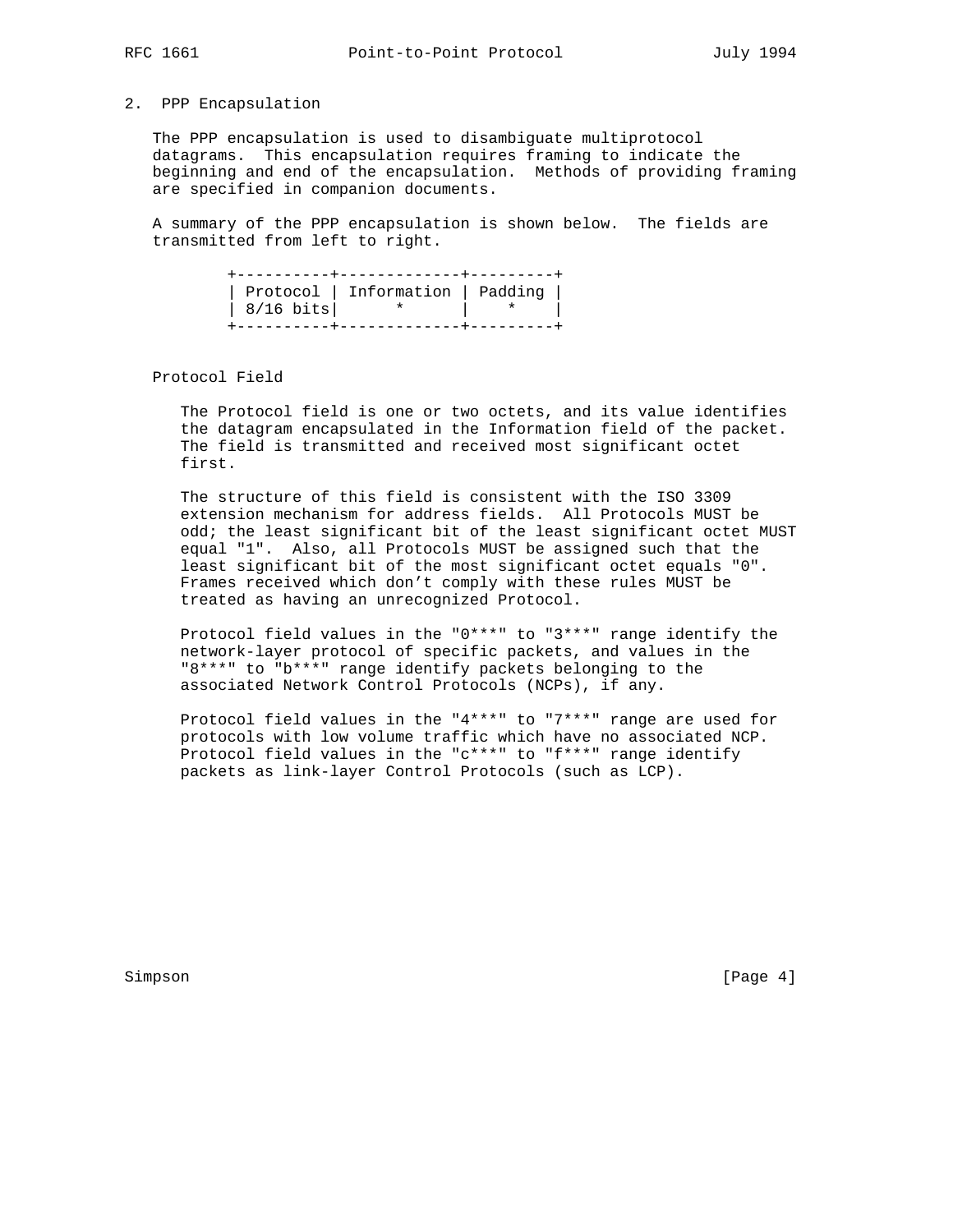Up-to-date values of the Protocol field are specified in the most recent "Assigned Numbers" RFC [2]. This specification reserves the following values:

| Value (in hex) Protocol Name |                                             |
|------------------------------|---------------------------------------------|
| 0001                         | Padding Protocol                            |
| 0003 to 001f                 | reserved (transparency inefficient)         |
| 007d                         | reserved (Control Escape)                   |
| 00cf                         | reserved (PPP NLPID)                        |
| 00ff                         | reserved (compression inefficient)          |
| 8001 to 801f                 | unused                                      |
| 807d                         | unused                                      |
| 80cf                         | unused                                      |
| 80ff                         | unused                                      |
| c021                         | Link Control Protocol                       |
| c023                         | Password Authentication Protocol            |
| c025                         | Link Quality Report                         |
| c223                         | Challenge Handshake Authentication Protocol |

 Developers of new protocols MUST obtain a number from the Internet Assigned Numbers Authority (IANA), at IANA@isi.edu.

# Information Field

 The Information field is zero or more octets. The Information field contains the datagram for the protocol specified in the Protocol field.

 The maximum length for the Information field, including Padding, but not including the Protocol field, is termed the Maximum Receive Unit (MRU), which defaults to 1500 octets. By negotiation, consenting PPP implementations may use other values for the MRU.

# Padding

 On transmission, the Information field MAY be padded with an arbitrary number of octets up to the MRU. It is the responsibility of each protocol to distinguish padding octets from real information.

Simpson [Page 5]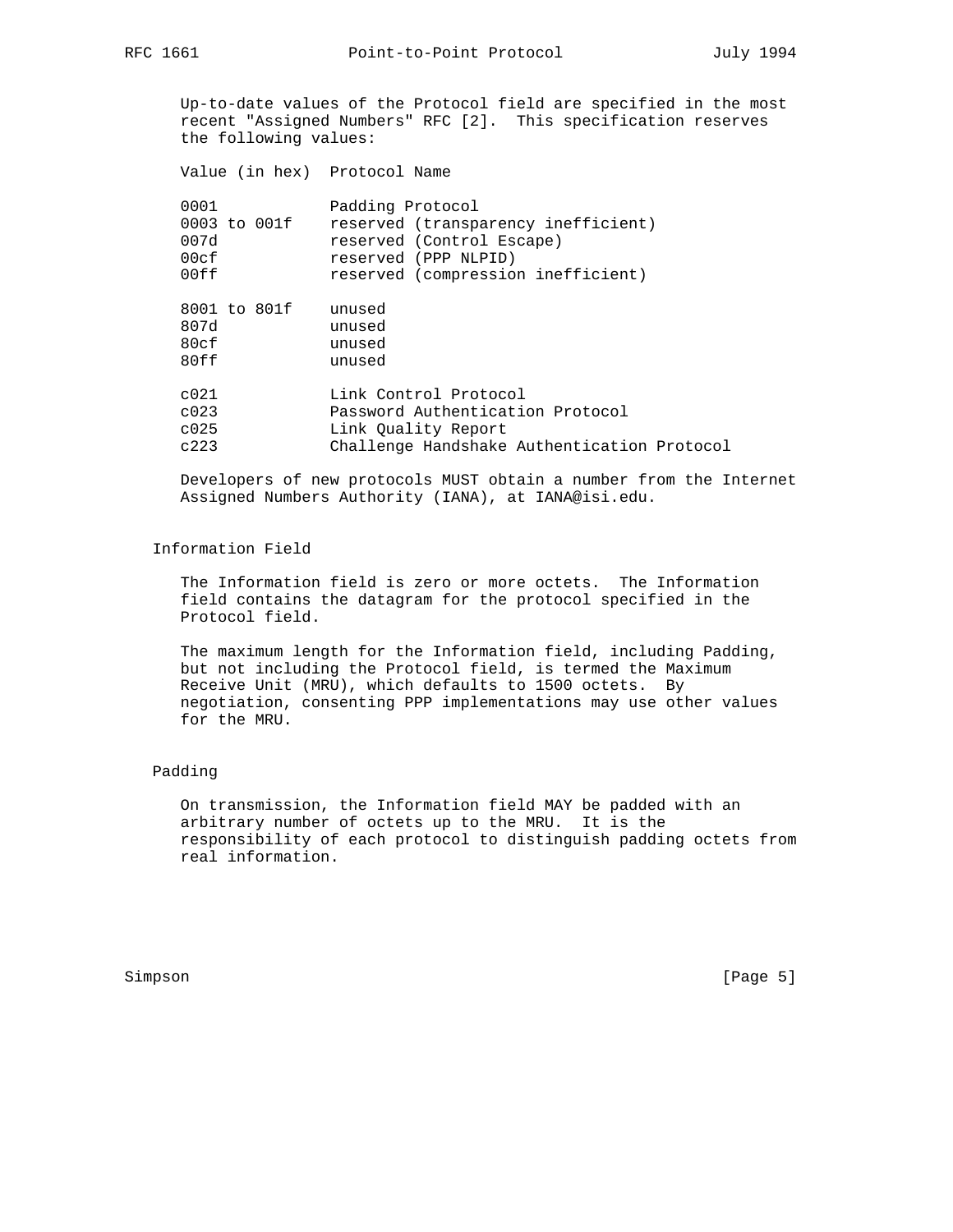#### 3. PPP Link Operation

# 3.1. Overview

 In order to establish communications over a point-to-point link, each end of the PPP link MUST first send LCP packets to configure and test the data link. After the link has been established, the peer MAY be authenticated.

 Then, PPP MUST send NCP packets to choose and configure one or more network-layer protocols. Once each of the chosen network-layer protocols has been configured, datagrams from each network-layer protocol can be sent over the link.

 The link will remain configured for communications until explicit LCP or NCP packets close the link down, or until some external event occurs (an inactivity timer expires or network administrator intervention).

# 3.2. Phase Diagram

 In the process of configuring, maintaining and terminating the point-to-point link, the PPP link goes through several distinct phases which are specified in the following simplified state diagram:



 Not all transitions are specified in this diagram. The following semantics MUST be followed.

Simpson [Page 6] [Page 6] [Page 6] [Page 6] [Page 6] [Page 6] [Page 6] [Page 6] [Page 6] [Page 6] [Page 6] [Page 6] [Page 6] [Page 6] [Page 6] [Page 6] [Page 6] [Page 6] [Page 6] [Page 6] [Page 6] [Page 6] [Page 6] [Page 6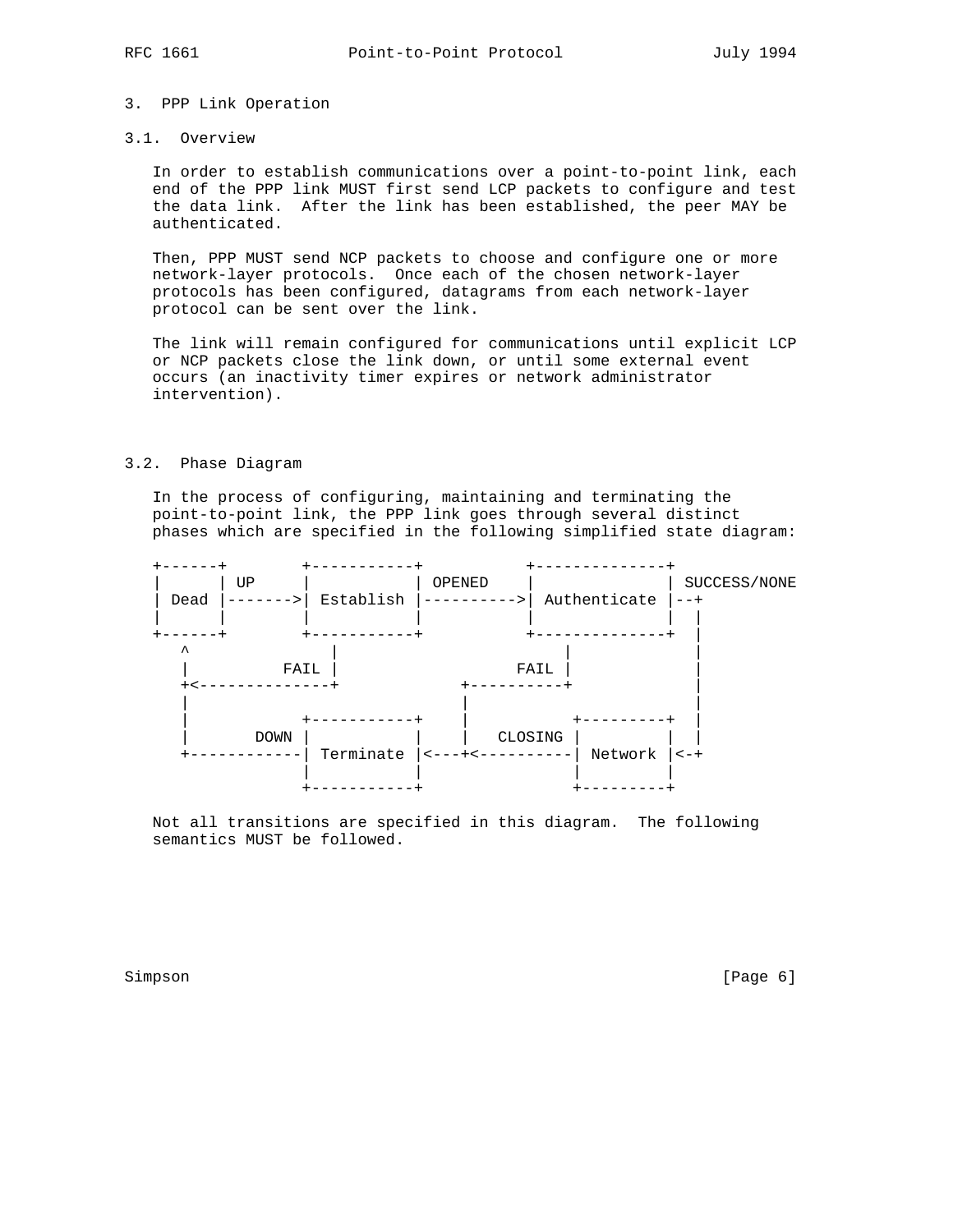# 3.3. Link Dead (physical-layer not ready)

 The link necessarily begins and ends with this phase. When an external event (such as carrier detection or network administrator configuration) indicates that the physical-layer is ready to be used, PPP will proceed to the Link Establishment phase.

 During this phase, the LCP automaton (described later) will be in the Initial or Starting states. The transition to the Link Establishment phase will signal an Up event to the LCP automaton.

Implementation Note:

 Typically, a link will return to this phase automatically after the disconnection of a modem. In the case of a hard-wired link, this phase may be extremely short -- merely long enough to detect the presence of the device.

#### 3.4. Link Establishment Phase

 The Link Control Protocol (LCP) is used to establish the connection through an exchange of Configure packets. This exchange is complete, and the LCP Opened state entered, once a Configure-Ack packet (described later) has been both sent and received.

 All Configuration Options are assumed to be at default values unless altered by the configuration exchange. See the chapter on LCP Configuration Options for further discussion.

 It is important to note that only Configuration Options which are independent of particular network-layer protocols are configured by LCP. Configuration of individual network-layer protocols is handled by separate Network Control Protocols (NCPs) during the Network-Layer Protocol phase.

 Any non-LCP packets received during this phase MUST be silently discarded.

 The receipt of the LCP Configure-Request causes a return to the Link Establishment phase from the Network-Layer Protocol phase or Authentication phase.

Simpson [Page 7]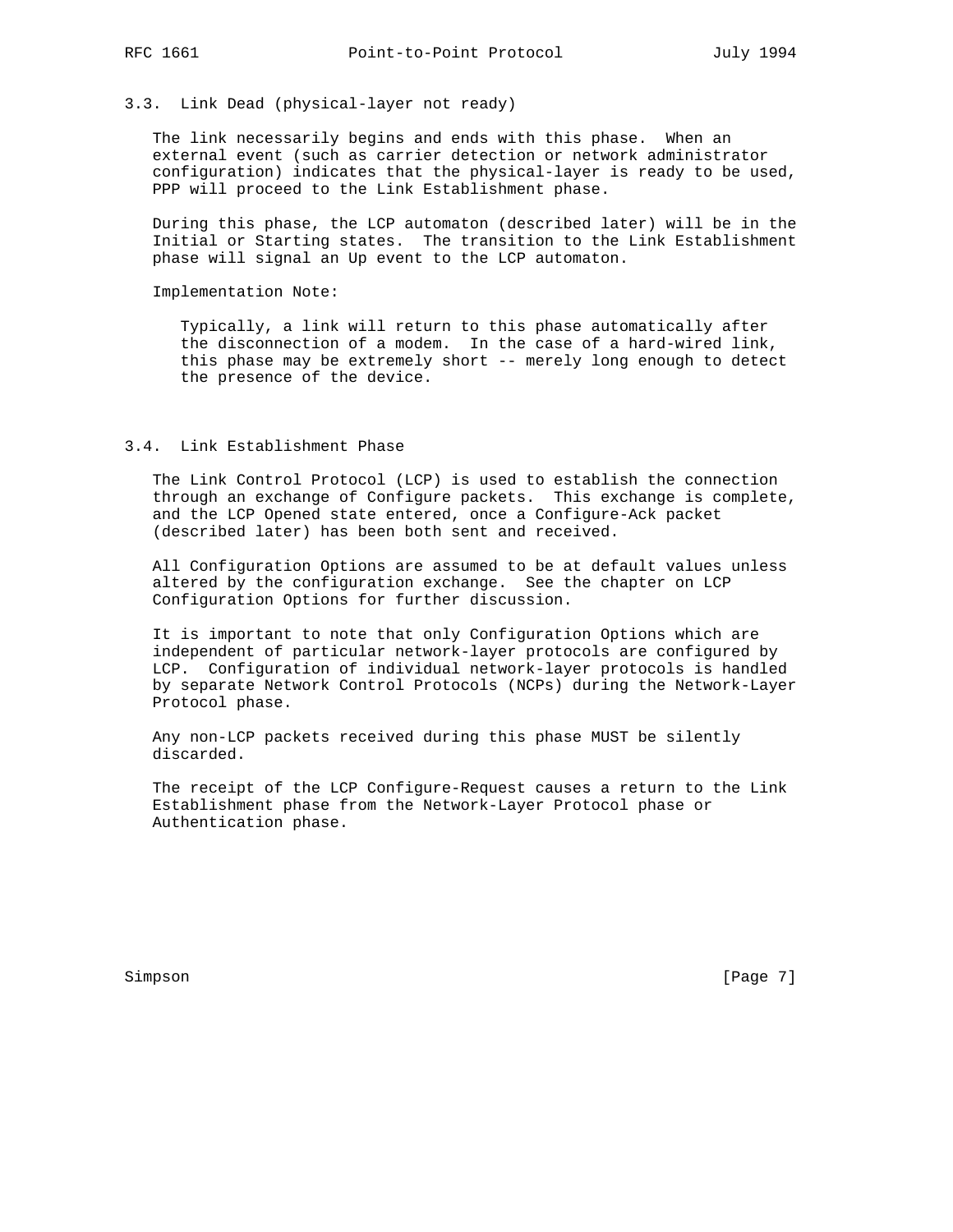#### 3.5. Authentication Phase

 On some links it may be desirable to require a peer to authenticate itself before allowing network-layer protocol packets to be exchanged.

 By default, authentication is not mandatory. If an implementation desires that the peer authenticate with some specific authentication protocol, then it MUST request the use of that authentication protocol during Link Establishment phase.

 Authentication SHOULD take place as soon as possible after link establishment. However, link quality determination MAY occur concurrently. An implementation MUST NOT allow the exchange of link quality determination packets to delay authentication indefinitely.

 Advancement from the Authentication phase to the Network-Layer Protocol phase MUST NOT occur until authentication has completed. If authentication fails, the authenticator SHOULD proceed instead to the Link Termination phase.

 Only Link Control Protocol, authentication protocol, and link quality monitoring packets are allowed during this phase. All other packets received during this phase MUST be silently discarded.

Implementation Notes:

 An implementation SHOULD NOT fail authentication simply due to timeout or lack of response. The authentication SHOULD allow some method of retransmission, and proceed to the Link Termination phase only after a number of authentication attempts has been exceeded.

 The implementation responsible for commencing Link Termination phase is the implementation which has refused authentication to its peer.

#### 3.6. Network-Layer Protocol Phase

 Once PPP has finished the previous phases, each network-layer protocol (such as IP, IPX, or AppleTalk) MUST be separately configured by the appropriate Network Control Protocol (NCP).

Each NCP MAY be Opened and Closed at any time.

Simpson [Page 8]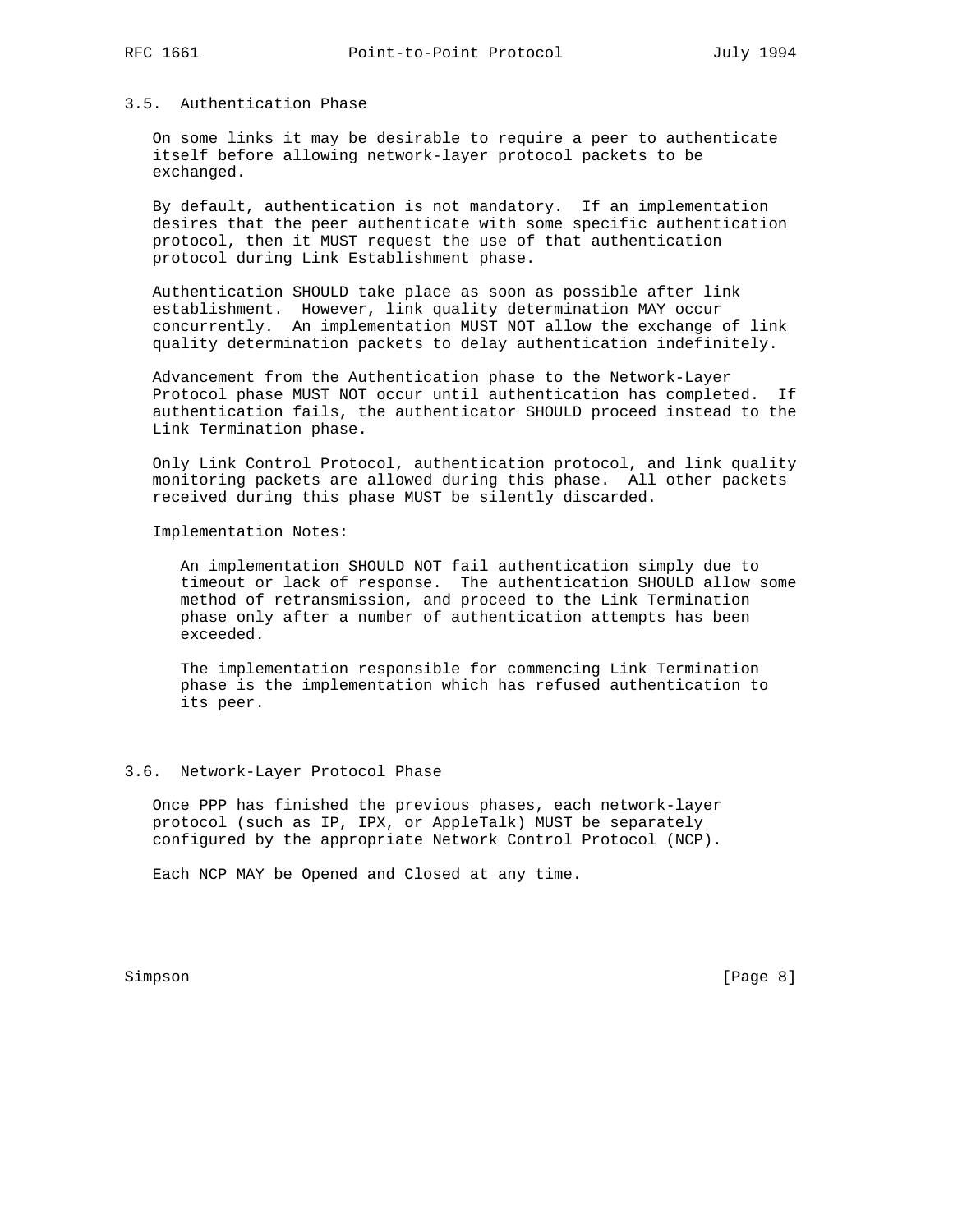Implementation Note:

 Because an implementation may initially use a significant amount of time for link quality determination, implementations SHOULD avoid fixed timeouts when waiting for their peers to configure a NCP.

 After a NCP has reached the Opened state, PPP will carry the corresponding network-layer protocol packets. Any supported network-layer protocol packets received when the corresponding NCP is not in the Opened state MUST be silently discarded.

Implementation Note:

 While LCP is in the Opened state, any protocol packet which is unsupported by the implementation MUST be returned in a Protocol- Reject (described later). Only protocols which are supported are silently discarded.

 During this phase, link traffic consists of any possible combination of LCP, NCP, and network-layer protocol packets.

# 3.7. Link Termination Phase

 PPP can terminate the link at any time. This might happen because of the loss of carrier, authentication failure, link quality failure, the expiration of an idle-period timer, or the administrative closing of the link.

 LCP is used to close the link through an exchange of Terminate packets. When the link is closing, PPP informs the network-layer protocols so that they may take appropriate action.

 After the exchange of Terminate packets, the implementation SHOULD signal the physical-layer to disconnect in order to enforce the termination of the link, particularly in the case of an authentication failure. The sender of the Terminate-Request SHOULD disconnect after receiving a Terminate-Ack, or after the Restart counter expires. The receiver of a Terminate-Request SHOULD wait for the peer to disconnect, and MUST NOT disconnect until at least one Restart time has passed after sending a Terminate-Ack. PPP SHOULD proceed to the Link Dead phase.

 Any non-LCP packets received during this phase MUST be silently discarded.

Simpson [Page 9]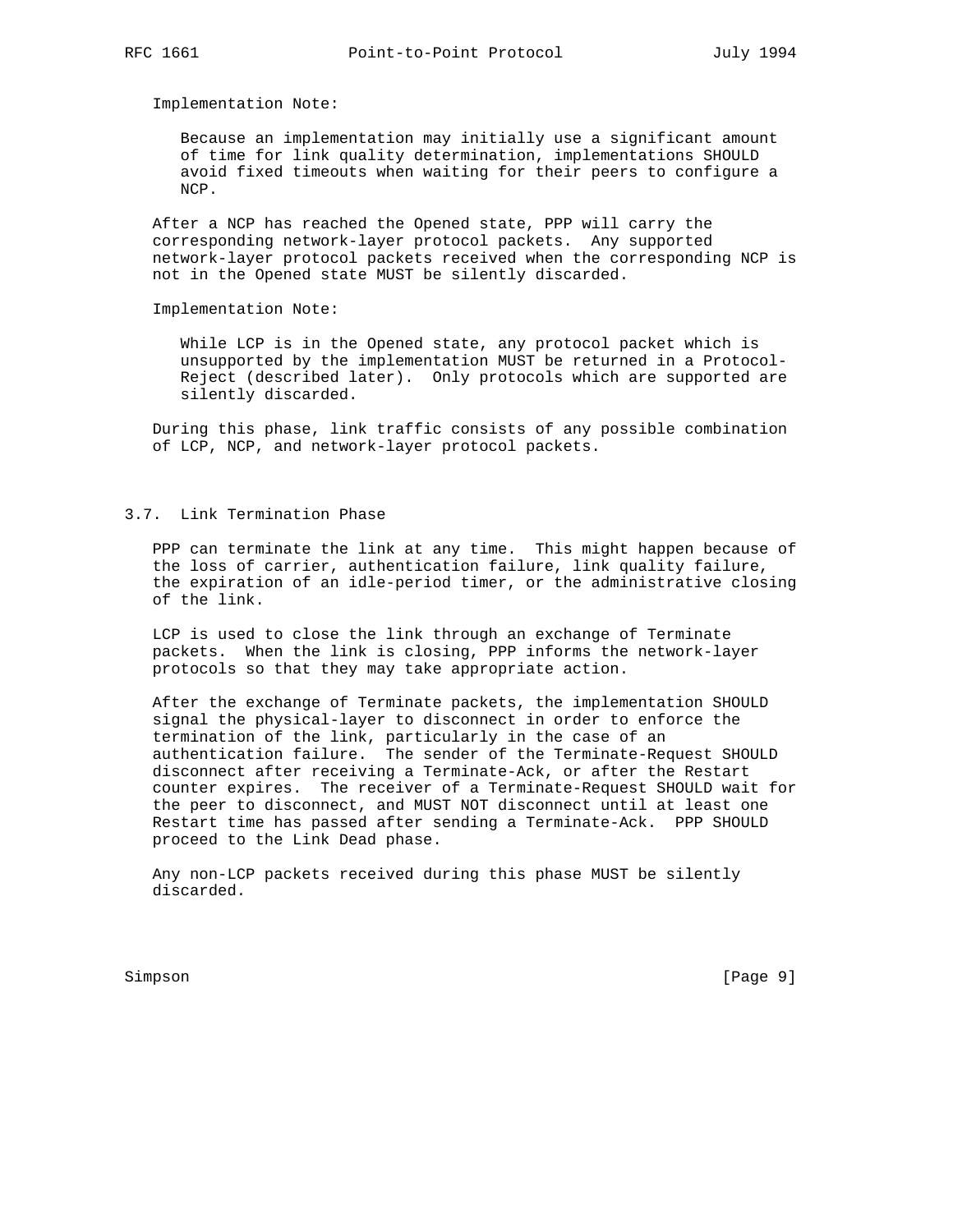# Implementation Note:

 The closing of the link by LCP is sufficient. There is no need for each NCP to send a flurry of Terminate packets. Conversely, the fact that one NCP has Closed is not sufficient reason to cause the termination of the PPP link, even if that NCP was the only NCP currently in the Opened state.

Simpson [Page 10]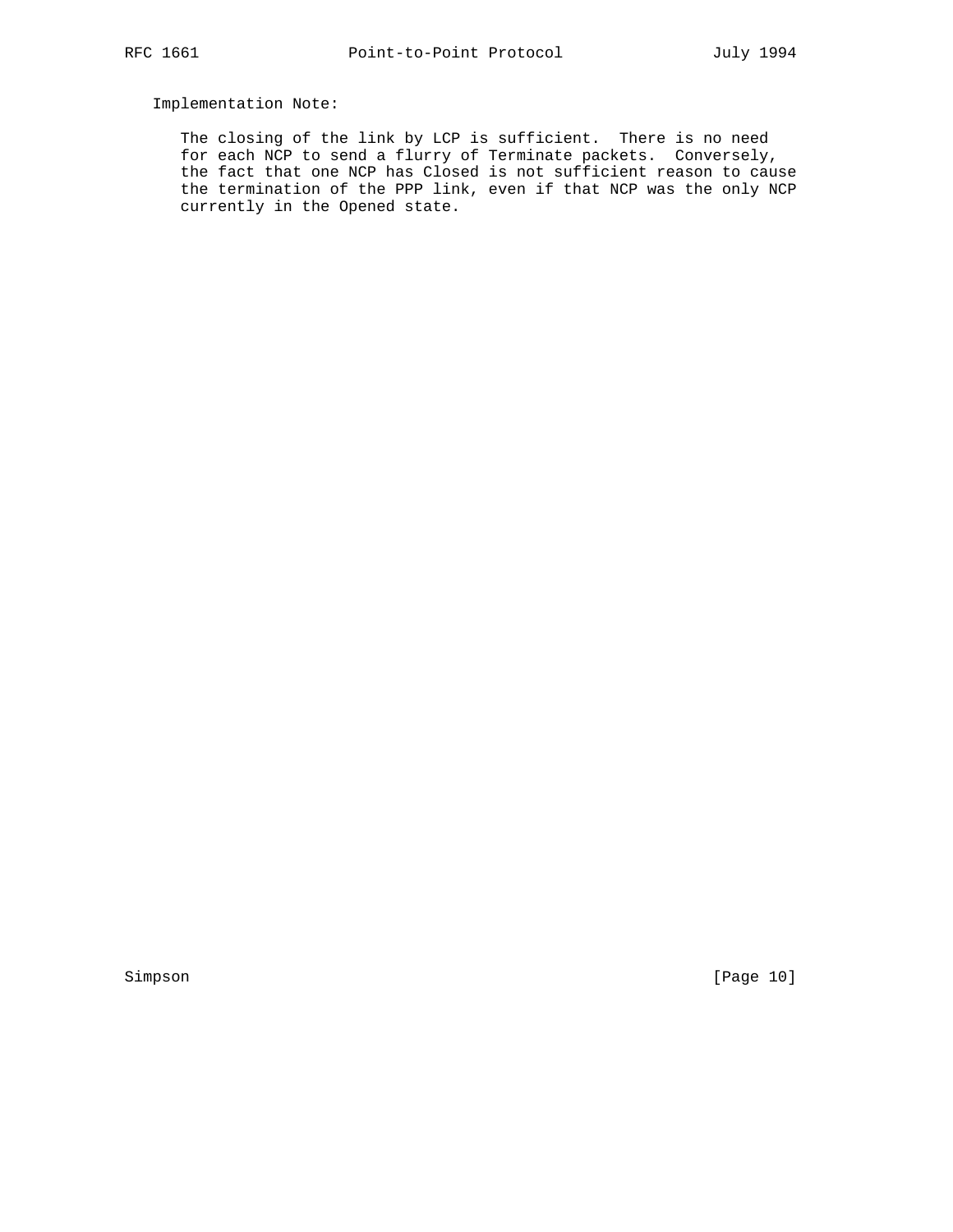### 4. The Option Negotiation Automaton

 The finite-state automaton is defined by events, actions and state transitions. Events include reception of external commands such as Open and Close, expiration of the Restart timer, and reception of packets from a peer. Actions include the starting of the Restart timer and transmission of packets to the peer.

 Some types of packets -- Configure-Naks and Configure-Rejects, or Code-Rejects and Protocol-Rejects, or Echo-Requests, Echo-Replies and Discard-Requests -- are not differentiated in the automaton descriptions. As will be described later, these packets do indeed serve different functions. However, they always cause the same transitions.

Events **Actions** 

| Up  | = lower layer is Up                         |  | $tlu = This-Layer-Up$          |
|-----|---------------------------------------------|--|--------------------------------|
|     | Down = lower layer is Down                  |  | tld = This-Layer-Down          |
|     | Open = administrative Open                  |  | tls = This-Layer-Started       |
|     | Close= administrative Close                 |  | $tlf = This-Layer-Finished$    |
|     | $TO+$ = Timeout with counter > 0            |  | irc = Initialize-Restart-Count |
|     | TO- = Timeout with counter expired          |  | zrc = Zero-Restart-Count       |
|     | $RCR+ = Receive-Confique-Request (Good)$    |  | scr = Send-Configure-Request   |
|     | $RCR - = Receive-Configure-Request (Bad)$   |  |                                |
|     | RCA = Receive-Configure-Ack                 |  | $sca = Send-Configure-Ack$     |
|     | $RCN = Receive-Configure-Nak/Rej$           |  | $scn = Send-Configure-Nak/Rej$ |
|     | RTR = Receive-Terminate-Request             |  | str = Send-Terminate-Request   |
| RTA | = Receive-Terminate-Ack                     |  | sta = Send-Terminate-Ack       |
|     | RUC = Receive-Unknown-Code                  |  | $scj = Send-Code-Reject$       |
|     | $RXJ+$ = Receive-Code-Reject (permitted)    |  |                                |
|     | or Receive-Protocol-Reject                  |  |                                |
|     | $RXJ-$ = Receive-Code-Reject (catastrophic) |  |                                |
|     | or Receive-Protocol-Reject                  |  |                                |
|     | RXR = Receive-Echo-Request                  |  | $ser = Send-Echo-Reply$        |
|     | or Receive-Echo-Reply                       |  |                                |
|     | or Receive-Discard-Request                  |  |                                |
|     |                                             |  |                                |

Simpson [Page 11]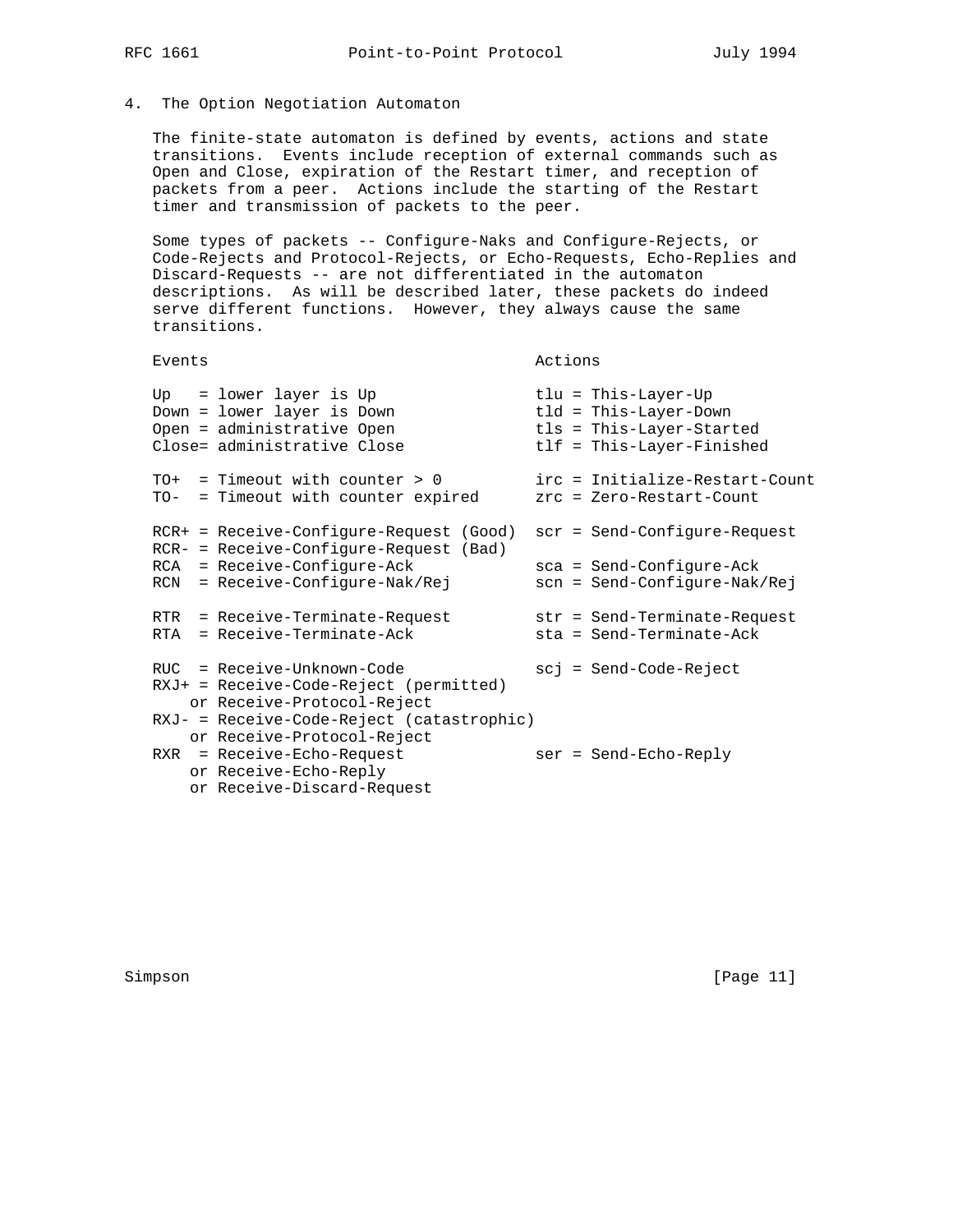# 4.1. State Transition Table

 The complete state transition table follows. States are indicated horizontally, and events are read vertically. State transitions and actions are represented in the form action/new-state. Multiple actions are separated by commas, and may continue on succeeding lines as space requires; multiple actions may be implemented in any convenient order. The state may be followed by a letter, which indicates an explanatory footnote. The dash ('-') indicates an illegal transition.

| Events     | State<br>U<br>Initial | 1<br>Starting Closed | $\overline{2}$   | 3<br>Stopped                           | 4<br>Closing     | 5<br>Stopping  |
|------------|-----------------------|----------------------|------------------|----------------------------------------|------------------|----------------|
| Up         | 2                     | irc, scr/6           |                  |                                        |                  |                |
| Down       |                       |                      |                  | tls/1                                  | $\Omega$         |                |
| Open       | tls/1                 | $\mathbf{1}$         | irc, scr/6       | 3r                                     | 5r               | 5r             |
| Close      | $\Omega$              | tlf/0                | 2                | 2                                      | 4                | 4              |
| $TO+$      |                       |                      |                  |                                        | str/4            | str/5          |
| $TO-$      |                       |                      |                  |                                        | tlf/2            | tlf/3          |
| $RCR+$     |                       |                      |                  | $\text{sta}/2$ irc, scr, sca/8         | 4                | 5              |
| $RCR-$     |                       |                      |                  | $\frac{\text{sta}}{2}$ irc, scr, scn/6 | 4                | 5              |
| RCA        |                       |                      | $\texttt{sta}/2$ | sta/3                                  | 4                | 5              |
| RCN        |                       |                      | $\verb sta/2 $   | $\texttt{sta}/3$                       | 4                | 5              |
| RTR        |                       |                      | $\texttt{sta}/2$ | $\texttt{sta}/3$                       | $\texttt{sta}/4$ | $\text{sta}/5$ |
| RTA        |                       |                      | 2                | 3                                      | tlf/2            | tlf/3          |
| <b>RUC</b> |                       |                      | scj/2            | scj/3                                  | scj/4            | scj/5          |
| $RXJ+$     |                       |                      | 2                | 3                                      | 4                | 5              |
| $RXJ -$    |                       |                      | tlf/2            | tlf/3                                  | t1f/2            | tlf/3          |
| <b>RXR</b> |                       |                      | 2                | 3                                      | 4                | 5              |

Simpson [Page 12]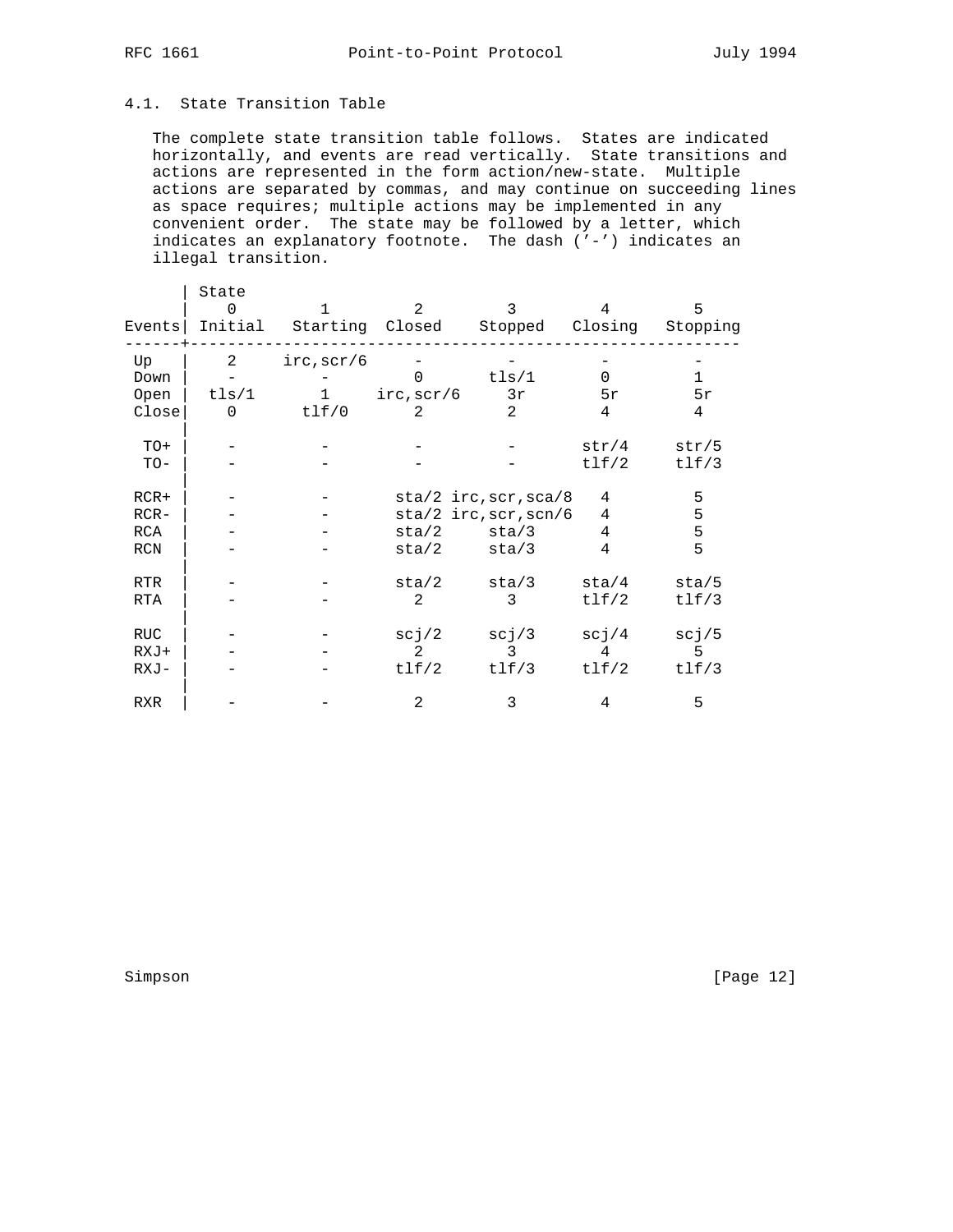| Events                         | State<br>6                            | 7<br>Req-Sent Ack-Rcvd Ack-Sent | 8                                                            | 9<br>Opened                                                                       |
|--------------------------------|---------------------------------------|---------------------------------|--------------------------------------------------------------|-----------------------------------------------------------------------------------|
| Up<br>Down                     | $\mathbf{1}$                          | $\mathbf{1}$                    | $\mathbf{1}$                                                 | tld/1                                                                             |
| Open                           | 6                                     | 7                               | 8                                                            | 9r<br>$Close irc,str/4irc,str/4irc,str/4irc,str/4 tld,irc,str/4$                  |
| $TO+$<br>$TO-$                 | scr/6<br>tlf/3p                       | scr/6<br>tlf/3p                 | scr/8<br>tlf/3p                                              |                                                                                   |
| $RCR+$<br>$RCR-$<br>RCA<br>RCN | sca/8<br>scn/6<br>irc/7<br>irc, scr/6 | sca,tlu/9<br>scr/6x<br>scr/6x   | $\verb sca /8$<br>$\text{scn}/7$ $\text{scn}/6$<br>irc,scr/8 | tld, $scr,$ sca/8<br>tld, scr, scn/6<br>$irc, tlu/9$ tld, $scr/6x$<br>tld, scr/6x |
| <b>RTR</b><br>RTA              | $\texttt{sta}/6$<br>6                 | sta/6<br>6                      | sta/6<br>8                                                   | tld, zrc, sta/5<br>tld, scr/6                                                     |
| RUC<br>$RXJ+$<br>RXJ-          | scj/6<br>6<br>tlf/3                   | scj/7<br>6<br>tlf/3             | scj/8<br>-8<br>tlf/3                                         | scj/9<br>9<br>tld,irc,str/5                                                       |
| <b>RXR</b>                     | 6                                     | 7                               | 8                                                            | ser/9                                                                             |

 The states in which the Restart timer is running are identifiable by the presence of TO events. Only the Send-Configure-Request, Send- Terminate-Request and Zero-Restart-Count actions start or re-start the Restart timer. The Restart timer is stopped when transitioning from any state where the timer is running to a state where the timer is not running.

 The events and actions are defined according to a message passing architecture, rather than a signalling architecture. If an action is desired to control specific signals (such as DTR), additional actions are likely to be required.

- [p] Passive option; see Stopped state discussion.
- [r] Restart option; see Open event discussion.
- [x] Crossed connection; see RCA event discussion.

Simpson [Page 13]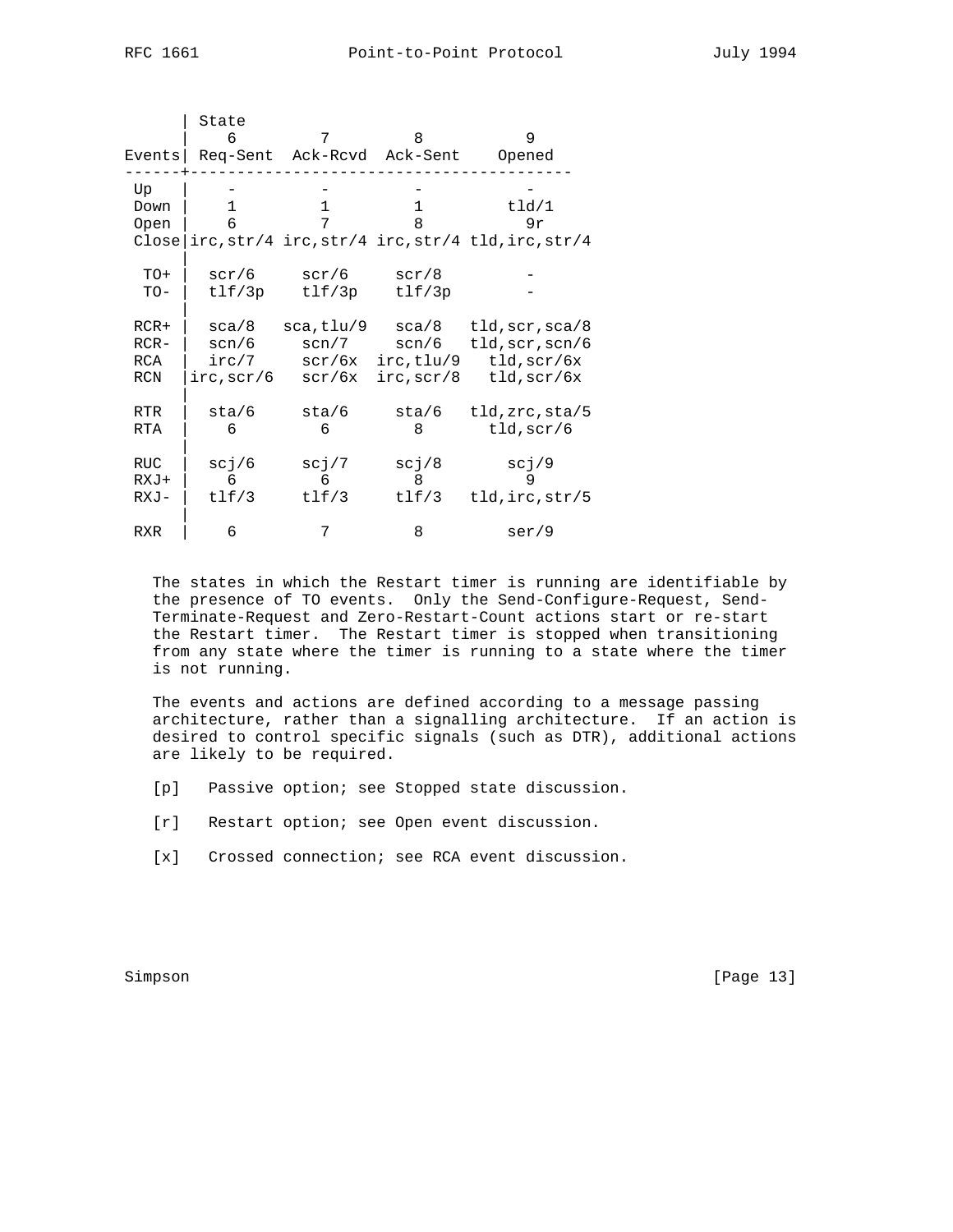# 4.2. States

Following is a more detailed description of each automaton state.

### Initial

 In the Initial state, the lower layer is unavailable (Down), and no Open has occurred. The Restart timer is not running in the Initial state.

# Starting

 The Starting state is the Open counterpart to the Initial state. An administrative Open has been initiated, but the lower layer is still unavailable (Down). The Restart timer is not running in the Starting state.

When the lower layer becomes available (Up), a Configure-Request is sent.

### Closed

 In the Closed state, the link is available (Up), but no Open has occurred. The Restart timer is not running in the Closed state.

 Upon reception of Configure-Request packets, a Terminate-Ack is sent. Terminate-Acks are silently discarded to avoid creating a loop.

# Stopped

 The Stopped state is the Open counterpart to the Closed state. It is entered when the automaton is waiting for a Down event after the This-Layer-Finished action, or after sending a Terminate-Ack. The Restart timer is not running in the Stopped state.

 Upon reception of Configure-Request packets, an appropriate response is sent. Upon reception of other packets, a Terminate- Ack is sent. Terminate-Acks are silently discarded to avoid creating a loop.

## Rationale:

 The Stopped state is a junction state for link termination, link configuration failure, and other automaton failure modes. These potentially separate states have been combined.

There is a race condition between the Down event response (from

Simpson [Page 14]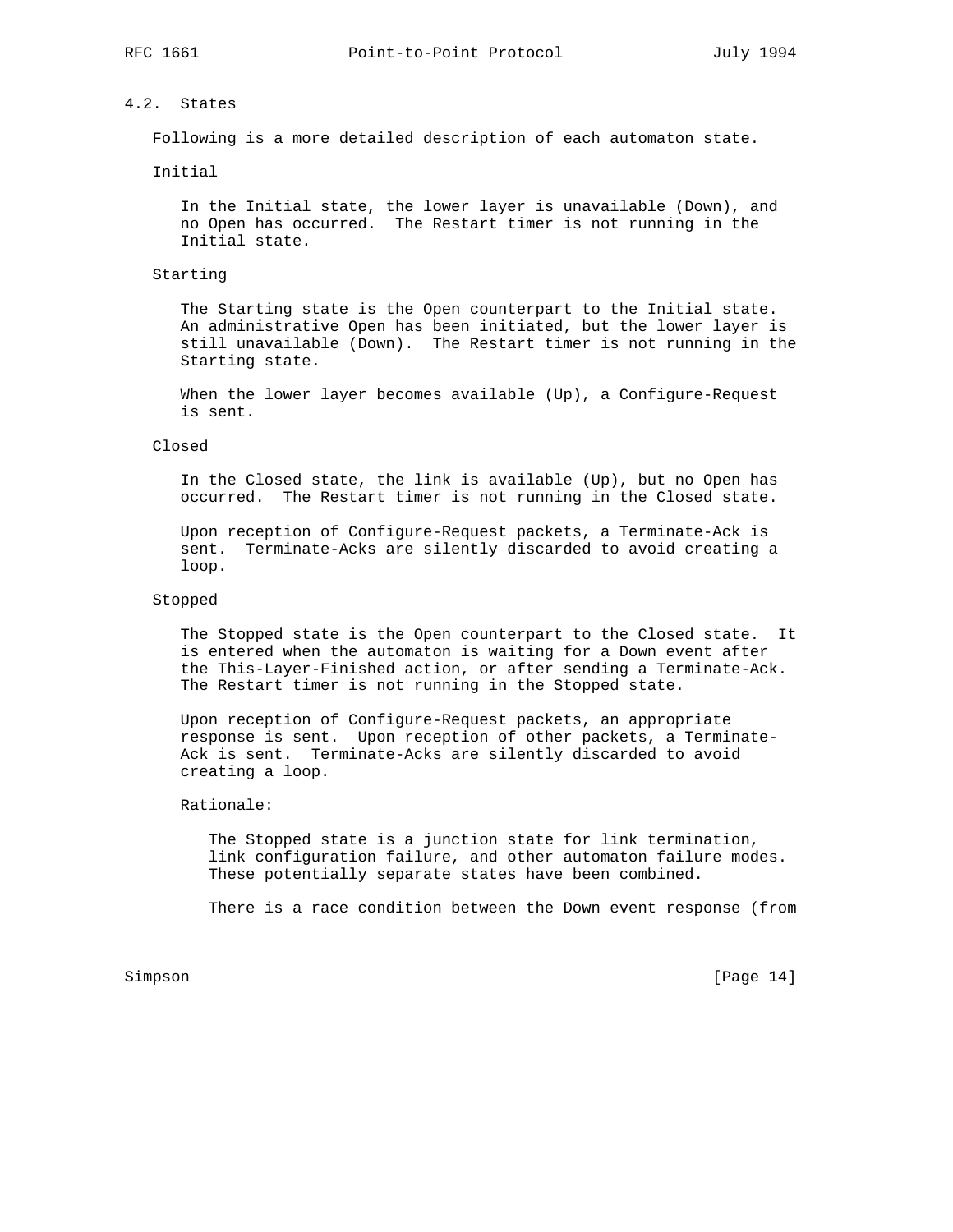the This-Layer-Finished action) and the Receive-Configure- Request event. When a Configure-Request arrives before the Down event, the Down event will supercede by returning the automaton to the Starting state. This prevents attack by repetition.

# Implementation Option:

 After the peer fails to respond to Configure-Requests, an implementation MAY wait passively for the peer to send Configure-Requests. In this case, the This-Layer-Finished action is not used for the TO- event in states Req-Sent, Ack- Rcvd and Ack-Sent.

 This option is useful for dedicated circuits, or circuits which have no status signals available, but SHOULD NOT be used for switched circuits.

# Closing

 In the Closing state, an attempt is made to terminate the connection. A Terminate-Request has been sent and the Restart timer is running, but a Terminate-Ack has not yet been received.

 Upon reception of a Terminate-Ack, the Closed state is entered. Upon the expiration of the Restart timer, a new Terminate-Request is transmitted, and the Restart timer is restarted. After the Restart timer has expired Max-Terminate times, the Closed state is entered.

# Stopping

 The Stopping state is the Open counterpart to the Closing state. A Terminate-Request has been sent and the Restart timer is running, but a Terminate-Ack has not yet been received.

#### Rationale:

 The Stopping state provides a well defined opportunity to terminate a link before allowing new traffic. After the link has terminated, a new configuration may occur via the Stopped or Starting states.

#### Request-Sent

 In the Request-Sent state an attempt is made to configure the connection. A Configure-Request has been sent and the Restart timer is running, but a Configure-Ack has not yet been received

Simpson [Page 15]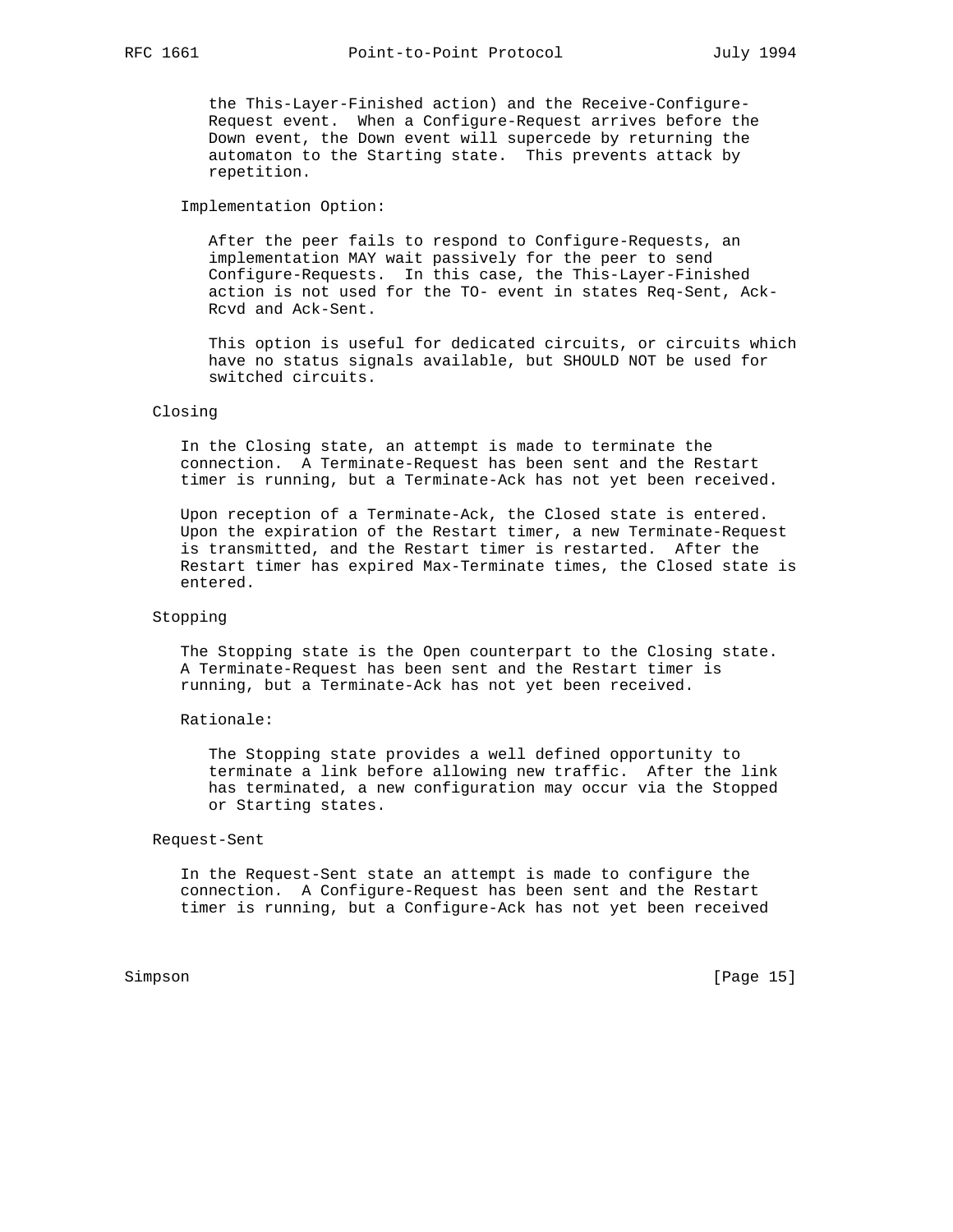nor has one been sent.

#### Ack-Received

 In the Ack-Received state, a Configure-Request has been sent and a Configure-Ack has been received. The Restart timer is still running, since a Configure-Ack has not yet been sent.

#### Ack-Sent

 In the Ack-Sent state, a Configure-Request and a Configure-Ack have both been sent, but a Configure-Ack has not yet been received. The Restart timer is running, since a Configure-Ack has not yet been received.

#### Opened

 In the Opened state, a Configure-Ack has been both sent and received. The Restart timer is not running.

 When entering the Opened state, the implementation SHOULD signal the upper layers that it is now Up. Conversely, when leaving the Opened state, the implementation SHOULD signal the upper layers that it is now Down.

# 4.3. Events

Transitions and actions in the automaton are caused by events.

#### Up

 This event occurs when a lower layer indicates that it is ready to carry packets.

 Typically, this event is used by a modem handling or calling process, or by some other coupling of the PPP link to the physical media, to signal LCP that the link is entering Link Establishment phase.

 It also can be used by LCP to signal each NCP that the link is entering Network-Layer Protocol phase. That is, the This-Layer-Up action from LCP triggers the Up event in the NCP.

#### Down

This event occurs when a lower layer indicates that it is no

Simpson [Page 16]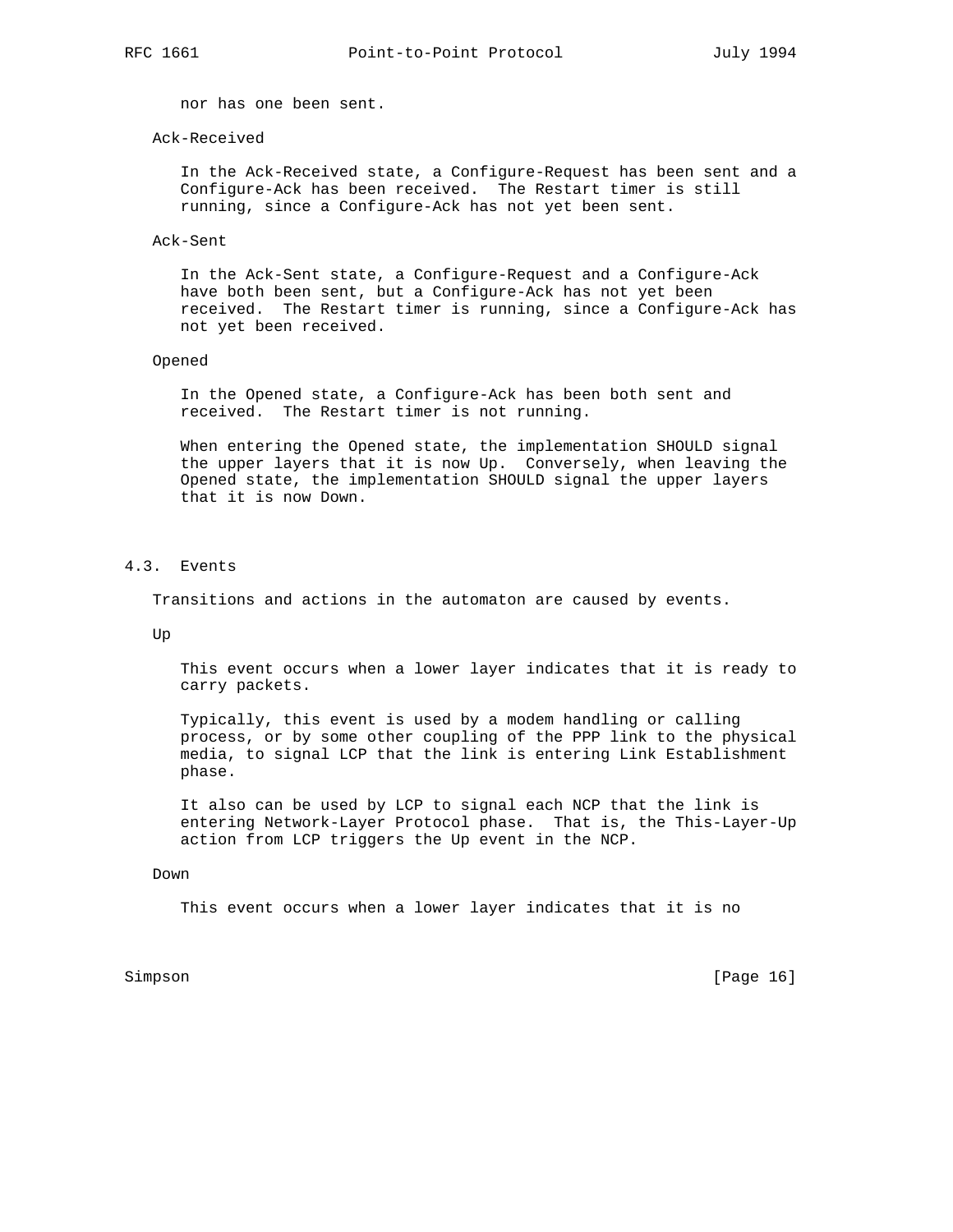longer ready to carry packets.

 Typically, this event is used by a modem handling or calling process, or by some other coupling of the PPP link to the physical media, to signal LCP that the link is entering Link Dead phase.

 It also can be used by LCP to signal each NCP that the link is leaving Network-Layer Protocol phase. That is, the This-Layer- Down action from LCP triggers the Down event in the NCP.

#### Open

 This event indicates that the link is administratively available for traffic; that is, the network administrator (human or program) has indicated that the link is allowed to be Opened. When this event occurs, and the link is not in the Opened state, the automaton attempts to send configuration packets to the peer.

 If the automaton is not able to begin configuration (the lower layer is Down, or a previous Close event has not completed), the establishment of the link is automatically delayed.

 When a Terminate-Request is received, or other events occur which cause the link to become unavailable, the automaton will progress to a state where the link is ready to re-open. No additional administrative intervention is necessary.

Implementation Option:

 Experience has shown that users will execute an additional Open command when they want to renegotiate the link. This might indicate that new values are to be negotiated.

 Since this is not the meaning of the Open event, it is suggested that when an Open user command is executed in the Opened, Closing, Stopping, or Stopped states, the implementation issue a Down event, immediately followed by an Up event. Care must be taken that an intervening Down event cannot occur from another source.

 The Down followed by an Up will cause an orderly renegotiation of the link, by progressing through the Starting to the Request-Sent state. This will cause the renegotiation of the link, without any harmful side effects.

#### Close

This event indicates that the link is not available for traffic;

Simpson [Page 17]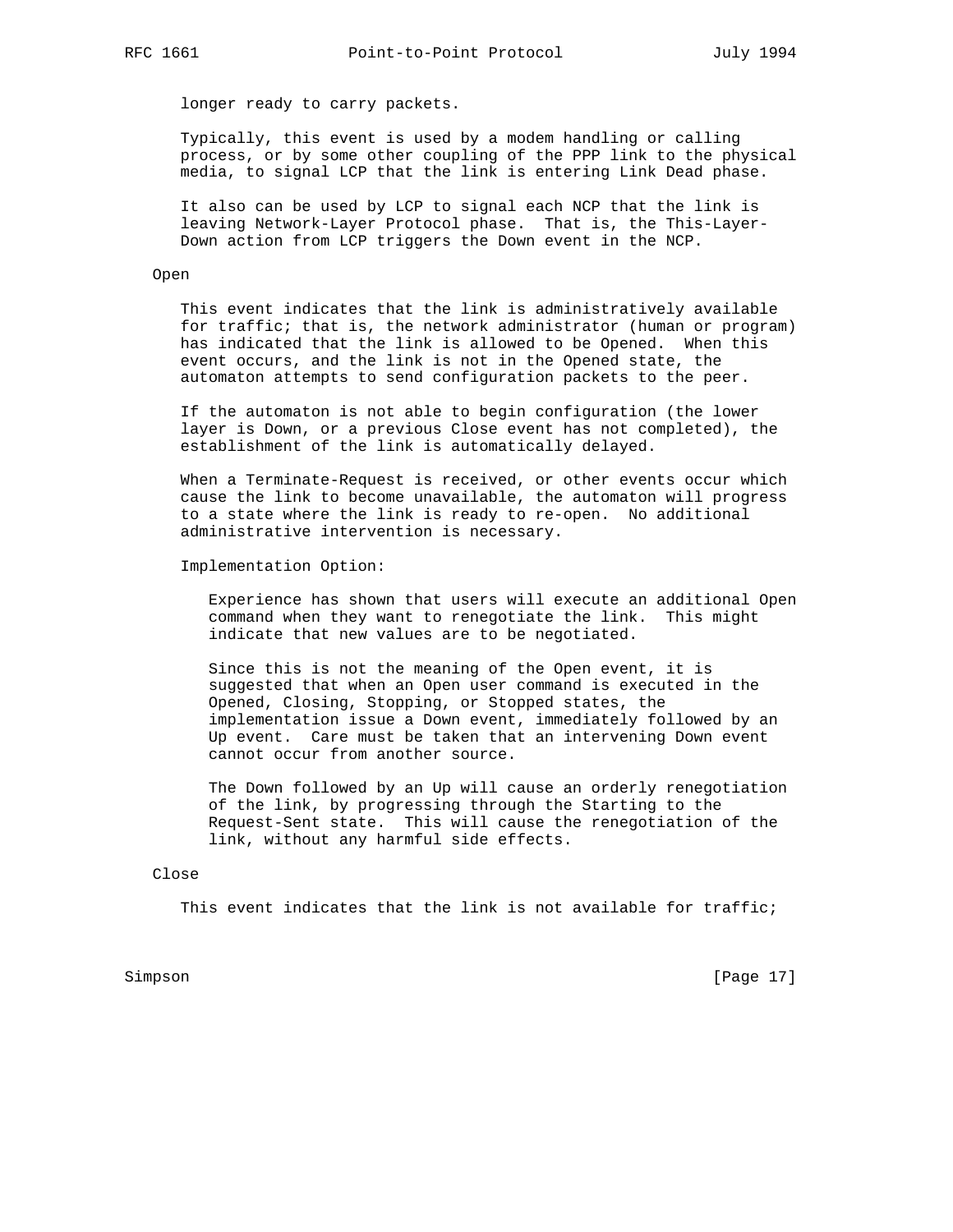that is, the network administrator (human or program) has indicated that the link is not allowed to be Opened. When this event occurs, and the link is not in the Closed state, the automaton attempts to terminate the connection. Futher attempts to re-configure the link are denied until a new Open event occurs.

Implementation Note:

 When authentication fails, the link SHOULD be terminated, to prevent attack by repetition and denial of service to other users. Since the link is administratively available (by definition), this can be accomplished by simulating a Close event to the LCP, immediately followed by an Open event. Care must be taken that an intervening Close event cannot occur from another source.

 The Close followed by an Open will cause an orderly termination of the link, by progressing through the Closing to the Stopping state, and the This-Layer-Finished action can disconnect the link. The automaton waits in the Stopped or Starting states for the next connection attempt.

Timeout (TO+,TO-)

 This event indicates the expiration of the Restart timer. The Restart timer is used to time responses to Configure-Request and Terminate-Request packets.

 The TO+ event indicates that the Restart counter continues to be greater than zero, which triggers the corresponding Configure- Request or Terminate-Request packet to be retransmitted.

 The TO- event indicates that the Restart counter is not greater than zero, and no more packets need to be retransmitted.

Receive-Configure-Request (RCR+,RCR-)

 This event occurs when a Configure-Request packet is received from the peer. The Configure-Request packet indicates the desire to open a connection and may specify Configuration Options. The Configure-Request packet is more fully described in a later section.

 The RCR+ event indicates that the Configure-Request was acceptable, and triggers the transmission of a corresponding Configure-Ack.

The RCR- event indicates that the Configure-Request was

Simpson [Page 18]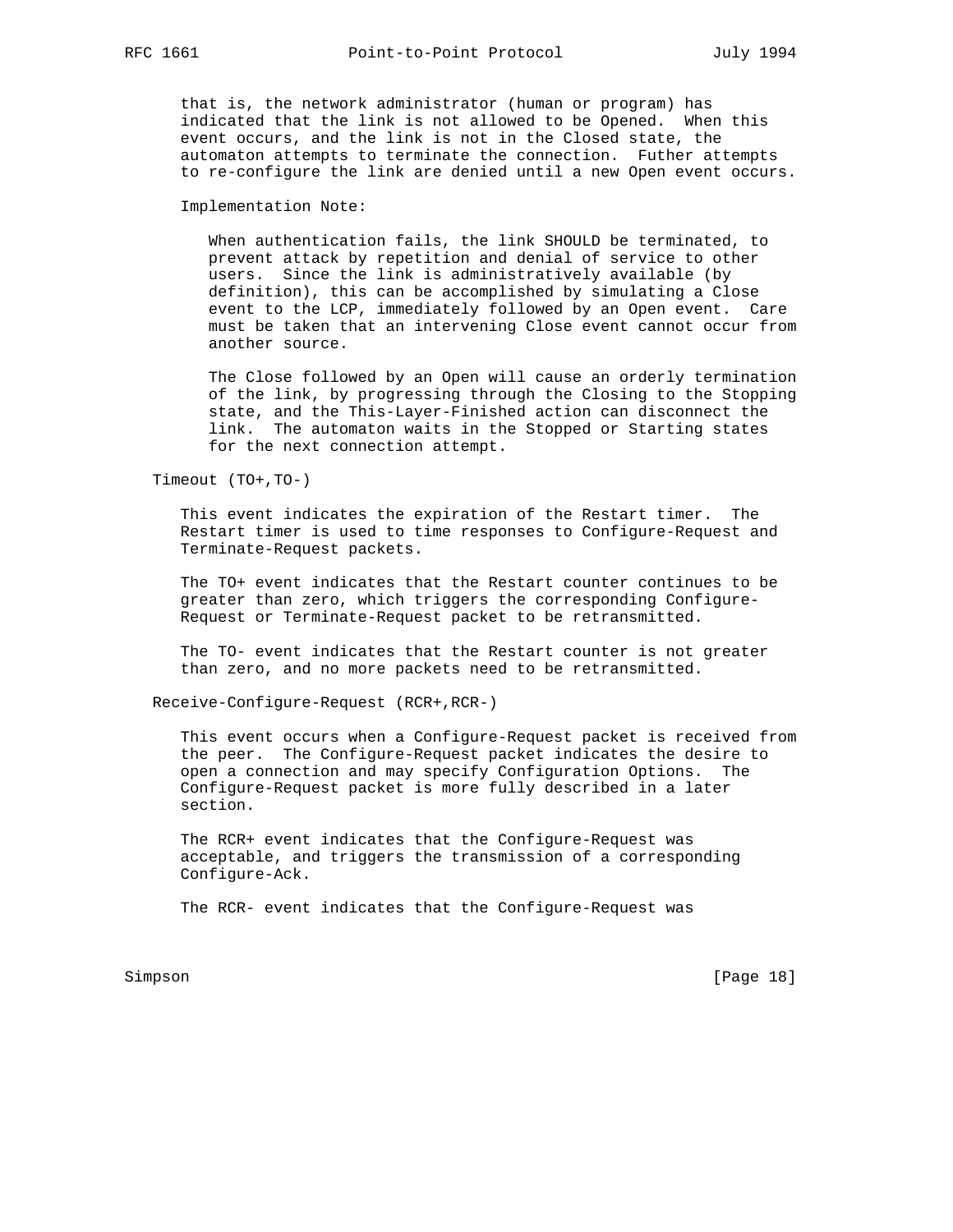unacceptable, and triggers the transmission of a corresponding Configure-Nak or Configure-Reject.

Implementation Note:

 These events may occur on a connection which is already in the Opened state. The implementation MUST be prepared to immediately renegotiate the Configuration Options.

Receive-Configure-Ack (RCA)

 This event occurs when a valid Configure-Ack packet is received from the peer. The Configure-Ack packet is a positive response to a Configure-Request packet. An out of sequence or otherwise invalid packet is silently discarded.

Implementation Note:

 Since the correct packet has already been received before reaching the Ack-Rcvd or Opened states, it is extremely unlikely that another such packet will arrive. As specified, all invalid Ack/Nak/Rej packets are silently discarded, and do not affect the transitions of the automaton.

 However, it is not impossible that a correctly formed packet will arrive through a coincidentally-timed cross-connection. It is more likely to be the result of an implementation error. At the very least, this occurance SHOULD be logged.

Receive-Configure-Nak/Rej (RCN)

 This event occurs when a valid Configure-Nak or Configure-Reject packet is received from the peer. The Configure-Nak and Configure-Reject packets are negative responses to a Configure- Request packet. An out of sequence or otherwise invalid packet is silently discarded.

Implementation Note:

 Although the Configure-Nak and Configure-Reject cause the same state transition in the automaton, these packets have significantly different effects on the Configuration Options sent in the resulting Configure-Request packet.

Receive-Terminate-Request (RTR)

 This event occurs when a Terminate-Request packet is received. The Terminate-Request packet indicates the desire of the peer to

Simpson [Page 19]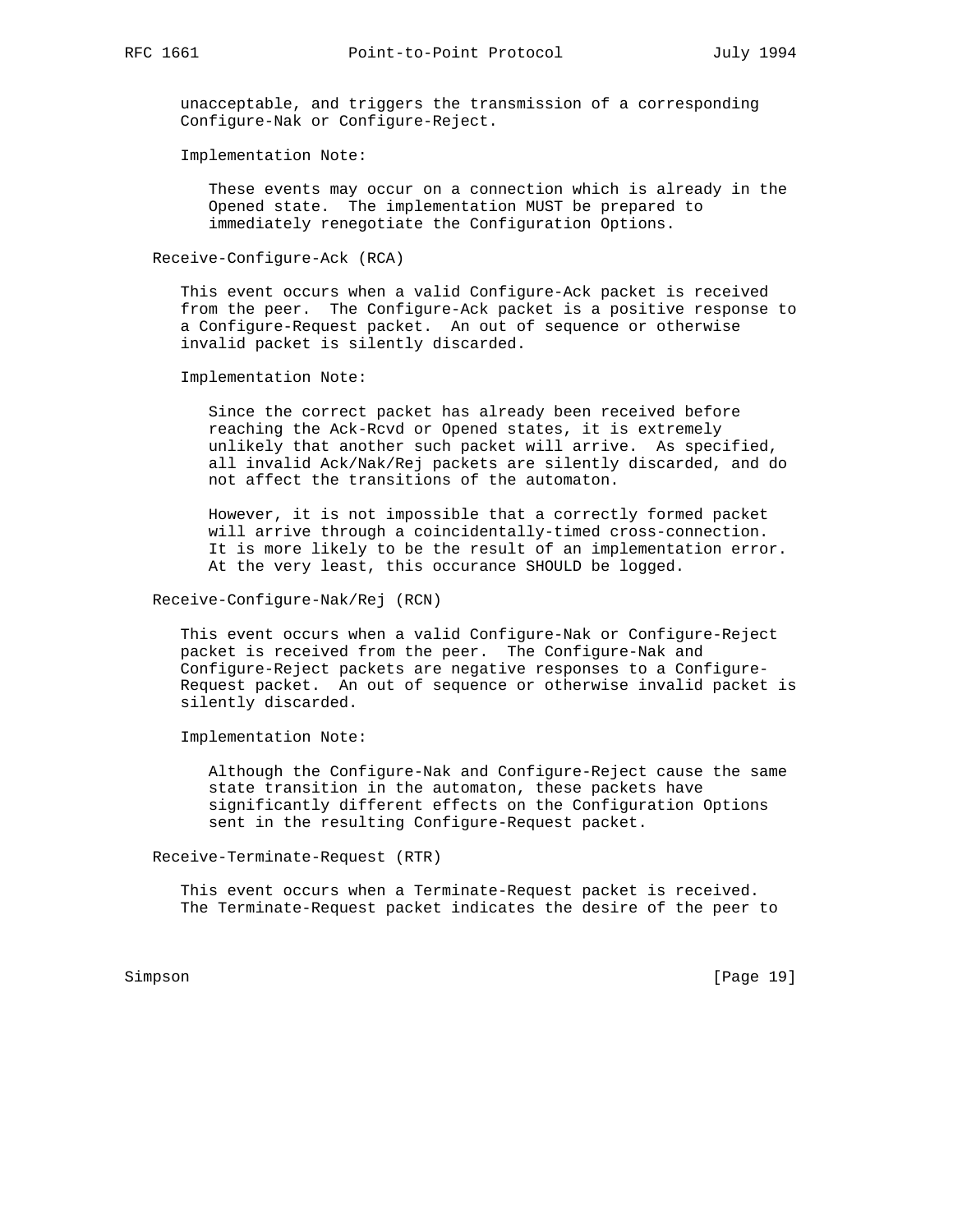close the connection.

Implementation Note:

 This event is not identical to the Close event (see above), and does not override the Open commands of the local network administrator. The implementation MUST be prepared to receive a new Configure-Request without network administrator intervention.

Receive-Terminate-Ack (RTA)

 This event occurs when a Terminate-Ack packet is received from the peer. The Terminate-Ack packet is usually a response to a Terminate-Request packet. The Terminate-Ack packet may also indicate that the peer is in Closed or Stopped states, and serves to re-synchronize the link configuration.

Receive-Unknown-Code (RUC)

 This event occurs when an un-interpretable packet is received from the peer. A Code-Reject packet is sent in response.

Receive-Code-Reject, Receive-Protocol-Reject (RXJ+,RXJ-)

 This event occurs when a Code-Reject or a Protocol-Reject packet is received from the peer.

 The RXJ+ event arises when the rejected value is acceptable, such as a Code-Reject of an extended code, or a Protocol-Reject of a NCP. These are within the scope of normal operation. The implementation MUST stop sending the offending packet type.

 The RXJ- event arises when the rejected value is catastrophic, such as a Code-Reject of Configure-Request, or a Protocol-Reject of LCP! This event communicates an unrecoverable error that terminates the connection.

 Receive-Echo-Request, Receive-Echo-Reply, Receive-Discard-Request (RXR)

 This event occurs when an Echo-Request, Echo-Reply or Discard- Request packet is received from the peer. The Echo-Reply packet is a response to an Echo-Request packet. There is no reply to an Echo-Reply or Discard-Request packet.

Simpson [Page 20]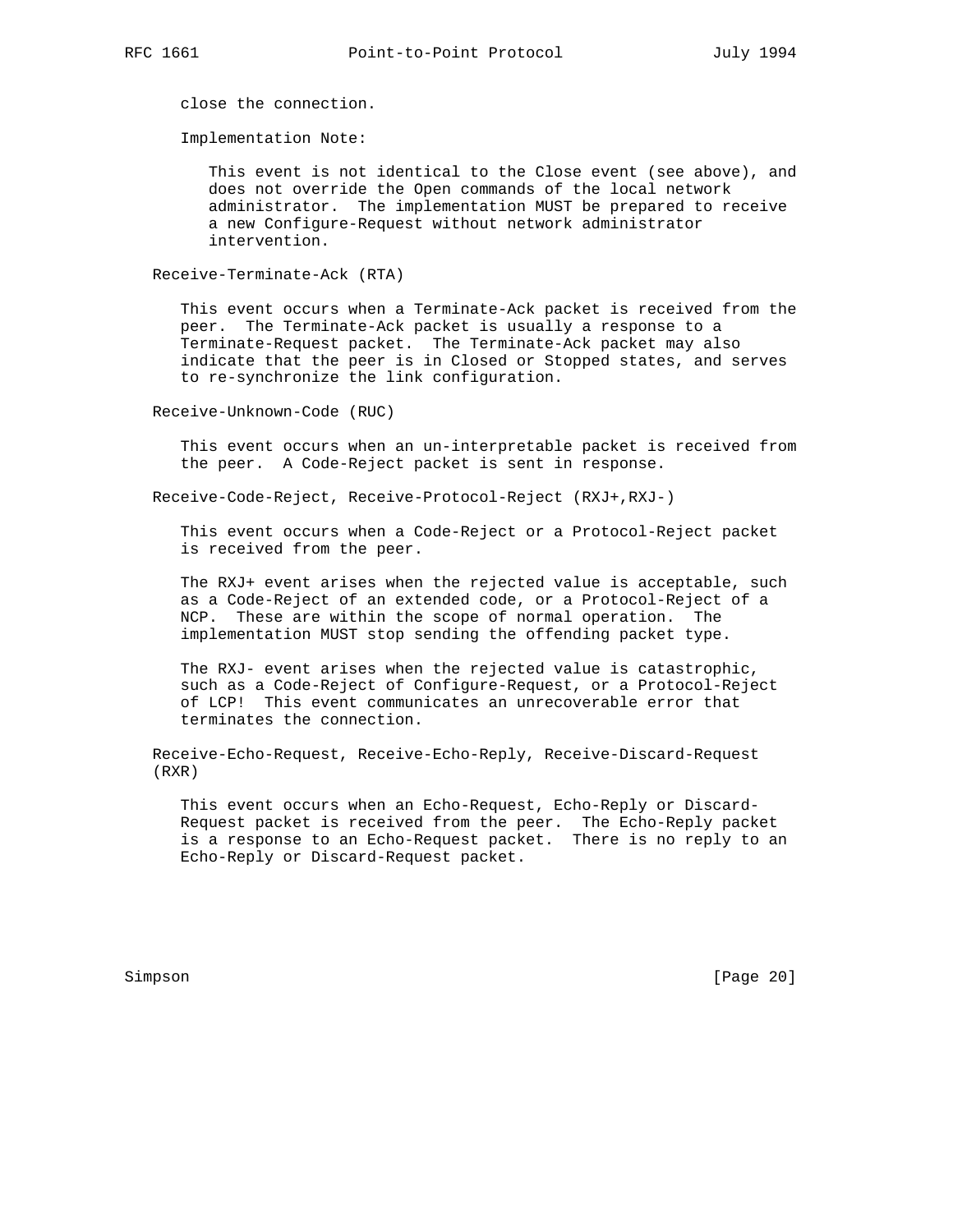#### 4.4. Actions

 Actions in the automaton are caused by events and typically indicate the transmission of packets and/or the starting or stopping of the Restart timer.

Illegal-Event (-)

 This indicates an event that cannot occur in a properly implemented automaton. The implementation has an internal error, which should be reported and logged. No transition is taken, and the implementation SHOULD NOT reset or freeze.

This-Layer-Up (tlu)

 This action indicates to the upper layers that the automaton is entering the Opened state.

 Typically, this action is used by the LCP to signal the Up event to a NCP, Authentication Protocol, or Link Quality Protocol, or MAY be used by a NCP to indicate that the link is available for its network layer traffic.

This-Layer-Down (tld)

 This action indicates to the upper layers that the automaton is leaving the Opened state.

 Typically, this action is used by the LCP to signal the Down event to a NCP, Authentication Protocol, or Link Quality Protocol, or MAY be used by a NCP to indicate that the link is no longer available for its network layer traffic.

This-Layer-Started (tls)

 This action indicates to the lower layers that the automaton is entering the Starting state, and the lower layer is needed for the link. The lower layer SHOULD respond with an Up event when the lower layer is available.

This results of this action are highly implementation dependent.

This-Layer-Finished (tlf)

 This action indicates to the lower layers that the automaton is entering the Initial, Closed or Stopped states, and the lower layer is no longer needed for the link. The lower layer SHOULD respond with a Down event when the lower layer has terminated.

Simpson [Page 21]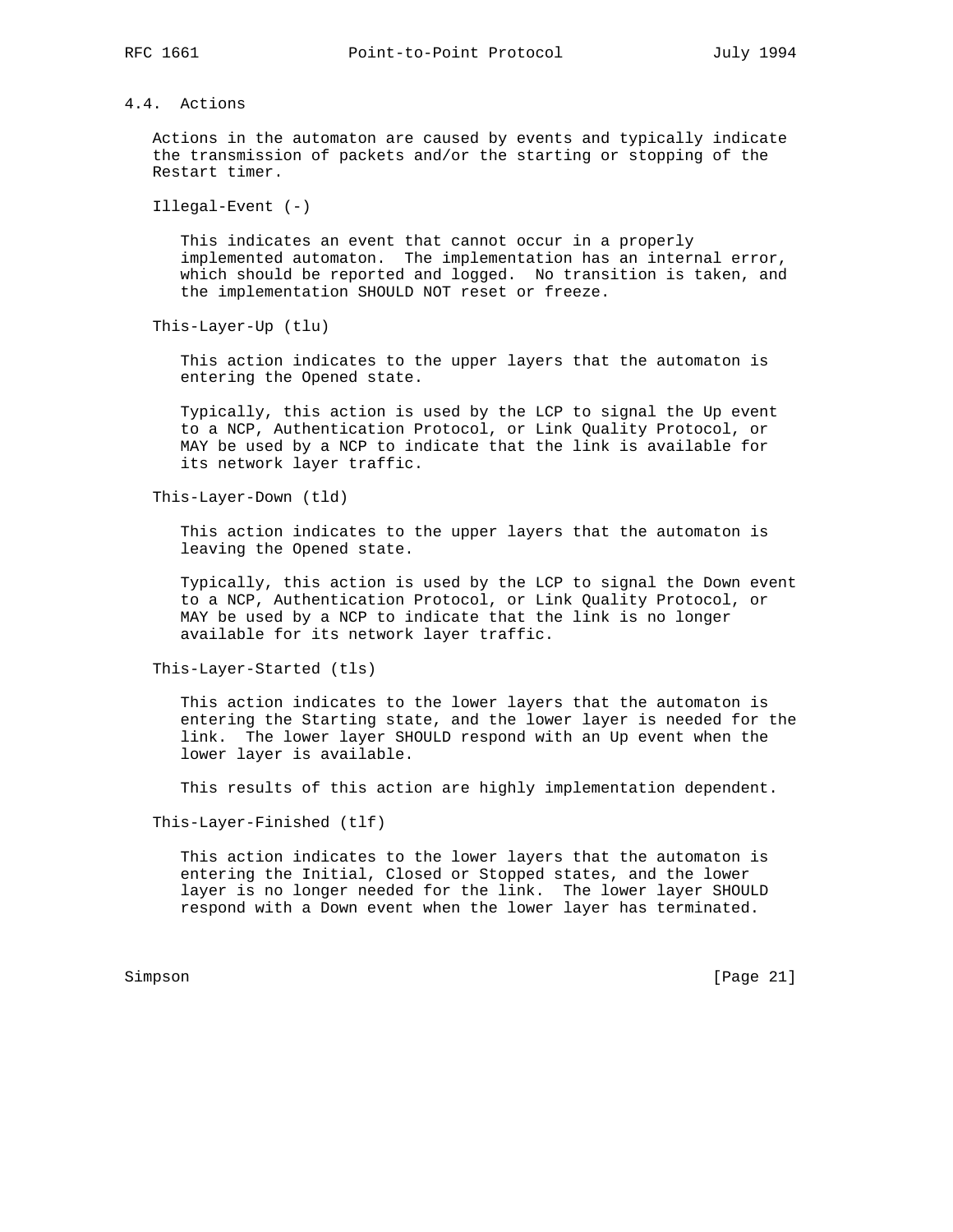Typically, this action MAY be used by the LCP to advance to the Link Dead phase, or MAY be used by a NCP to indicate to the LCP

This results of this action are highly implementation dependent.

that the link may terminate when there are no other NCPs open.

Initialize-Restart-Count (irc)

 This action sets the Restart counter to the appropriate value (Max-Terminate or Max-Configure). The counter is decremented for each transmission, including the first.

Implementation Note:

 In addition to setting the Restart counter, the implementation MUST set the timeout period to the initial value when Restart timer backoff is used.

Zero-Restart-Count (zrc)

This action sets the Restart counter to zero.

Implementation Note:

 This action enables the FSA to pause before proceeding to the desired final state, allowing traffic to be processed by the peer. In addition to zeroing the Restart counter, the implementation MUST set the timeout period to an appropriate value.

Send-Configure-Request (scr)

 A Configure-Request packet is transmitted. This indicates the desire to open a connection with a specified set of Configuration Options. The Restart timer is started when the Configure-Request packet is transmitted, to guard against packet loss. The Restart counter is decremented each time a Configure-Request is sent.

Send-Configure-Ack (sca)

 A Configure-Ack packet is transmitted. This acknowledges the reception of a Configure-Request packet with an acceptable set of Configuration Options.

Send-Configure-Nak (scn)

 A Configure-Nak or Configure-Reject packet is transmitted, as appropriate. This negative response reports the reception of a

Simpson [Page 22]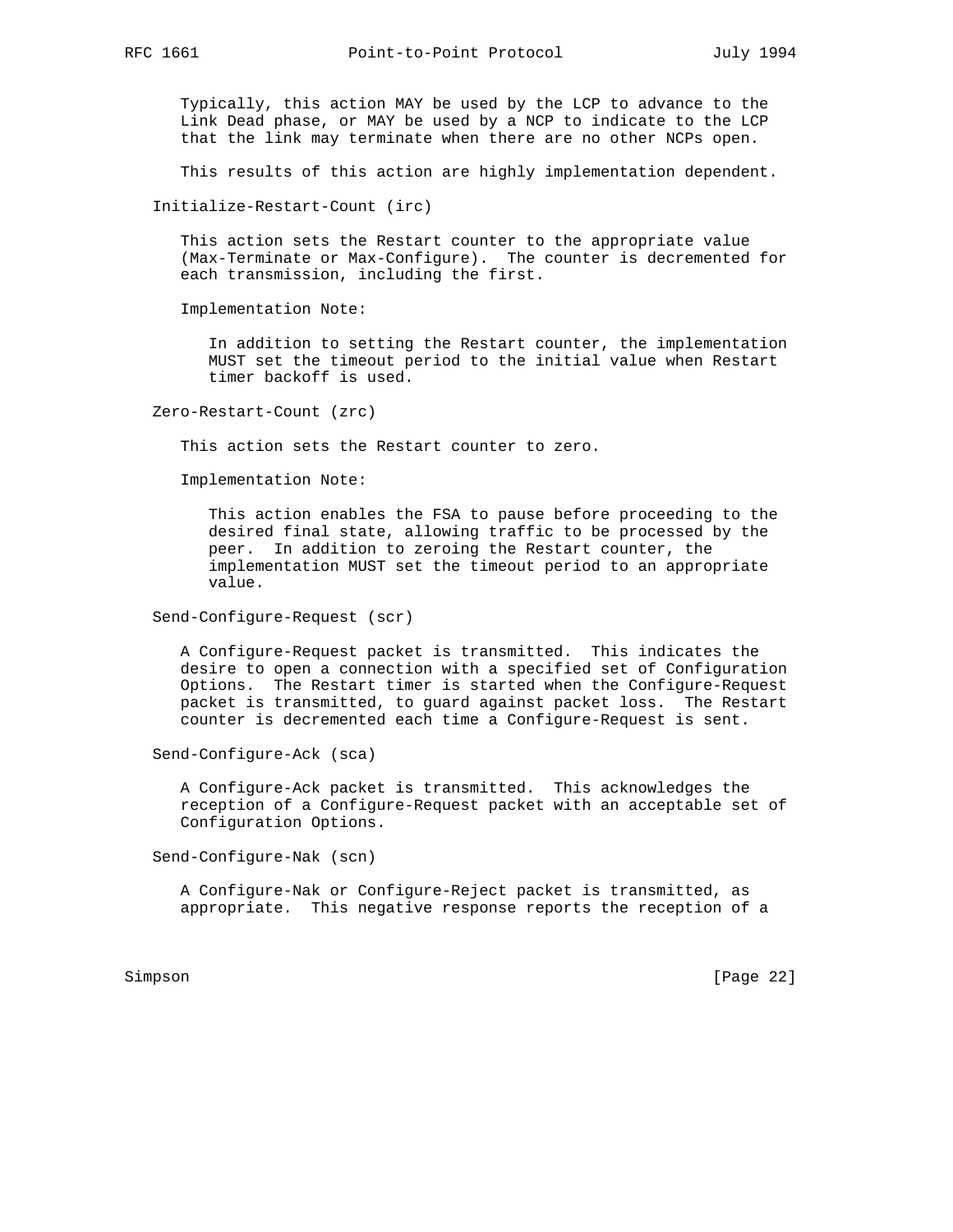Configure-Request packet with an unacceptable set of Configuration Options.

 Configure-Nak packets are used to refuse a Configuration Option value, and to suggest a new, acceptable value. Configure-Reject packets are used to refuse all negotiation about a Configuration Option, typically because it is not recognized or implemented. The use of Configure-Nak versus Configure-Reject is more fully described in the chapter on LCP Packet Formats.

Send-Terminate-Request (str)

 A Terminate-Request packet is transmitted. This indicates the desire to close a connection. The Restart timer is started when the Terminate-Request packet is transmitted, to guard against packet loss. The Restart counter is decremented each time a Terminate-Request is sent.

Send-Terminate-Ack (sta)

 A Terminate-Ack packet is transmitted. This acknowledges the reception of a Terminate-Request packet or otherwise serves to synchronize the automatons.

Send-Code-Reject (scj)

 A Code-Reject packet is transmitted. This indicates the reception of an unknown type of packet.

Send-Echo-Reply (ser)

 An Echo-Reply packet is transmitted. This acknowledges the reception of an Echo-Request packet.

# 4.5. Loop Avoidance

 The protocol makes a reasonable attempt at avoiding Configuration Option negotiation loops. However, the protocol does NOT guarantee that loops will not happen. As with any negotiation, it is possible to configure two PPP implementations with conflicting policies that will never converge. It is also possible to configure policies which do converge, but which take significant time to do so. Implementors should keep this in mind and SHOULD implement loop detection mechanisms or higher level timeouts.

Simpson [Page 23]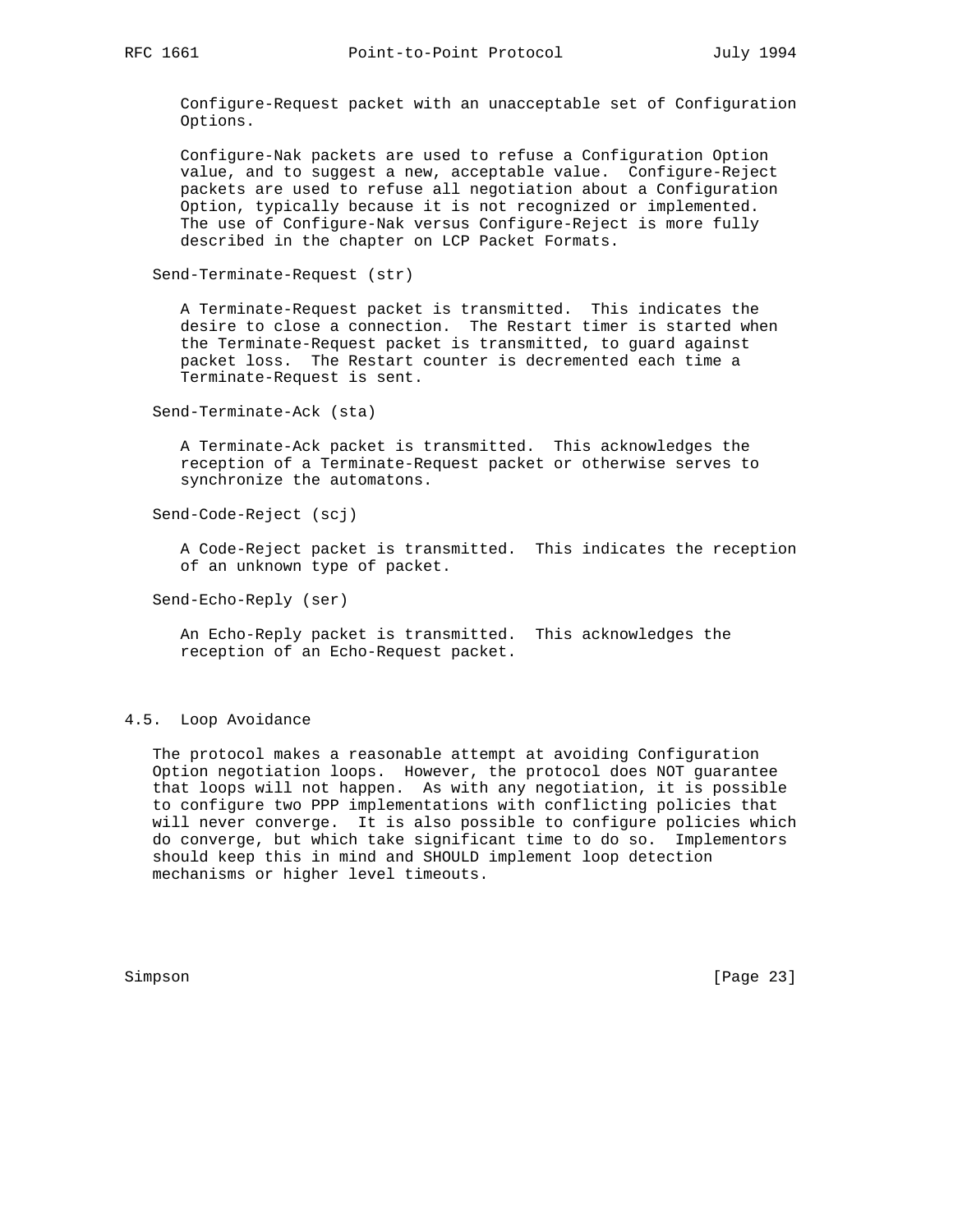#### 4.6. Counters and Timers

Restart Timer

 There is one special timer used by the automaton. The Restart timer is used to time transmissions of Configure-Request and Terminate-Request packets. Expiration of the Restart timer causes a Timeout event, and retransmission of the corresponding Configure-Request or Terminate-Request packet. The Restart timer MUST be configurable, but SHOULD default to three (3) seconds.

# Implementation Note:

 The Restart timer SHOULD be based on the speed of the link. The default value is designed for low speed (2,400 to 9,600 bps), high switching latency links (typical telephone lines). Higher speed links, or links with low switching latency, SHOULD have correspondingly faster retransmission times.

 Instead of a constant value, the Restart timer MAY begin at an initial small value and increase to the configured final value. Each successive value less than the final value SHOULD be at least twice the previous value. The initial value SHOULD be large enough to account for the size of the packets, twice the round trip time for transmission at the link speed, and at least an additional 100 milliseconds to allow the peer to process the packets before responding. Some circuits add another 200 milliseconds of satellite delay. Round trip times for modems operating at 14,400 bps have been measured in the range of 160 to more than 600 milliseconds.

# Max-Terminate

 There is one required restart counter for Terminate-Requests. Max-Terminate indicates the number of Terminate-Request packets sent without receiving a Terminate-Ack before assuming that the peer is unable to respond. Max-Terminate MUST be configurable, but SHOULD default to two (2) transmissions.

# Max-Configure

 A similar counter is recommended for Configure-Requests. Max- Configure indicates the number of Configure-Request packets sent without receiving a valid Configure-Ack, Configure-Nak or Configure-Reject before assuming that the peer is unable to respond. Max-Configure MUST be configurable, but SHOULD default to ten (10) transmissions.

Simpson [Page 24]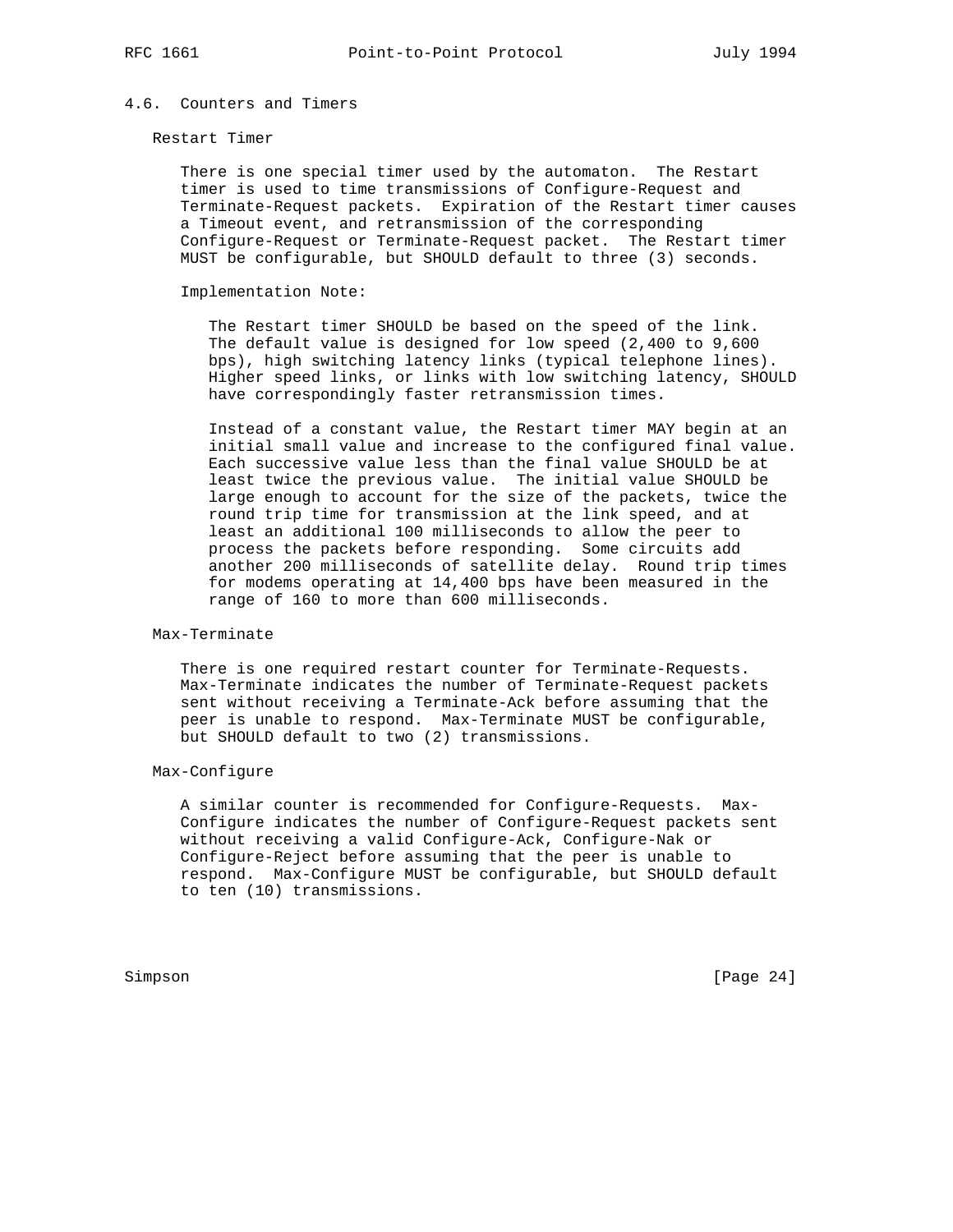# Max-Failure

 A related counter is recommended for Configure-Nak. Max-Failure indicates the number of Configure-Nak packets sent without sending a Configure-Ack before assuming that configuration is not converging. Any further Configure-Nak packets for peer requested options are converted to Configure-Reject packets, and locally desired options are no longer appended. Max-Failure MUST be configurable, but SHOULD default to five (5) transmissions.

Simpson [Page 25]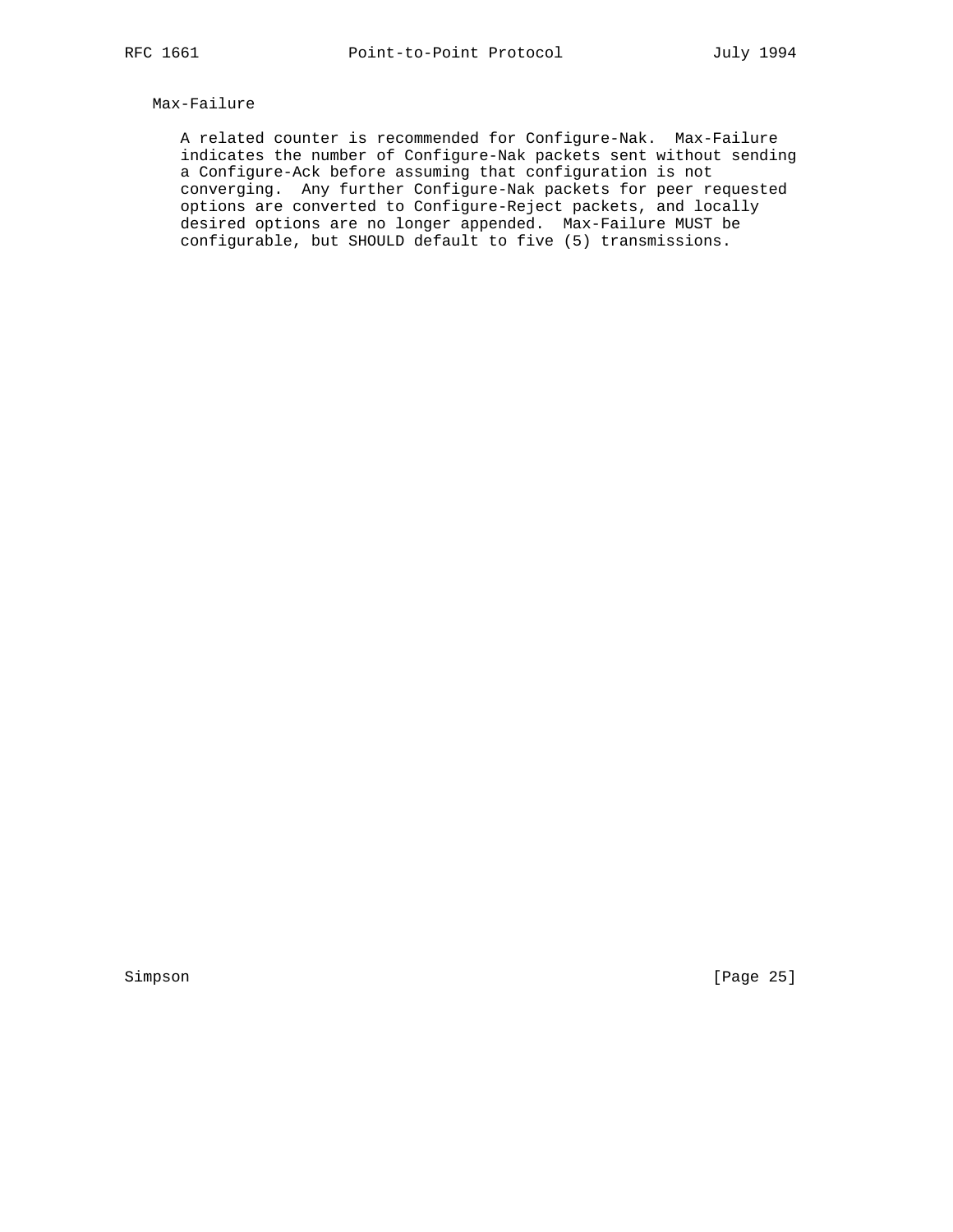# 5. LCP Packet Formats

There are three classes of LCP packets:

- 1. Link Configuration packets used to establish and configure a link (Configure-Request, Configure-Ack, Configure-Nak and Configure-Reject).
- 2. Link Termination packets used to terminate a link (Terminate- Request and Terminate-Ack).
- 3. Link Maintenance packets used to manage and debug a link (Code-Reject, Protocol-Reject, Echo-Request, Echo-Reply, and Discard-Request).

 In the interest of simplicity, there is no version field in the LCP packet. A correctly functioning LCP implementation will always respond to unknown Protocols and Codes with an easily recognizable LCP packet, thus providing a deterministic fallback mechanism for implementations of other versions.

 Regardless of which Configuration Options are enabled, all LCP Link Configuration, Link Termination, and Code-Reject packets (codes 1 through 7) are always sent as if no Configuration Options were negotiated. In particular, each Configuration Option specifies a default value. This ensures that such LCP packets are always recognizable, even when one end of the link mistakenly believes the link to be open.

 Exactly one LCP packet is encapsulated in the PPP Information field, where the PPP Protocol field indicates type hex c021 (Link Control Protocol).

 A summary of the Link Control Protocol packet format is shown below. The fields are transmitted from left to right.

0  $1$  2 3 0 1 2 3 4 5 6 7 8 9 0 1 2 3 4 5 6 7 8 9 0 1 2 3 4 5 6 7 8 9 0 1 +-+-+-+-+-+-+-+-+-+-+-+-+-+-+-+-+-+-+-+-+-+-+-+-+-+-+-+-+-+-+-+-+ | Code | Identifier | Length | +-+-+-+-+-+-+-+-+-+-+-+-+-+-+-+-+-+-+-+-+-+-+-+-+-+-+-+-+-+-+-+-+ Data ... +-+-+-+-+

Code

The Code field is one octet, and identifies the kind of LCP

Simpson [Page 26]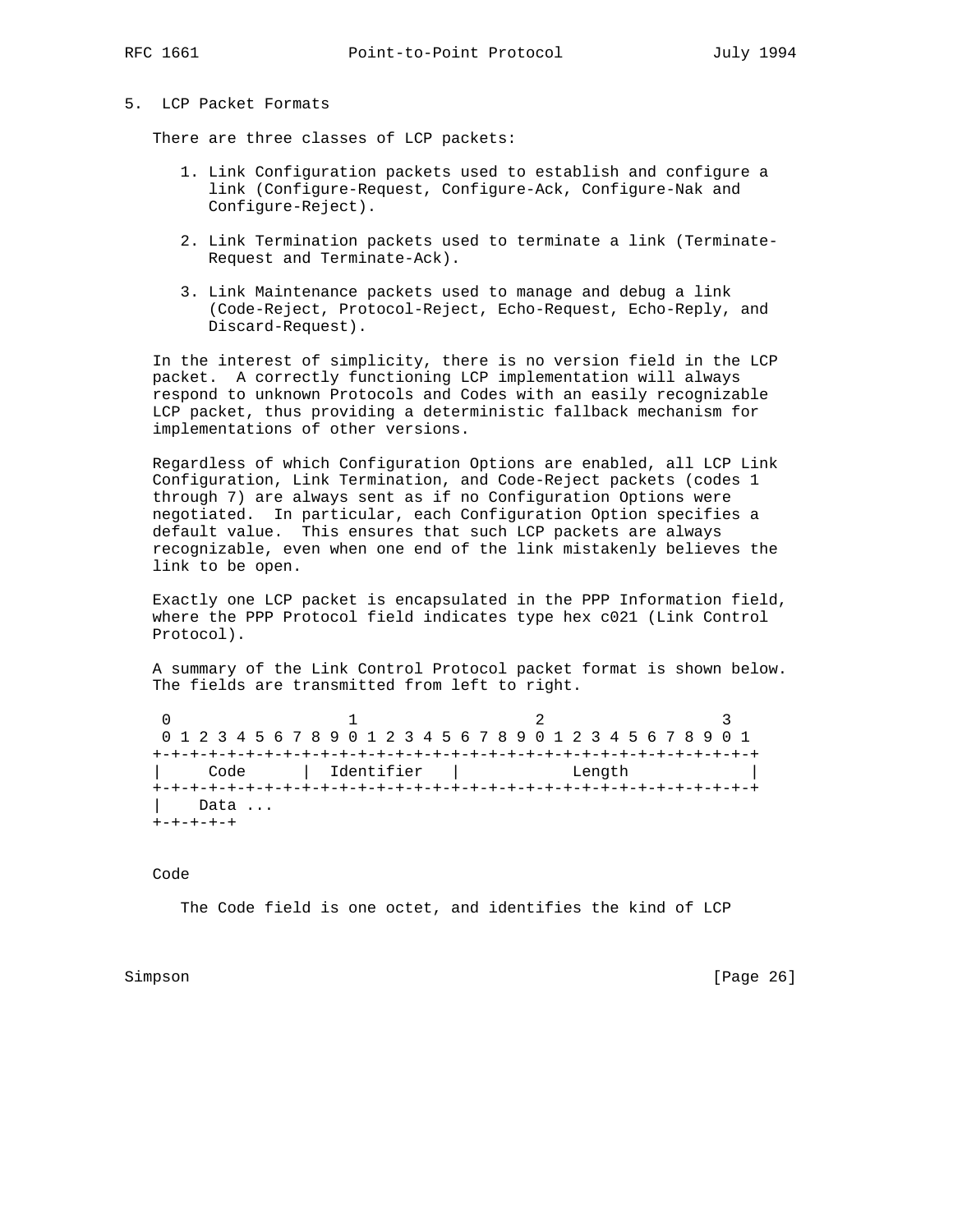packet. When a packet is received with an unknown Code field, a Code-Reject packet is transmitted.

 Up-to-date values of the LCP Code field are specified in the most recent "Assigned Numbers" RFC [2]. This document concerns the following values:

|    | Configure-Request |
|----|-------------------|
| 2  | Configure-Ack     |
| 3  | Configure-Nak     |
| 4  | Configure-Reject  |
| 5  | Terminate-Request |
| 6  | Terminate-Ack     |
|    | Code-Reject       |
| 8  | Protocol-Reject   |
| 9  | Echo-Request      |
| 10 | Echo-Reply        |
|    | Discard-Request   |

Identifier

 The Identifier field is one octet, and aids in matching requests and replies. When a packet is received with an invalid Identifier field, the packet is silently discarded without affecting the automaton.

# Length

 The Length field is two octets, and indicates the length of the LCP packet, including the Code, Identifier, Length and Data fields. The Length MUST NOT exceed the MRU of the link.

 Octets outside the range of the Length field are treated as padding and are ignored on reception. When a packet is received with an invalid Length field, the packet is silently discarded without affecting the automaton.

# Data

 The Data field is zero or more octets, as indicated by the Length field. The format of the Data field is determined by the Code field.

Simpson [Page 27]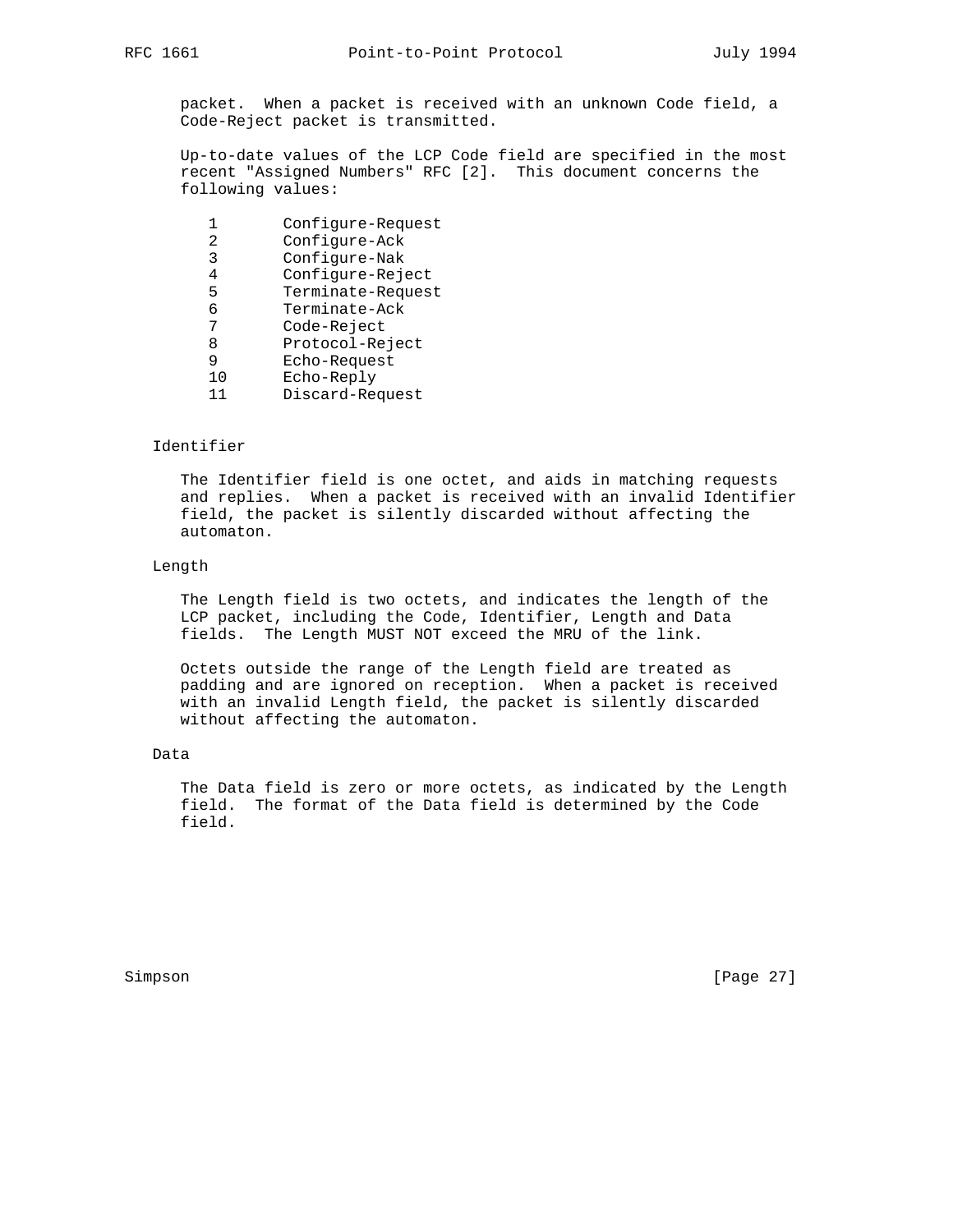### 5.1. Configure-Request

Description

 An implementation wishing to open a connection MUST transmit a Configure-Request. The Options field is filled with any desired changes to the link defaults. Configuration Options SHOULD NOT be included with default values.

 Upon reception of a Configure-Request, an appropriate reply MUST be transmitted.

 A summary of the Configure-Request packet format is shown below. The fields are transmitted from left to right.

0  $1$  2 3 0 1 2 3 4 5 6 7 8 9 0 1 2 3 4 5 6 7 8 9 0 1 2 3 4 5 6 7 8 9 0 1 +-+-+-+-+-+-+-+-+-+-+-+-+-+-+-+-+-+-+-+-+-+-+-+-+-+-+-+-+-+-+-+-+ | Code | Identifier | Length | +-+-+-+-+-+-+-+-+-+-+-+-+-+-+-+-+-+-+-+-+-+-+-+-+-+-+-+-+-+-+-+-+ | Options ... +-+-+-+-+

# Code

1 for Configure-Request.

# Identifier

 The Identifier field MUST be changed whenever the contents of the Options field changes, and whenever a valid reply has been received for a previous request. For retransmissions, the Identifier MAY remain unchanged.

# Options

 The options field is variable in length, and contains the list of zero or more Configuration Options that the sender desires to negotiate. All Configuration Options are always negotiated simultaneously. The format of Configuration Options is further described in a later chapter.

Simpson [Page 28]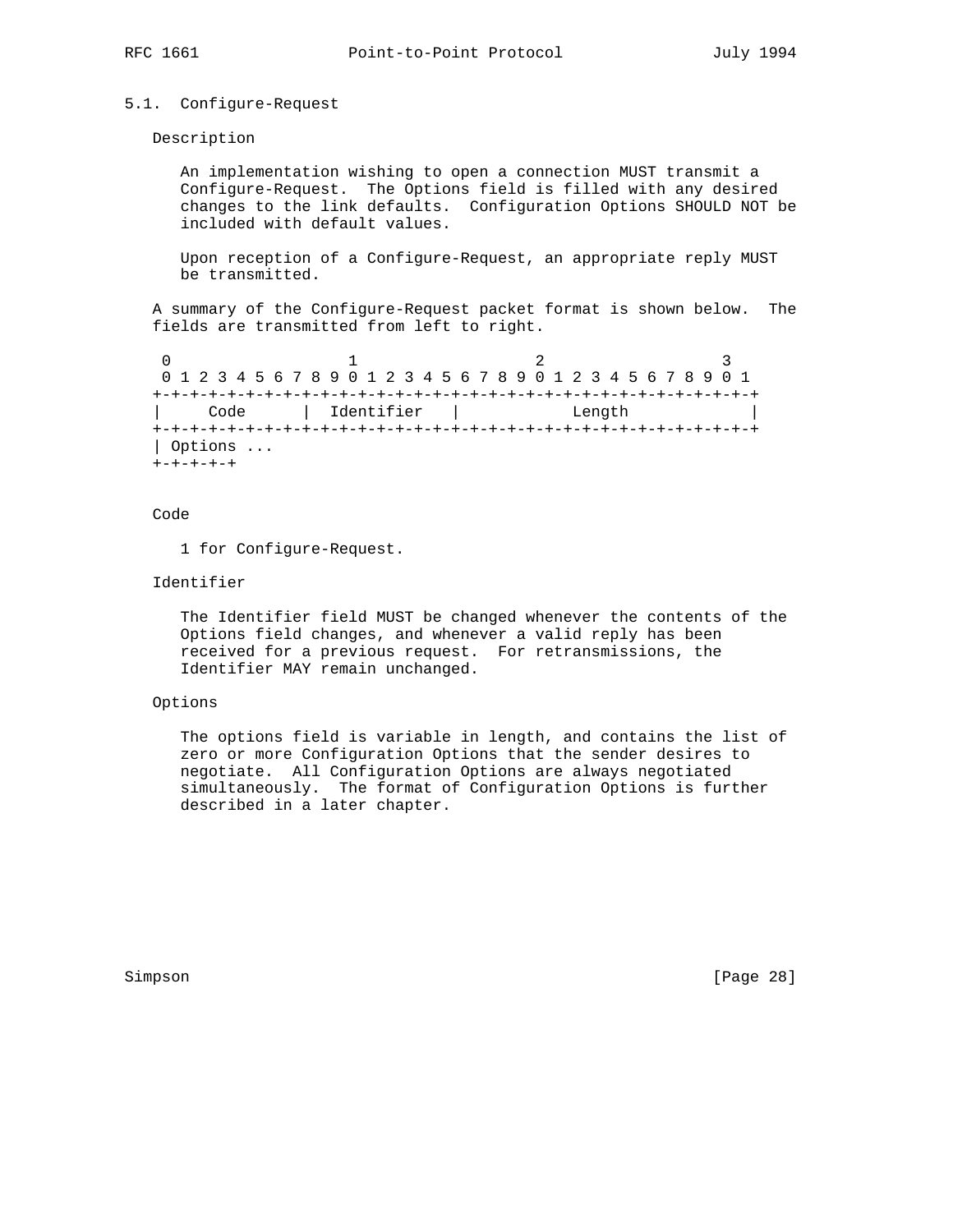# 5.2. Configure-Ack

#### Description

 If every Configuration Option received in a Configure-Request is recognizable and all values are acceptable, then the implementation MUST transmit a Configure-Ack. The acknowledged Configuration Options MUST NOT be reordered or modified in any way.

 On reception of a Configure-Ack, the Identifier field MUST match that of the last transmitted Configure-Request. Additionally, the Configuration Options in a Configure-Ack MUST exactly match those of the last transmitted Configure-Request. Invalid packets are silently discarded.

 A summary of the Configure-Ack packet format is shown below. The fields are transmitted from left to right.

| 0 1 2 3 4 5 6 7 8 9 0 1 2 3 4 5 6 7 8 9 0 1 2 3 4 5 6 7 8 9 0 1 |      |  |            |  |  |  |  |  |  |        |  |  |  |  |
|-----------------------------------------------------------------|------|--|------------|--|--|--|--|--|--|--------|--|--|--|--|
|                                                                 |      |  |            |  |  |  |  |  |  |        |  |  |  |  |
|                                                                 | Code |  | Identifier |  |  |  |  |  |  | Length |  |  |  |  |
|                                                                 |      |  |            |  |  |  |  |  |  |        |  |  |  |  |
| Options                                                         |      |  |            |  |  |  |  |  |  |        |  |  |  |  |
|                                                                 |      |  |            |  |  |  |  |  |  |        |  |  |  |  |

Code

2 for Configure-Ack.

#### Identifier

 The Identifier field is a copy of the Identifier field of the Configure-Request which caused this Configure-Ack.

# Options

 The Options field is variable in length, and contains the list of zero or more Configuration Options that the sender is acknowledging. All Configuration Options are always acknowledged simultaneously.

Simpson [Page 29]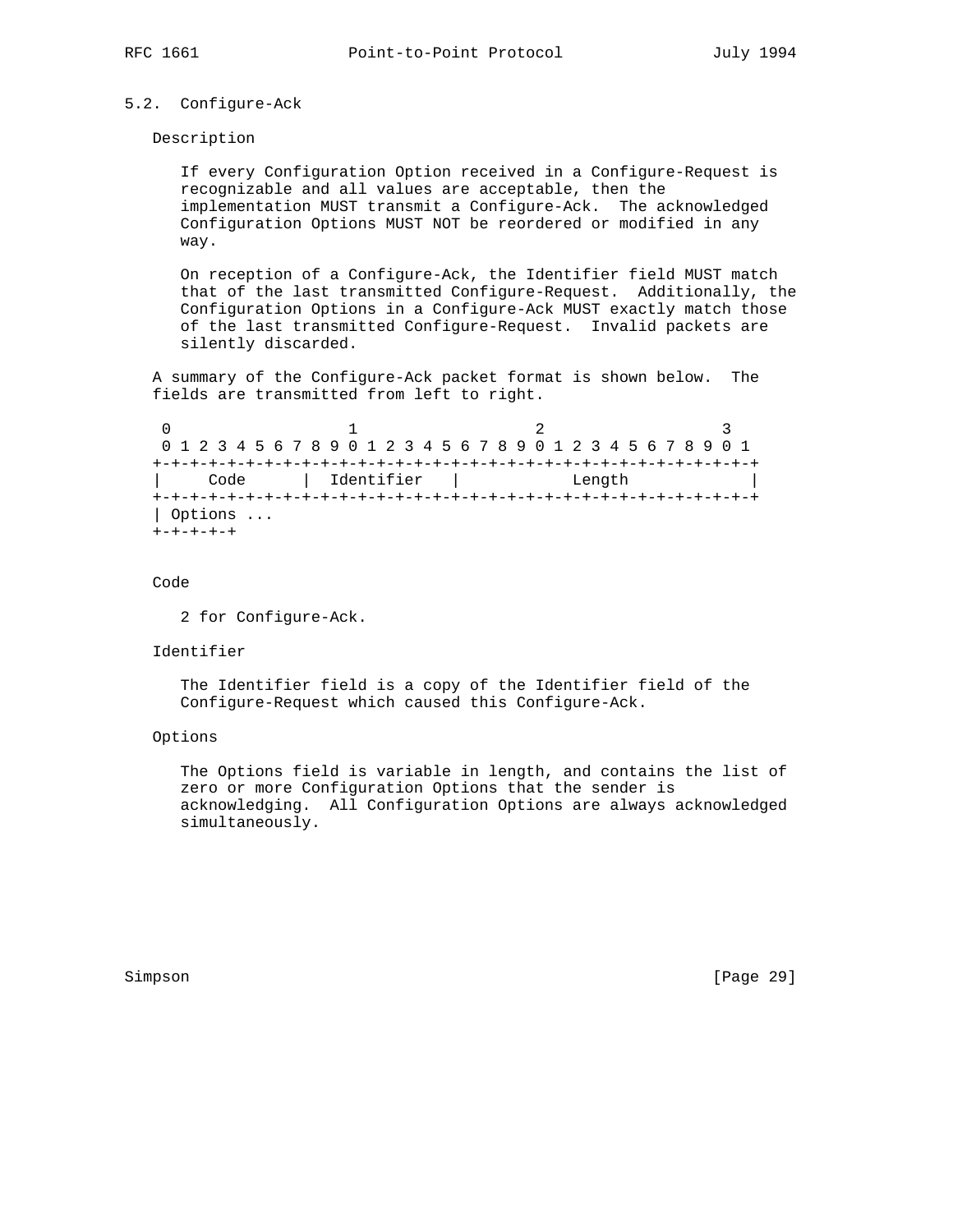### 5.3. Configure-Nak

Description

 If every instance of the received Configuration Options is recognizable, but some values are not acceptable, then the implementation MUST transmit a Configure-Nak. The Options field is filled with only the unacceptable Configuration Options from the Configure-Request. All acceptable Configuration Options are filtered out of the Configure-Nak, but otherwise the Configuration Options from the Configure-Request MUST NOT be reordered.

 Options which have no value fields (boolean options) MUST use the Configure-Reject reply instead.

 Each Configuration Option which is allowed only a single instance MUST be modified to a value acceptable to the Configure-Nak sender. The default value MAY be used, when this differs from the requested value.

 When a particular type of Configuration Option can be listed more than once with different values, the Configure-Nak MUST include a list of all values for that option which are acceptable to the Configure-Nak sender. This includes acceptable values that were present in the Configure-Request.

 Finally, an implementation may be configured to request the negotiation of a specific Configuration Option. If that option is not listed, then that option MAY be appended to the list of Nak'd Configuration Options, in order to prompt the peer to include that option in its next Configure-Request packet. Any value fields for the option MUST indicate values acceptable to the Configure-Nak sender.

 On reception of a Configure-Nak, the Identifier field MUST match that of the last transmitted Configure-Request. Invalid packets are silently discarded.

 Reception of a valid Configure-Nak indicates that when a new Configure-Request is sent, the Configuration Options MAY be modified as specified in the Configure-Nak. When multiple instances of a Configuration Option are present, the peer SHOULD select a single value to include in its next Configure-Request packet.

 Some Configuration Options have a variable length. Since the Nak'd Option has been modified by the peer, the implementation MUST be able to handle an Option length which is different from

Simpson [Page 30]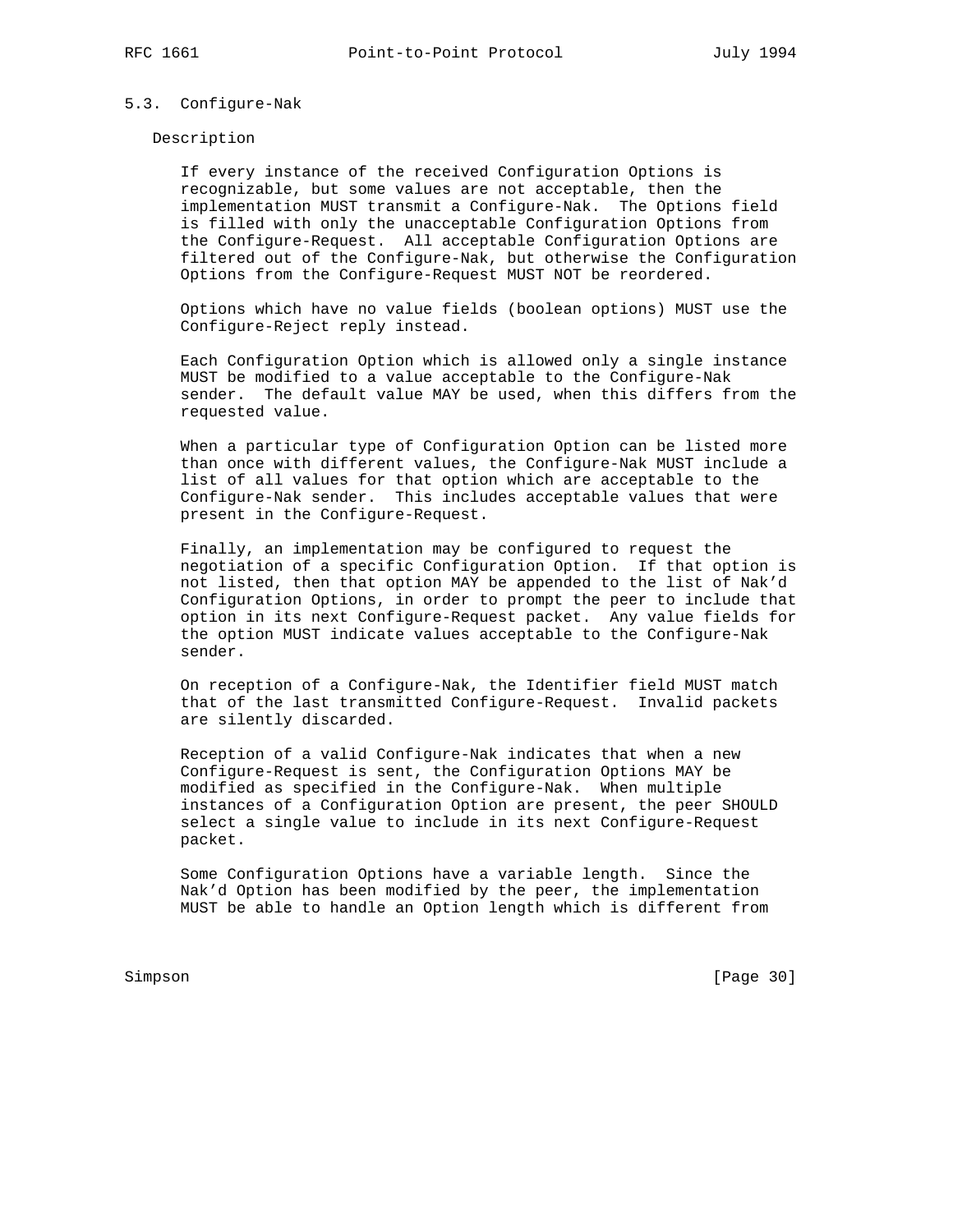the original Configure-Request.

 A summary of the Configure-Nak packet format is shown below. The fields are transmitted from left to right.

0  $1$  2 3 0 1 2 3 4 5 6 7 8 9 0 1 2 3 4 5 6 7 8 9 0 1 2 3 4 5 6 7 8 9 0 1 +-+-+-+-+-+-+-+-+-+-+-+-+-+-+-+-+-+-+-+-+-+-+-+-+-+-+-+-+-+-+-+-+ | Code | Identifier | Length | +-+-+-+-+-+-+-+-+-+-+-+-+-+-+-+-+-+-+-+-+-+-+-+-+-+-+-+-+-+-+-+-+ | Options ... +-+-+-+-+

#### Code

3 for Configure-Nak.

# Identifier

 The Identifier field is a copy of the Identifier field of the Configure-Request which caused this Configure-Nak.

#### Options

 The Options field is variable in length, and contains the list of zero or more Configuration Options that the sender is Nak'ing. All Configuration Options are always Nak'd simultaneously.

#### 5.4. Configure-Reject

#### Description

 If some Configuration Options received in a Configure-Request are not recognizable or are not acceptable for negotiation (as configured by a network administrator), then the implementation MUST transmit a Configure-Reject. The Options field is filled with only the unacceptable Configuration Options from the Configure-Request. All recognizable and negotiable Configuration Options are filtered out of the Configure-Reject, but otherwise the Configuration Options MUST NOT be reordered or modified in any way.

 On reception of a Configure-Reject, the Identifier field MUST match that of the last transmitted Configure-Request. Additionally, the Configuration Options in a Configure-Reject MUST

Simpson [Page 31]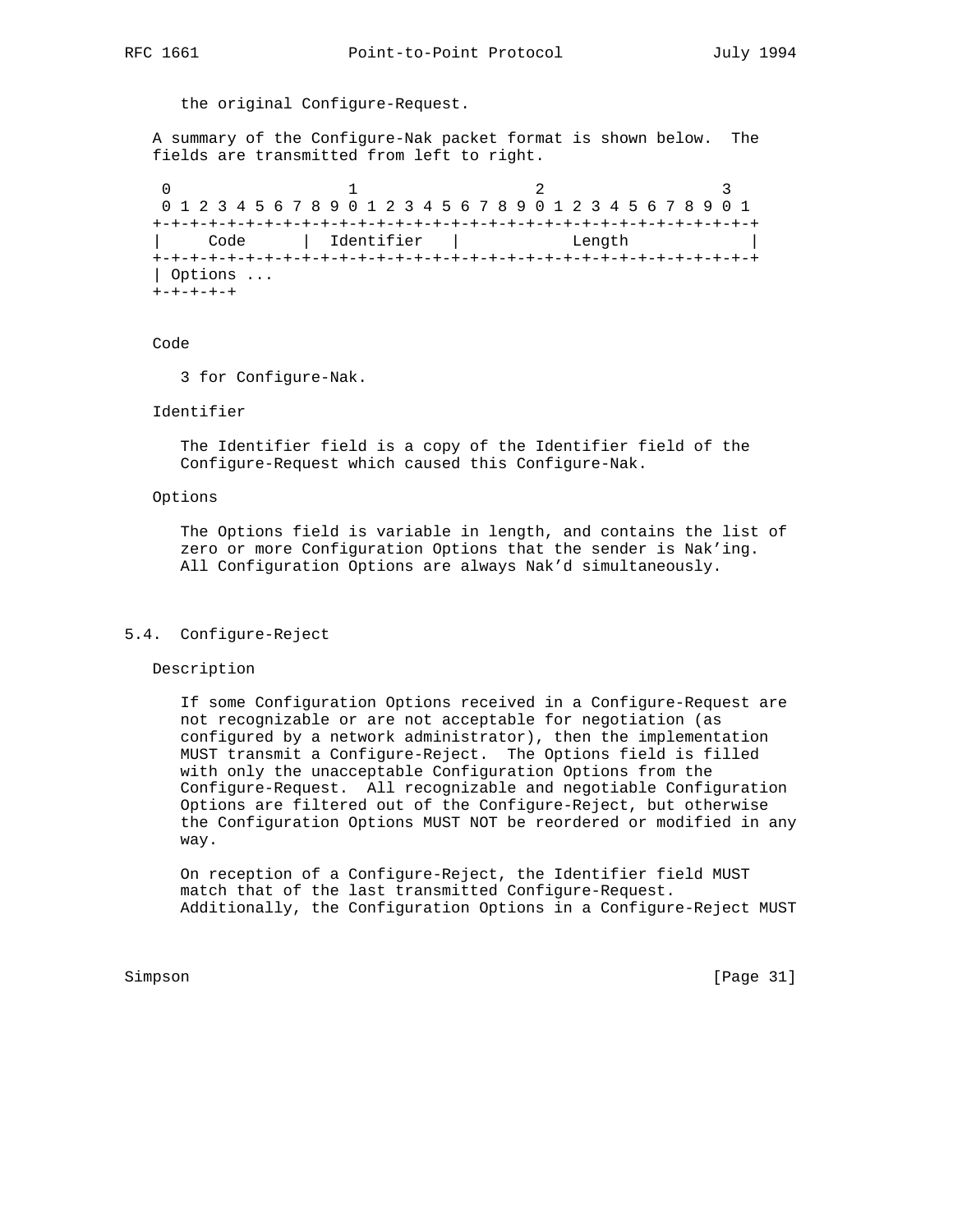be a proper subset of those in the last transmitted Configure- Request. Invalid packets are silently discarded.

 Reception of a valid Configure-Reject indicates that when a new Configure-Request is sent, it MUST NOT include any of the Configuration Options listed in the Configure-Reject.

 A summary of the Configure-Reject packet format is shown below. The fields are transmitted from left to right.

0  $1$  2 3 0 1 2 3 4 5 6 7 8 9 0 1 2 3 4 5 6 7 8 9 0 1 2 3 4 5 6 7 8 9 0 1 +-+-+-+-+-+-+-+-+-+-+-+-+-+-+-+-+-+-+-+-+-+-+-+-+-+-+-+-+-+-+-+-+ Code | Identifier | +-+-+-+-+-+-+-+-+-+-+-+-+-+-+-+-+-+-+-+-+-+-+-+-+-+-+-+-+-+-+-+-+ | Options ... +-+-+-+-+

Code

4 for Configure-Reject.

## Identifier

 The Identifier field is a copy of the Identifier field of the Configure-Request which caused this Configure-Reject.

# Options

 The Options field is variable in length, and contains the list of zero or more Configuration Options that the sender is rejecting. All Configuration Options are always rejected simultaneously.

Simpson [Page 32]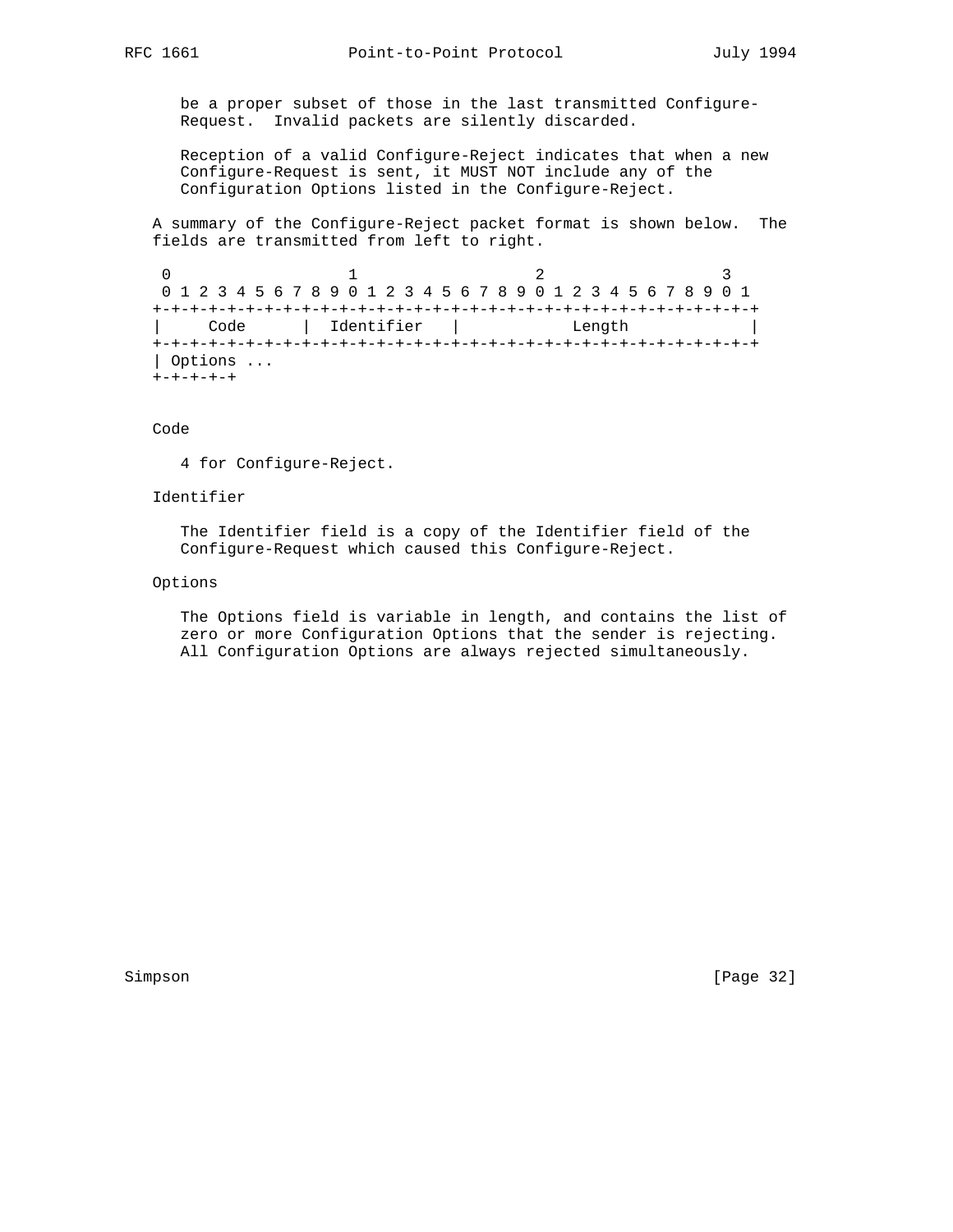#### 5.5. Terminate-Request and Terminate-Ack

Description

 LCP includes Terminate-Request and Terminate-Ack Codes in order to provide a mechanism for closing a connection.

 An implementation wishing to close a connection SHOULD transmit a Terminate-Request. Terminate-Request packets SHOULD continue to be sent until Terminate-Ack is received, the lower layer indicates that it has gone down, or a sufficiently large number have been transmitted such that the peer is down with reasonable certainty.

 Upon reception of a Terminate-Request, a Terminate-Ack MUST be transmitted.

 Reception of an unelicited Terminate-Ack indicates that the peer is in the Closed or Stopped states, or is otherwise in need of re-negotiation.

 A summary of the Terminate-Request and Terminate-Ack packet formats is shown below. The fields are transmitted from left to right.

0  $1$  2 3 0 1 2 3 4 5 6 7 8 9 0 1 2 3 4 5 6 7 8 9 0 1 2 3 4 5 6 7 8 9 0 1 +-+-+-+-+-+-+-+-+-+-+-+-+-+-+-+-+-+-+-+-+-+-+-+-+-+-+-+-+-+-+-+-+ | Code | Identifier | Length | +-+-+-+-+-+-+-+-+-+-+-+-+-+-+-+-+-+-+-+-+-+-+-+-+-+-+-+-+-+-+-+-+ Data ... +-+-+-+-+

Code

5 for Terminate-Request;

6 for Terminate-Ack.

# Identifier

 On transmission, the Identifier field MUST be changed whenever the content of the Data field changes, and whenever a valid reply has been received for a previous request. For retransmissions, the Identifier MAY remain unchanged.

 On reception, the Identifier field of the Terminate-Request is copied into the Identifier field of the Terminate-Ack packet.

Simpson [Page 33]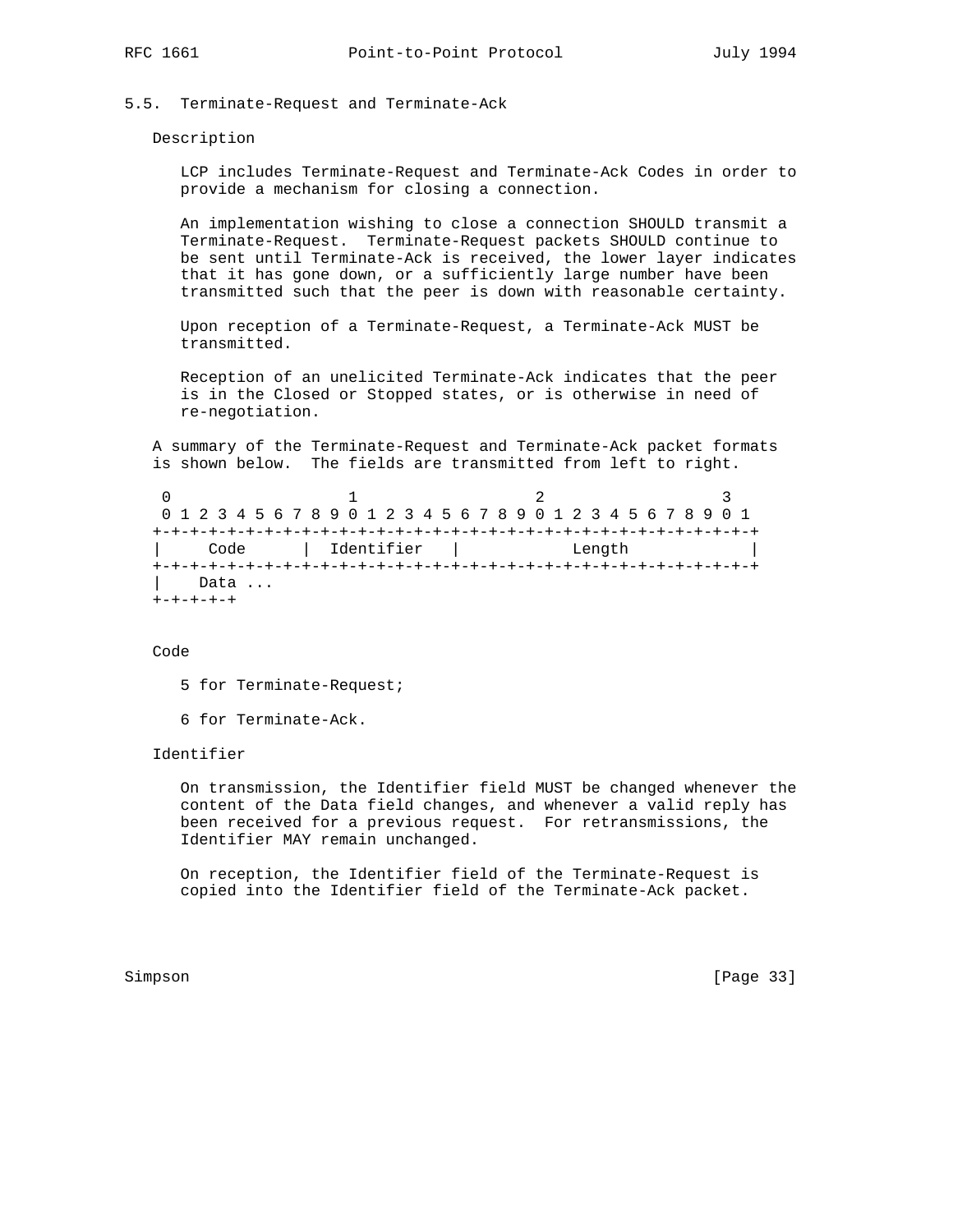Data

 The Data field is zero or more octets, and contains uninterpreted data for use by the sender. The data may consist of any binary value. The end of the field is indicated by the Length.

# 5.6. Code-Reject

Description

 Reception of a LCP packet with an unknown Code indicates that the peer is operating with a different version. This MUST be reported back to the sender of the unknown Code by transmitting a Code- Reject.

 Upon reception of the Code-Reject of a code which is fundamental to this version of the protocol, the implementation SHOULD report the problem and drop the connection, since it is unlikely that the situation can be rectified automatically.

 A summary of the Code-Reject packet format is shown below. The fields are transmitted from left to right.

| 0 1 2 3 4 5 6 7 8 9 0 1 2 3 4 5 6 7 8 9 0 1 2 3 4 5 6 7 8 9 0 1 |          |  |            |  |  |  |  |  |  |        |  |  |  |  |
|-----------------------------------------------------------------|----------|--|------------|--|--|--|--|--|--|--------|--|--|--|--|
|                                                                 |          |  |            |  |  |  |  |  |  |        |  |  |  |  |
|                                                                 | Code     |  | Identifier |  |  |  |  |  |  | Length |  |  |  |  |
|                                                                 |          |  |            |  |  |  |  |  |  |        |  |  |  |  |
| Rejected-Packet                                                 |          |  |            |  |  |  |  |  |  |        |  |  |  |  |
|                                                                 | -+-+-+-+ |  |            |  |  |  |  |  |  |        |  |  |  |  |

Code

7 for Code-Reject.

Identifier

The Identifier field MUST be changed for each Code-Reject sent.

Rejected-Packet

 The Rejected-Packet field contains a copy of the LCP packet which is being rejected. It begins with the Information field, and does not include any Data Link Layer headers nor an FCS. The Rejected-Packet MUST be truncated to comply with the peer's

Simpson [Page 34]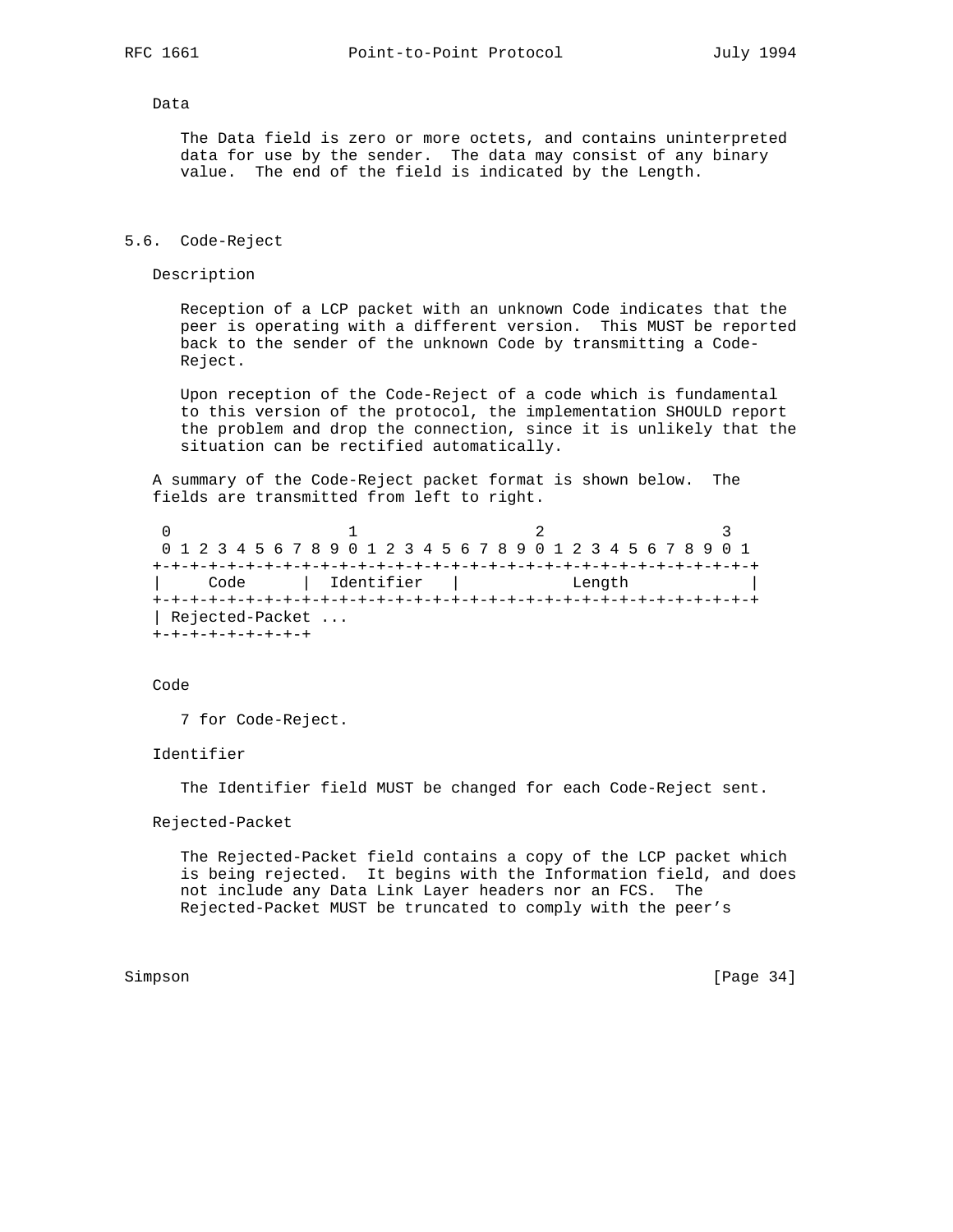established MRU.

5.7. Protocol-Reject

Description

 Reception of a PPP packet with an unknown Protocol field indicates that the peer is attempting to use a protocol which is unsupported. This usually occurs when the peer attempts to configure a new protocol. If the LCP automaton is in the Opened state, then this MUST be reported back to the peer by transmitting a Protocol-Reject.

 Upon reception of a Protocol-Reject, the implementation MUST stop sending packets of the indicated protocol at the earliest opportunity.

 Protocol-Reject packets can only be sent in the LCP Opened state. Protocol-Reject packets received in any state other than the LCP Opened state SHOULD be silently discarded.

 A summary of the Protocol-Reject packet format is shown below. The fields are transmitted from left to right.

| 0 1 2 3 4 5 6 7 8 9 0 1 2 3 4 5 6 7 8 9 0 1 2 3 4 5 6 7 8 9 0 1 |  |  |            |  |  |  |  |  |                      |  |  |  |  |
|-----------------------------------------------------------------|--|--|------------|--|--|--|--|--|----------------------|--|--|--|--|
|                                                                 |  |  |            |  |  |  |  |  |                      |  |  |  |  |
| Code                                                            |  |  | Identifier |  |  |  |  |  | Length               |  |  |  |  |
|                                                                 |  |  |            |  |  |  |  |  |                      |  |  |  |  |
| Rejected-Protocol                                               |  |  |            |  |  |  |  |  | Rejected-Information |  |  |  |  |
|                                                                 |  |  |            |  |  |  |  |  |                      |  |  |  |  |

Code

8 for Protocol-Reject.

Identifier

 The Identifier field MUST be changed for each Protocol-Reject sent.

Rejected-Protocol

 The Rejected-Protocol field is two octets, and contains the PPP Protocol field of the packet which is being rejected.

Simpson [Page 35]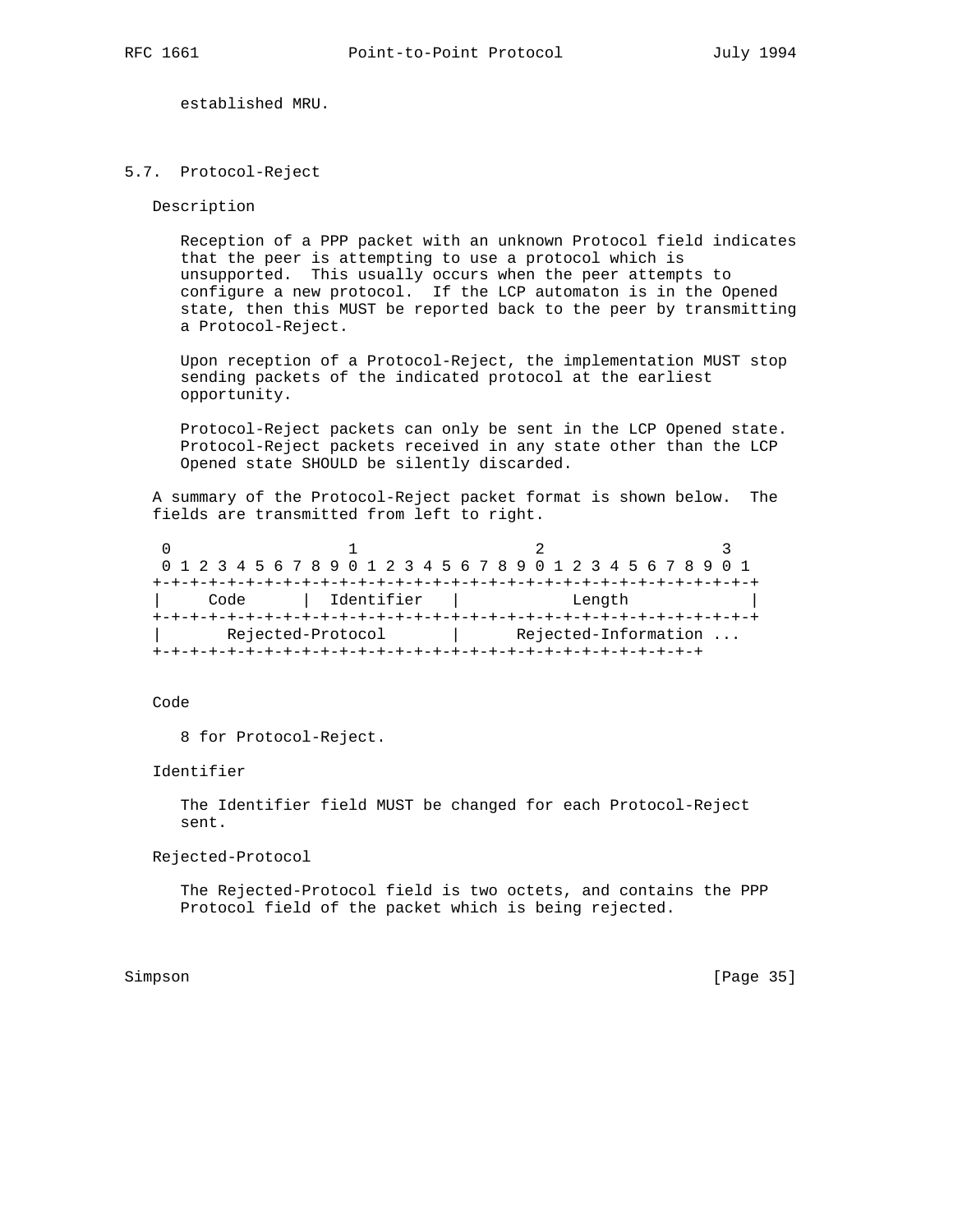### Rejected-Information

 The Rejected-Information field contains a copy of the packet which is being rejected. It begins with the Information field, and does not include any Data Link Layer headers nor an FCS. The Rejected-Information MUST be truncated to comply with the peer's established MRU.

# 5.8. Echo-Request and Echo-Reply

Description

 LCP includes Echo-Request and Echo-Reply Codes in order to provide a Data Link Layer loopback mechanism for use in exercising both directions of the link. This is useful as an aid in debugging, link quality determination, performance testing, and for numerous other functions.

 Upon reception of an Echo-Request in the LCP Opened state, an Echo-Reply MUST be transmitted.

 Echo-Request and Echo-Reply packets MUST only be sent in the LCP Opened state. Echo-Request and Echo-Reply packets received in any state other than the LCP Opened state SHOULD be silently discarded.

 A summary of the Echo-Request and Echo-Reply packet formats is shown below. The fields are transmitted from left to right.

|      |            | 0 1 2 3 4 5 6 7 8 9 0 1 2 3 4 5 6 7 8 9 0 1 2 3 4 5 6 7 8 9 0 1 |  |
|------|------------|-----------------------------------------------------------------|--|
|      |            |                                                                 |  |
| Code | Identifier | Length                                                          |  |
|      |            |                                                                 |  |
|      |            | Magic-Number                                                    |  |
|      |            | +-+-+-+-+-+-+-+-+-+-+-+-+-+-+-+-+-+                             |  |
| Data |            |                                                                 |  |
|      |            |                                                                 |  |

#### Code

- 9 for Echo-Request;
- 10 for Echo-Reply.

Simpson [Page 36]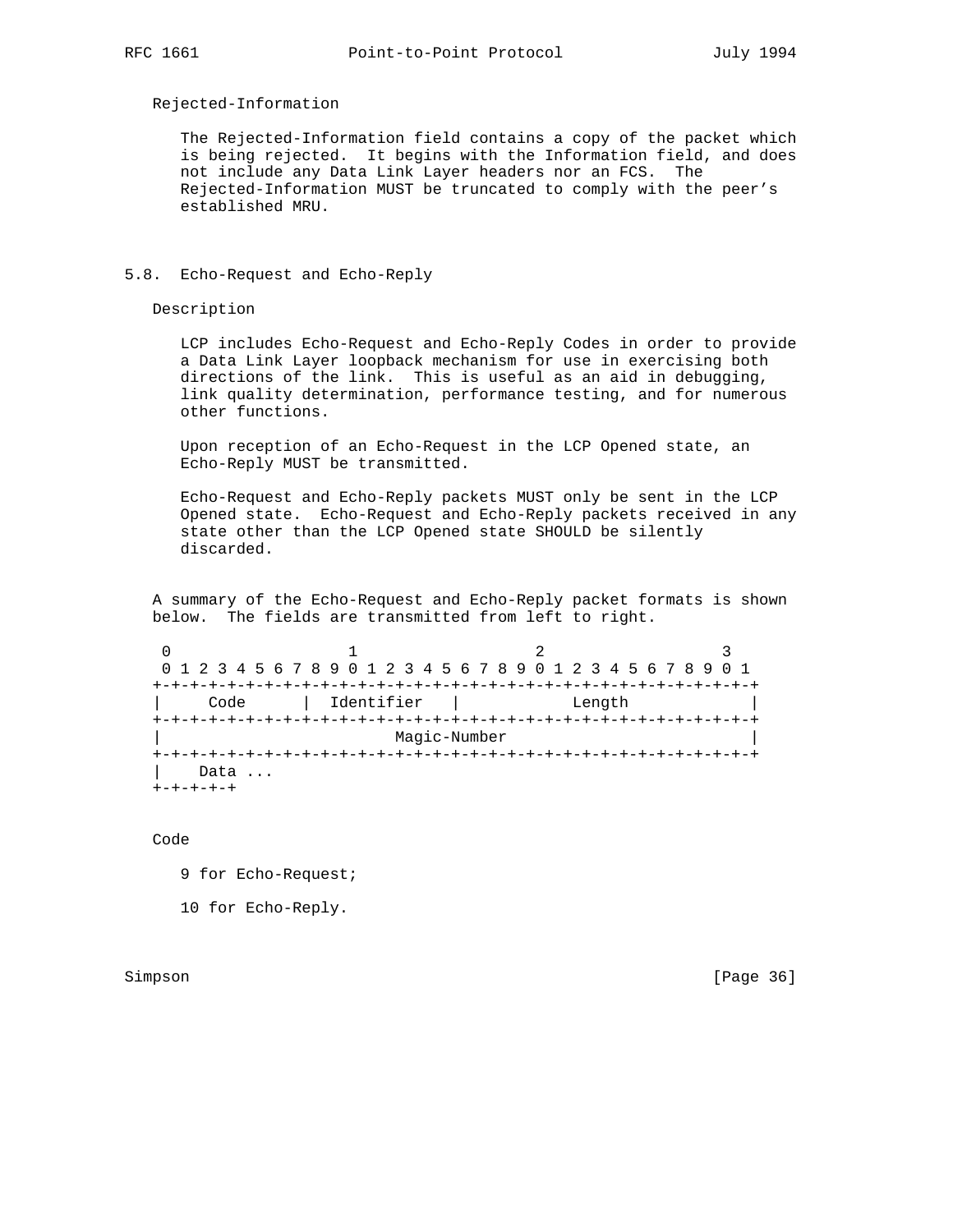# Identifier

 On transmission, the Identifier field MUST be changed whenever the content of the Data field changes, and whenever a valid reply has been received for a previous request. For retransmissions, the Identifier MAY remain unchanged.

 On reception, the Identifier field of the Echo-Request is copied into the Identifier field of the Echo-Reply packet.

# Magic-Number

 The Magic-Number field is four octets, and aids in detecting links which are in the looped-back condition. Until the Magic-Number Configuration Option has been successfully negotiated, the Magic- Number MUST be transmitted as zero. See the Magic-Number Configuration Option for further explanation.

# Data

 The Data field is zero or more octets, and contains uninterpreted data for use by the sender. The data may consist of any binary value. The end of the field is indicated by the Length.

# 5.9. Discard-Request

# Description

 LCP includes a Discard-Request Code in order to provide a Data Link Layer sink mechanism for use in exercising the local to remote direction of the link. This is useful as an aid in debugging, performance testing, and for numerous other functions.

 Discard-Request packets MUST only be sent in the LCP Opened state. On reception, the receiver MUST silently discard any Discard- Request that it receives.

Simpson [Page 37]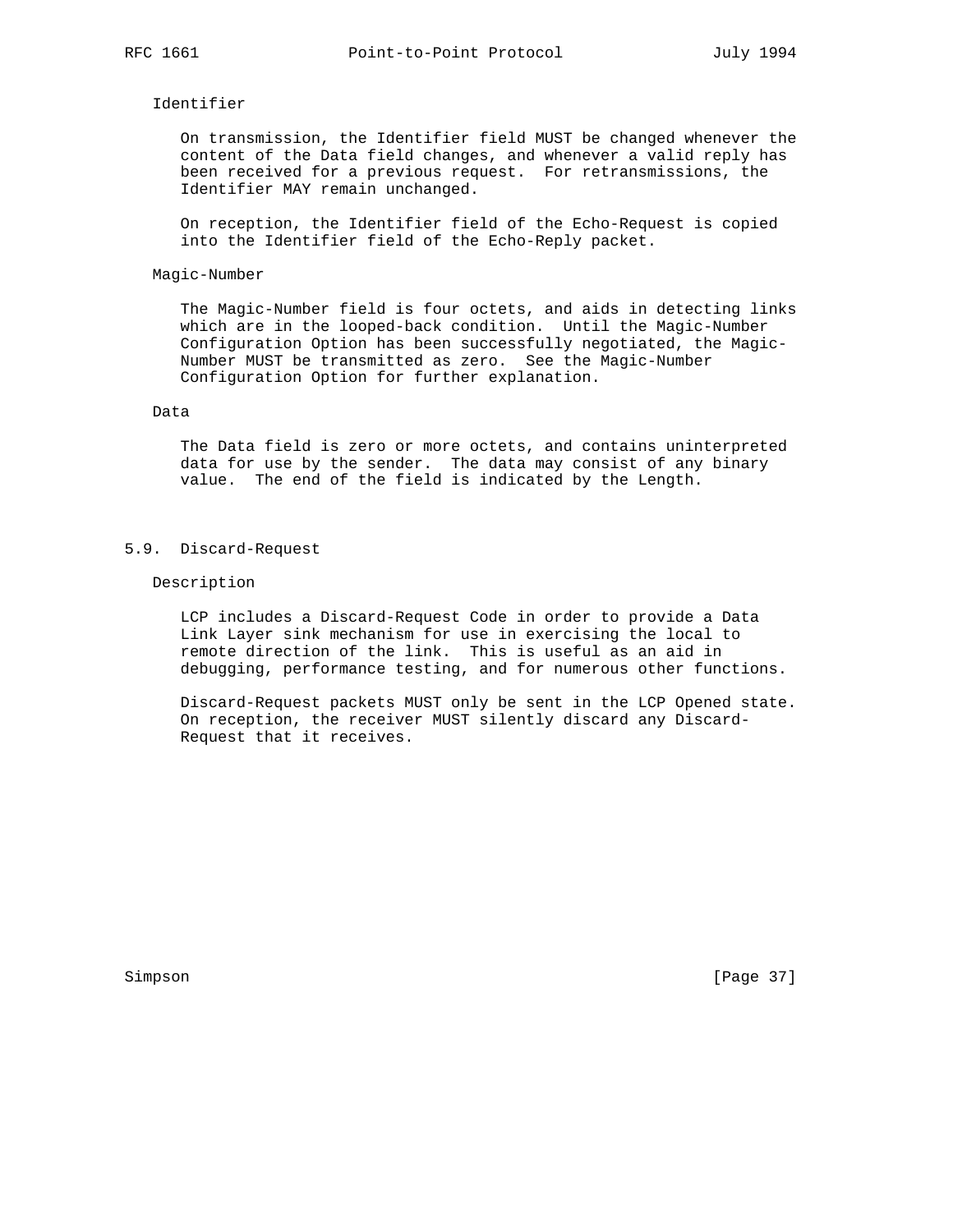A summary of the Discard-Request packet format is shown below. The fields are transmitted from left to right.

0  $1$  2 3 0 1 2 3 4 5 6 7 8 9 0 1 2 3 4 5 6 7 8 9 0 1 2 3 4 5 6 7 8 9 0 1 +-+-+-+-+-+-+-+-+-+-+-+-+-+-+-+-+-+-+-+-+-+-+-+-+-+-+-+-+-+-+-+-+ | Code | Identifier | Length | +-+-+-+-+-+-+-+-+-+-+-+-+-+-+-+-+-+-+-+-+-+-+-+-+-+-+-+-+-+-+-+-+ Magic-Number +-+-+-+-+-+-+-+-+-+-+-+-+-+-+-+-+-+-+-+-+-+-+-+-+-+-+-+-+-+-+-+-+ Data ... +-+-+-+-+

Code

11 for Discard-Request.

Identifier

 The Identifier field MUST be changed for each Discard-Request sent.

Magic-Number

 The Magic-Number field is four octets, and aids in detecting links which are in the looped-back condition. Until the Magic-Number Configuration Option has been successfully negotiated, the Magic- Number MUST be transmitted as zero. See the Magic-Number Configuration Option for further explanation.

# Data

 The Data field is zero or more octets, and contains uninterpreted data for use by the sender. The data may consist of any binary value. The end of the field is indicated by the Length.

Simpson [Page 38]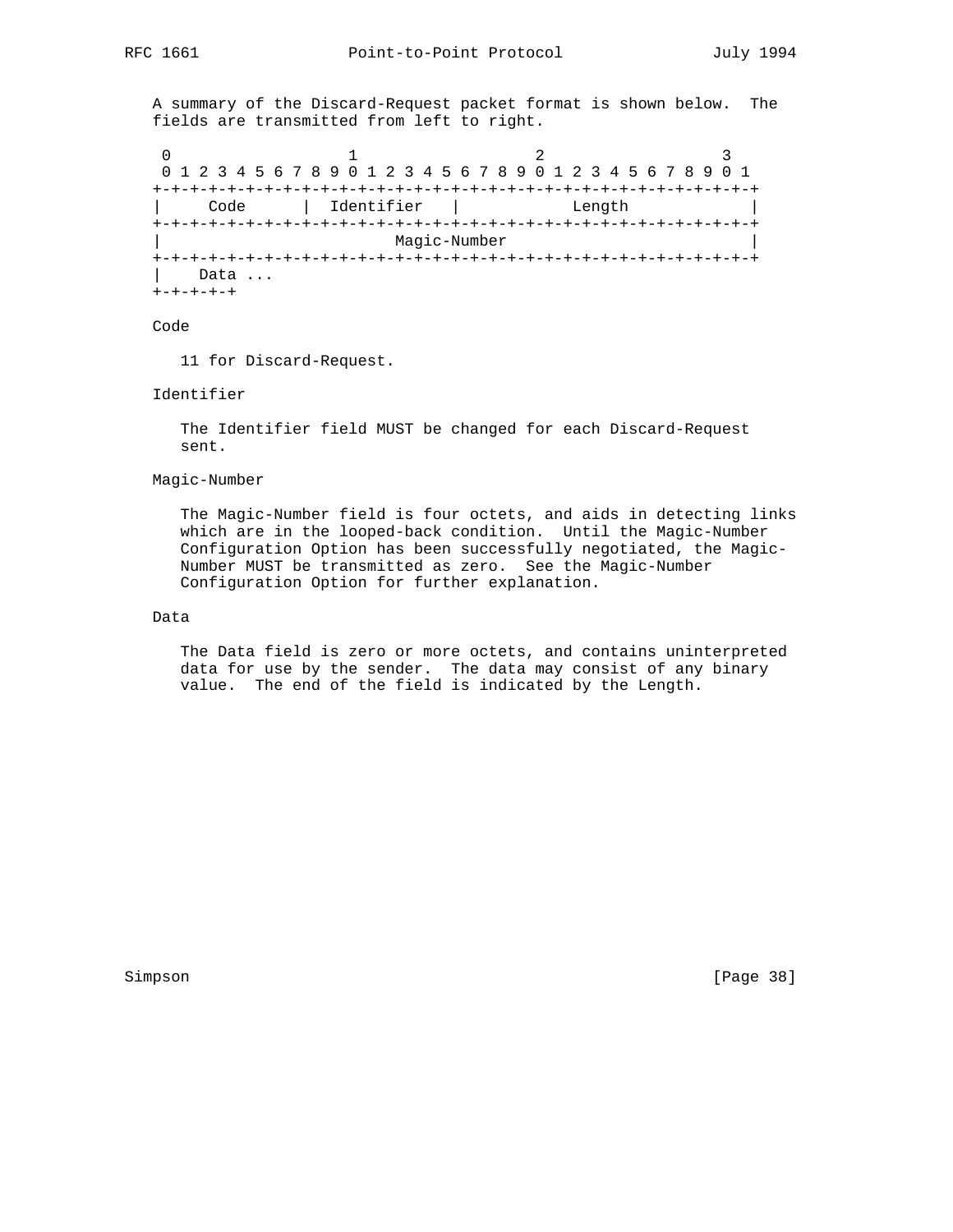### 6. LCP Configuration Options

 LCP Configuration Options allow negotiation of modifications to the default characteristics of a point-to-point link. If a Configuration Option is not included in a Configure-Request packet, the default value for that Configuration Option is assumed.

 Some Configuration Options MAY be listed more than once. The effect of this is Configuration Option specific, and is specified by each such Configuration Option description. (None of the Configuration Options in this specification can be listed more than once.)

 The end of the list of Configuration Options is indicated by the Length field of the LCP packet.

 Unless otherwise specified, all Configuration Options apply in a half-duplex fashion; typically, in the receive direction of the link from the point of view of the Configure-Request sender.

Design Philosophy

 The options indicate additional capabilities or requirements of the implementation that is requesting the option. An implementation which does not understand any option SHOULD interoperate with one which implements every option.

 A default is specified for each option which allows the link to correctly function without negotiation of the option, although perhaps with less than optimal performance.

 Except where explicitly specified, acknowledgement of an option does not require the peer to take any additional action other than the default.

 It is not necessary to send the default values for the options in a Configure-Request.

 A summary of the Configuration Option format is shown below. The fields are transmitted from left to right.

 0 1 0 1 2 3 4 5 6 7 8 9 0 1 2 3 4 5 6 7 8 9 +-+-+-+-+-+-+-+-+-+-+-+-+-+-+-+-+-+-+-+-+ | Type | Length | Data ... +-+-+-+-+-+-+-+-+-+-+-+-+-+-+-+-+-+-+-+-+

Simpson [Page 39]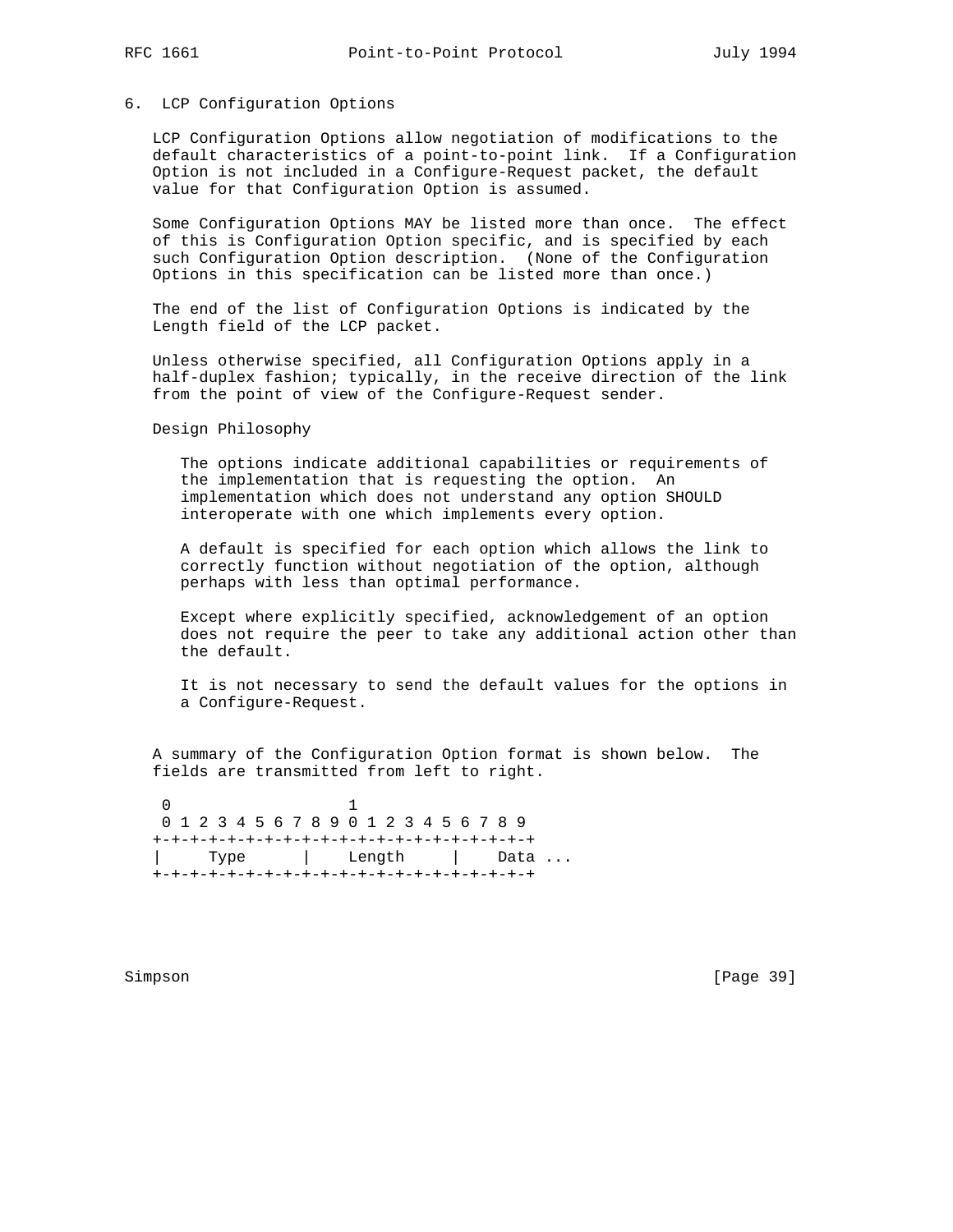# Type

 The Type field is one octet, and indicates the type of Configuration Option. Up-to-date values of the LCP Option Type field are specified in the most recent "Assigned Numbers" RFC [2]. This document concerns the following values:

|   | RESERVED                              |
|---|---------------------------------------|
|   | Maximum-Receive-Unit                  |
| 3 | Authentication-Protocol               |
|   | Ouality-Protocol                      |
| 5 | Magic-Number                          |
| 7 | Protocol-Field-Compression            |
| я | Address-and-Control-Field-Compression |

# Length

 The Length field is one octet, and indicates the length of this Configuration Option including the Type, Length and Data fields.

 If a negotiable Configuration Option is received in a Configure- Request, but with an invalid or unrecognized Length, a Configure- Nak SHOULD be transmitted which includes the desired Configuration Option with an appropriate Length and Data.

# Data

 The Data field is zero or more octets, and contains information specific to the Configuration Option. The format and length of the Data field is determined by the Type and Length fields.

 When the Data field is indicated by the Length to extend beyond the end of the Information field, the entire packet is silently discarded without affecting the automaton.

Simpson [Page 40]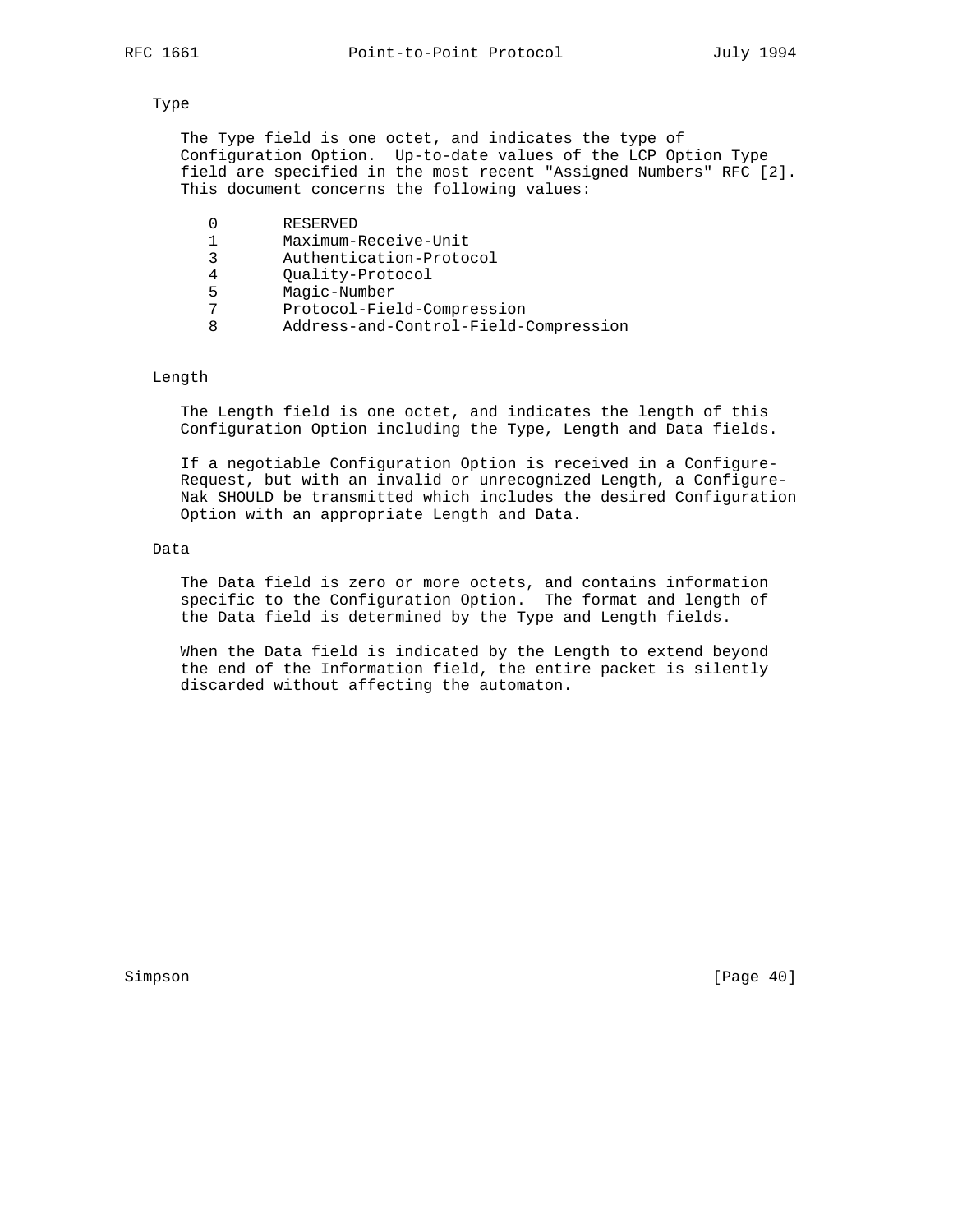# 6.1. Maximum-Receive-Unit (MRU)

Description

 This Configuration Option may be sent to inform the peer that the implementation can receive larger packets, or to request that the peer send smaller packets.

 The default value is 1500 octets. If smaller packets are requested, an implementation MUST still be able to receive the full 1500 octet information field in case link synchronization is lost.

Implementation Note:

 This option is used to indicate an implementation capability. The peer is not required to maximize the use of the capacity. For example, when a MRU is indicated which is 2048 octets, the peer is not required to send any packet with 2048 octets. The peer need not Configure-Nak to indicate that it will only send smaller packets, since the implementation will always require support for at least 1500 octets.

 A summary of the Maximum-Receive-Unit Configuration Option format is shown below. The fields are transmitted from left to right.

| 0 1 2 3 4 5 6 7 8 9 0 1 2 3 4 5 6 7 8 9 0 1 2 3 4 5 6 7 8 9 0 1 |  |  |  |  |  |  |                      |  |  |  |  |  |  |  |  |  |  |  |  |  |  |  |  |
|-----------------------------------------------------------------|--|--|--|--|--|--|----------------------|--|--|--|--|--|--|--|--|--|--|--|--|--|--|--|--|
|                                                                 |  |  |  |  |  |  |                      |  |  |  |  |  |  |  |  |  |  |  |  |  |  |  |  |
| Lenath<br>Type                                                  |  |  |  |  |  |  | Maximum-Receive-Unit |  |  |  |  |  |  |  |  |  |  |  |  |  |  |  |  |
|                                                                 |  |  |  |  |  |  |                      |  |  |  |  |  |  |  |  |  |  |  |  |  |  |  |  |

Type

1

Length

4

Maximum-Receive-Unit

 The Maximum-Receive-Unit field is two octets, and specifies the maximum number of octets in the Information and Padding fields. It does not include the framing, Protocol field, FCS, nor any transparency bits or bytes.

Simpson [Page 41]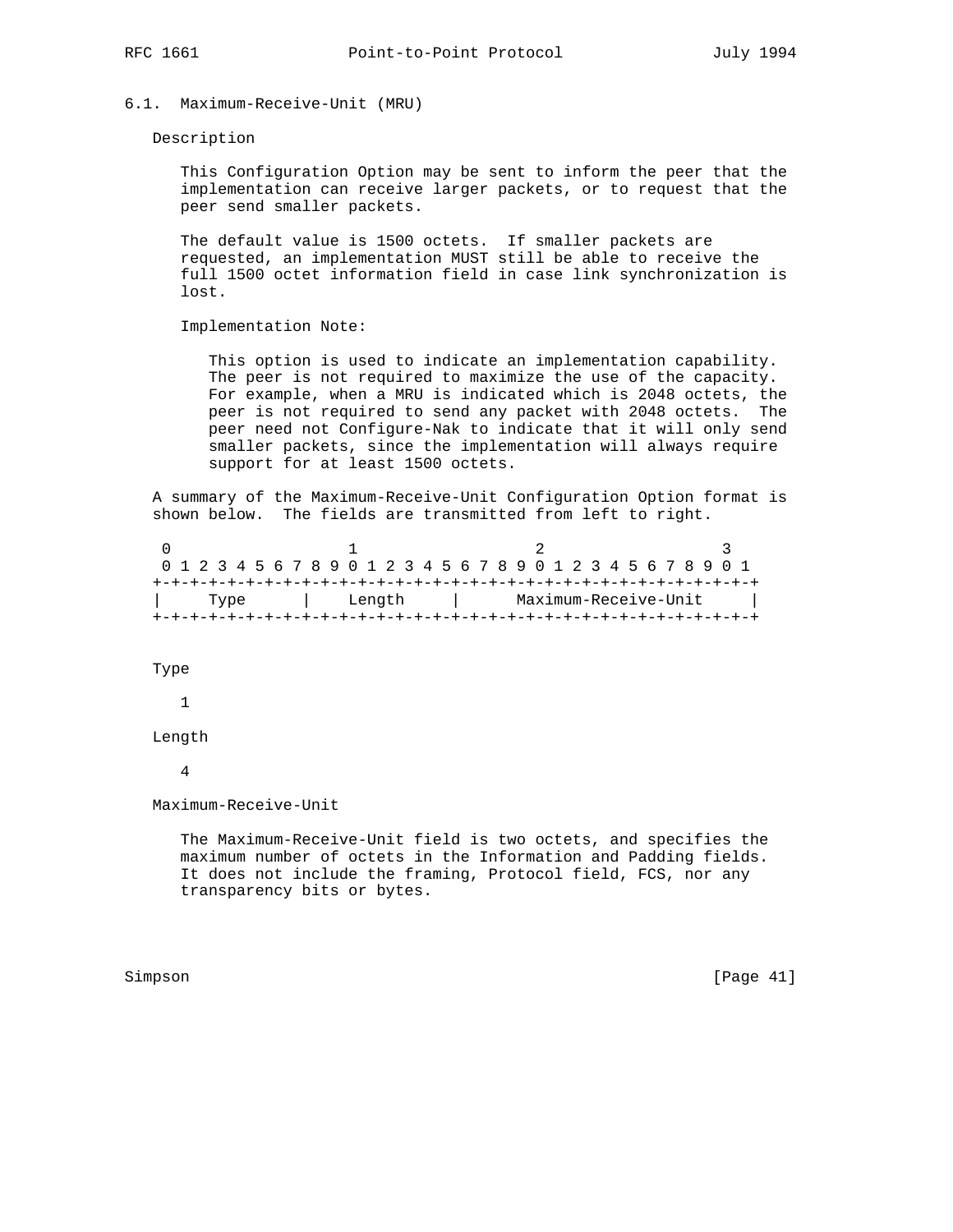# 6.2. Authentication-Protocol

Description

 On some links it may be desirable to require a peer to authenticate itself before allowing network-layer protocol packets to be exchanged.

 This Configuration Option provides a method to negotiate the use of a specific protocol for authentication. By default, authentication is not required.

 An implementation MUST NOT include multiple Authentication- Protocol Configuration Options in its Configure-Request packets. Instead, it SHOULD attempt to configure the most desirable protocol first. If that protocol is Configure-Nak'd, then the implementation SHOULD attempt the next most desirable protocol in the next Configure-Request.

 The implementation sending the Configure-Request is indicating that it expects authentication from its peer. If an implementation sends a Configure-Ack, then it is agreeing to authenticate with the specified protocol. An implementation receiving a Configure-Ack SHOULD expect the peer to authenticate with the acknowledged protocol.

 There is no requirement that authentication be full-duplex or that the same protocol be used in both directions. It is perfectly acceptable for different protocols to be used in each direction. This will, of course, depend on the specific protocols negotiated.

 A summary of the Authentication-Protocol Configuration Option format is shown below. The fields are transmitted from left to right.

0  $1$  2 3 0 1 2 3 4 5 6 7 8 9 0 1 2 3 4 5 6 7 8 9 0 1 2 3 4 5 6 7 8 9 0 1 +-+-+-+-+-+-+-+-+-+-+-+-+-+-+-+-+-+-+-+-+-+-+-+-+-+-+-+-+-+-+-+-+ | Type | Length | Authentication-Protocol | +-+-+-+-+-+-+-+-+-+-+-+-+-+-+-+-+-+-+-+-+-+-+-+-+-+-+-+-+-+-+-+-+ Data ... +-+-+-+-+

Type

3

Simpson [Page 42]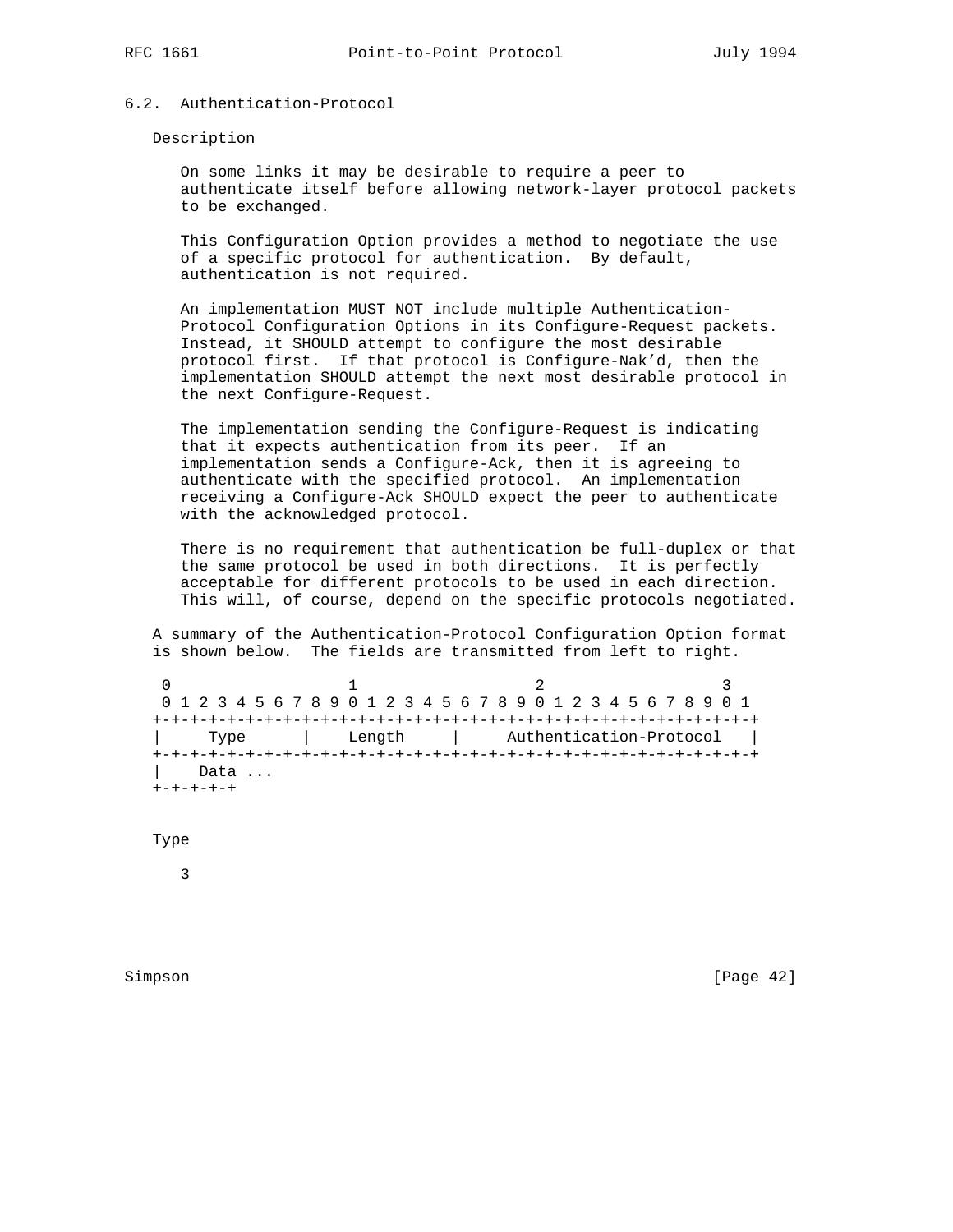Length

 $>= 4$ 

#### Authentication-Protocol

 The Authentication-Protocol field is two octets, and indicates the authentication protocol desired. Values for this field are always the same as the PPP Protocol field values for that same authentication protocol.

 Up-to-date values of the Authentication-Protocol field are specified in the most recent "Assigned Numbers" RFC [2]. Current values are assigned as follows:

Value (in hex) Protocol

| C <sub>0</sub> 23 | Password Authentication Protocol            |
|-------------------|---------------------------------------------|
| C <sub>223</sub>  | Challenge Handshake Authentication Protocol |

#### Data

 The Data field is zero or more octets, and contains additional data as determined by the particular protocol.

#### 6.3. Quality-Protocol

Description

 On some links it may be desirable to determine when, and how often, the link is dropping data. This process is called link quality monitoring.

 This Configuration Option provides a method to negotiate the use of a specific protocol for link quality monitoring. By default, link quality monitoring is disabled.

 The implementation sending the Configure-Request is indicating that it expects to receive monitoring information from its peer. If an implementation sends a Configure-Ack, then it is agreeing to send the specified protocol. An implementation receiving a Configure-Ack SHOULD expect the peer to send the acknowledged protocol.

There is no requirement that quality monitoring be full-duplex or

Simpson [Page 43]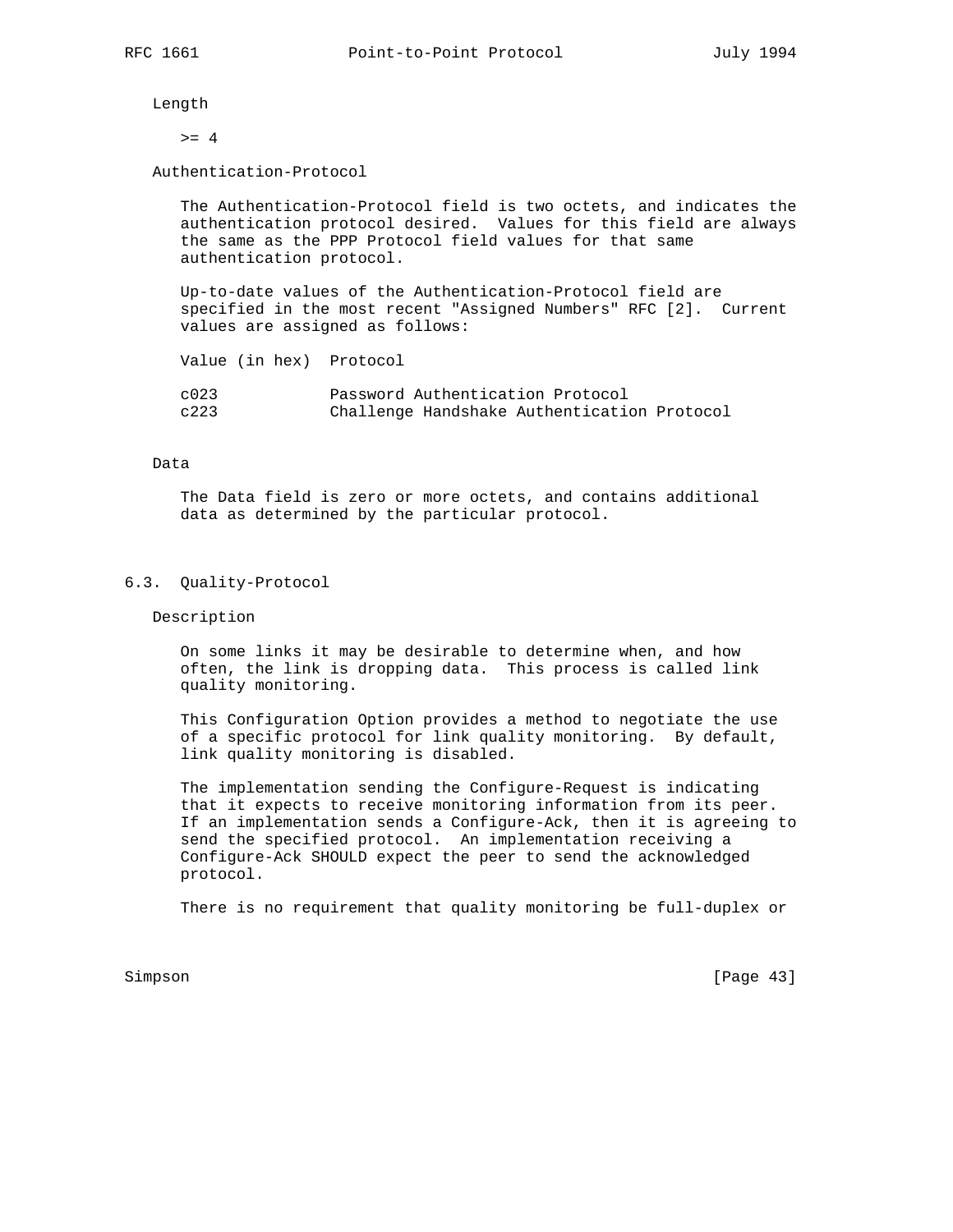that the same protocol be used in both directions. It is perfectly acceptable for different protocols to be used in each direction. This will, of course, depend on the specific protocols negotiated.

 A summary of the Quality-Protocol Configuration Option format is shown below. The fields are transmitted from left to right.

0  $1$  2 3 0 1 2 3 4 5 6 7 8 9 0 1 2 3 4 5 6 7 8 9 0 1 2 3 4 5 6 7 8 9 0 1 +-+-+-+-+-+-+-+-+-+-+-+-+-+-+-+-+-+-+-+-+-+-+-+-+-+-+-+-+-+-+-+-+ | Type | Length | Quality-Protocol | +-+-+-+-+-+-+-+-+-+-+-+-+-+-+-+-+-+-+-+-+-+-+-+-+-+-+-+-+-+-+-+-+ Data ... +-+-+-+-+

Type

4

Length

 $>= 4$ 

Quality-Protocol

 The Quality-Protocol field is two octets, and indicates the link quality monitoring protocol desired. Values for this field are always the same as the PPP Protocol field values for that same monitoring protocol.

 Up-to-date values of the Quality-Protocol field are specified in the most recent "Assigned Numbers" RFC [2]. Current values are assigned as follows:

Value (in hex) Protocol

c025 Link Quality Report

Data

 The Data field is zero or more octets, and contains additional data as determined by the particular protocol.

Simpson [Page 44]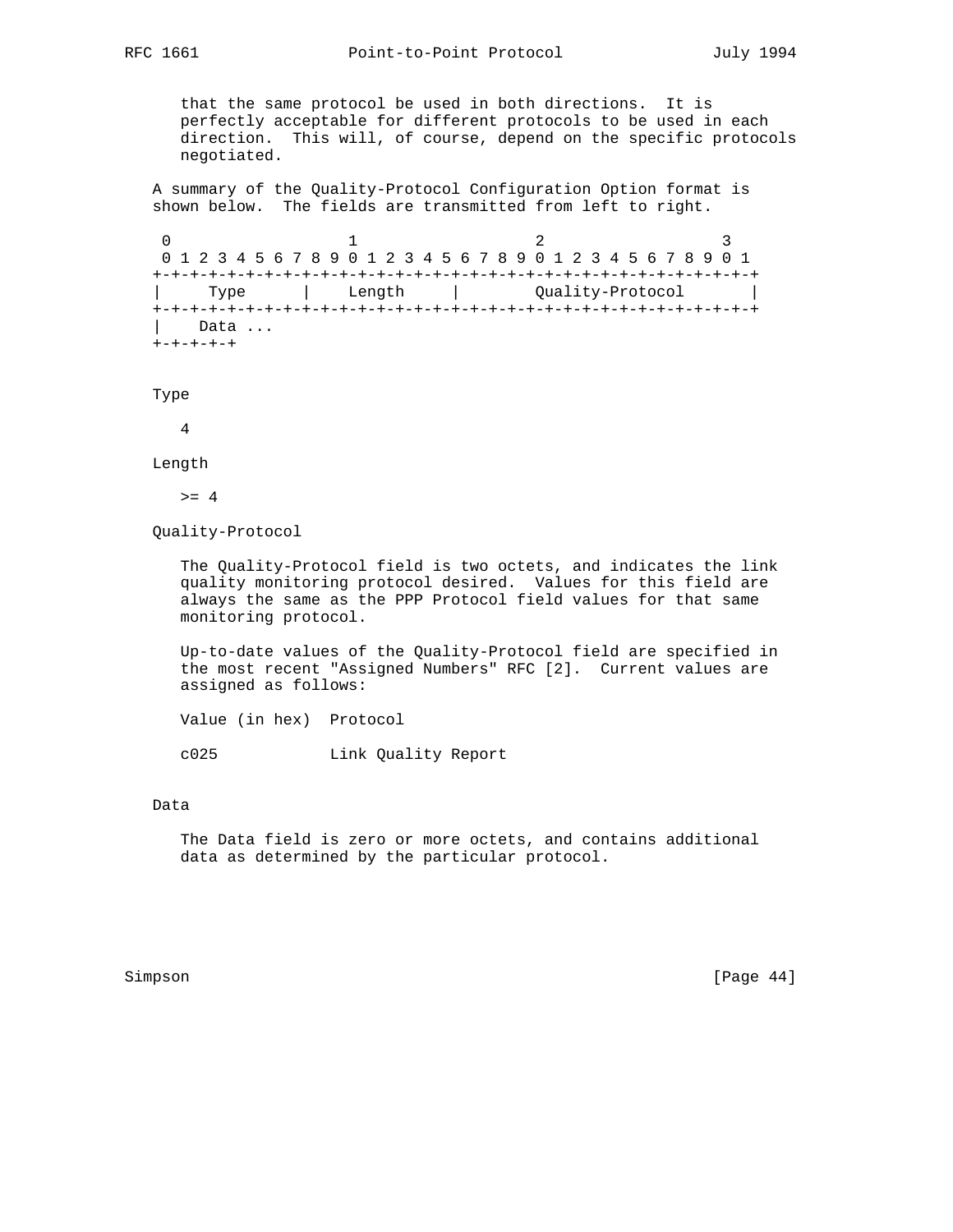# 6.4. Magic-Number

#### Description

 This Configuration Option provides a method to detect looped-back links and other Data Link Layer anomalies. This Configuration Option MAY be required by some other Configuration Options such as the Quality-Protocol Configuration Option. By default, the Magic-Number is not negotiated, and zero is inserted where a Magic-Number might otherwise be used.

 Before this Configuration Option is requested, an implementation MUST choose its Magic-Number. It is recommended that the Magic- Number be chosen in the most random manner possible in order to guarantee with very high probability that an implementation will arrive at a unique number. A good way to choose a unique random number is to start with a unique seed. Suggested sources of uniqueness include machine serial numbers, other network hardware addresses, time-of-day clocks, etc. Particularly good random number seeds are precise measurements of the inter-arrival time of physical events such as packet reception on other connected networks, server response time, or the typing rate of a human user. It is also suggested that as many sources as possible be used simultaneously.

 When a Configure-Request is received with a Magic-Number Configuration Option, the received Magic-Number is compared with the Magic-Number of the last Configure-Request sent to the peer. If the two Magic-Numbers are different, then the link is not looped-back, and the Magic-Number SHOULD be acknowledged. If the two Magic-Numbers are equal, then it is possible, but not certain, that the link is looped-back and that this Configure-Request is actually the one last sent. To determine this, a Configure-Nak MUST be sent specifying a different Magic-Number value. A new Configure-Request SHOULD NOT be sent to the peer until normal processing would cause it to be sent (that is, until a Configure- Nak is received or the Restart timer runs out).

 Reception of a Configure-Nak with a Magic-Number different from that of the last Configure-Nak sent to the peer proves that a link is not looped-back, and indicates a unique Magic-Number. If the Magic-Number is equal to the one sent in the last Configure-Nak, the possibility of a looped-back link is increased, and a new Magic-Number MUST be chosen. In either case, a new Configure- Request SHOULD be sent with the new Magic-Number.

 If the link is indeed looped-back, this sequence (transmit Configure-Request, receive Configure-Request, transmit Configure-

Simpson [Page 45]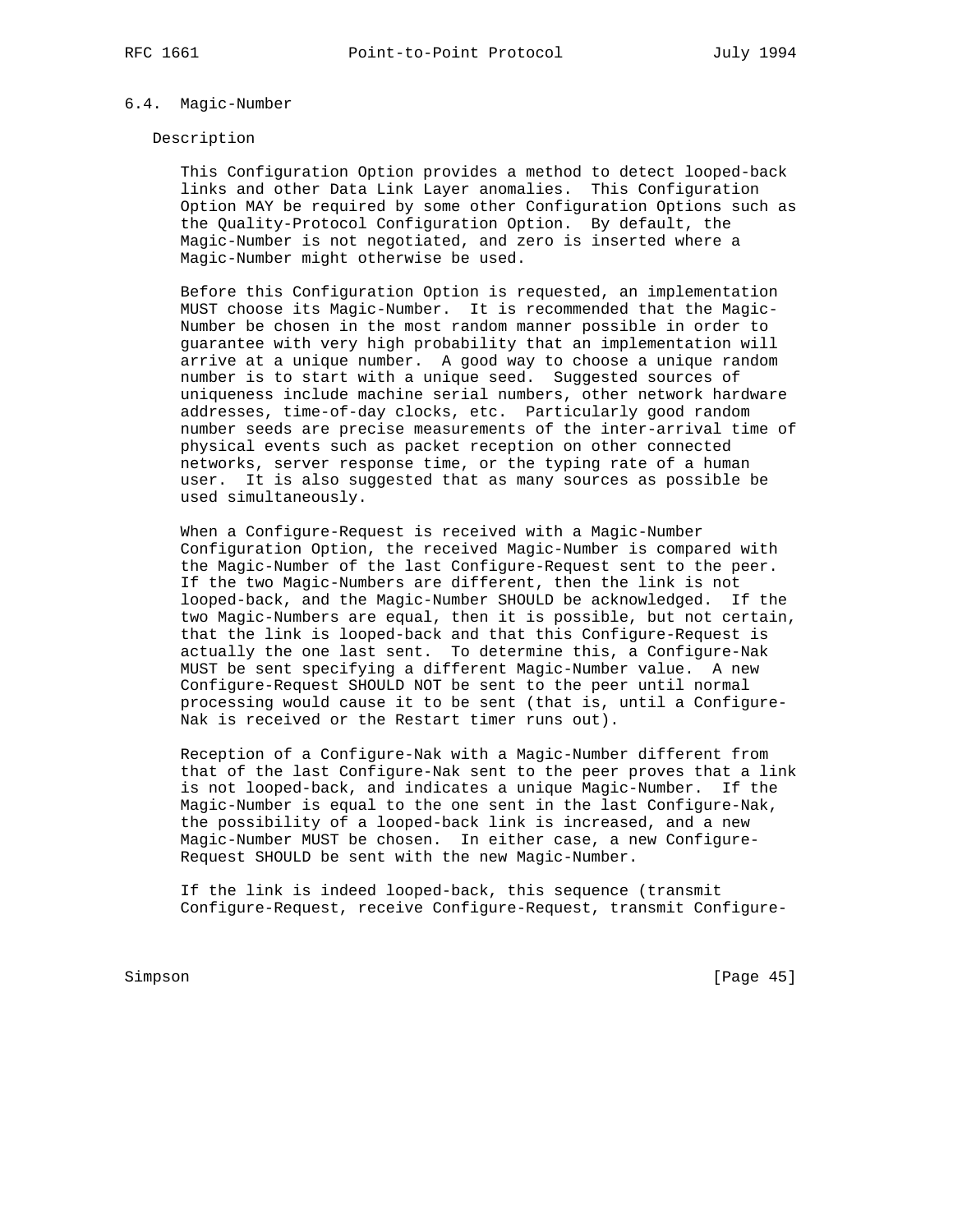Nak, receive Configure-Nak) will repeat over and over again. If the link is not looped-back, this sequence might occur a few times, but it is extremely unlikely to occur repeatedly. More likely, the Magic-Numbers chosen at either end will quickly diverge, terminating the sequence. The following table shows the probability of collisions assuming that both ends of the link select Magic-Numbers with a perfectly uniform distribution:

| Number of Collisions | Probability                                                                  |  |
|----------------------|------------------------------------------------------------------------------|--|
|                      | $1/2**32 = 2.3 E-10$<br>$1/2$ **32**2 = 5.4 E-20<br>$1/2$ **32**3 = 1.3 E-29 |  |

 Good sources of uniqueness or randomness are required for this divergence to occur. If a good source of uniqueness cannot be found, it is recommended that this Configuration Option not be enabled; Configure-Requests with the option SHOULD NOT be transmitted and any Magic-Number Configuration Options which the peer sends SHOULD be either acknowledged or rejected. In this case, looped-back links cannot be reliably detected by the implementation, although they may still be detectable by the peer.

 If an implementation does transmit a Configure-Request with a Magic-Number Configuration Option, then it MUST NOT respond with a Configure-Reject when it receives a Configure-Request with a Magic-Number Configuration Option. That is, if an implementation desires to use Magic Numbers, then it MUST also allow its peer to do so. If an implementation does receive a Configure-Reject in response to a Configure-Request, it can only mean that the link is not looped-back, and that its peer will not be using Magic- Numbers. In this case, an implementation SHOULD act as if the negotiation had been successful (as if it had instead received a Configure-Ack).

 The Magic-Number also may be used to detect looped-back links during normal operation, as well as during Configuration Option negotiation. All LCP Echo-Request, Echo-Reply, and Discard- Request packets have a Magic-Number field. If Magic-Number has been successfully negotiated, an implementation MUST transmit these packets with the Magic-Number field set to its negotiated Magic-Number.

 The Magic-Number field of these packets SHOULD be inspected on reception. All received Magic-Number fields MUST be equal to either zero or the peer's unique Magic-Number, depending on whether or not the peer negotiated a Magic-Number.

Simpson [Page 46]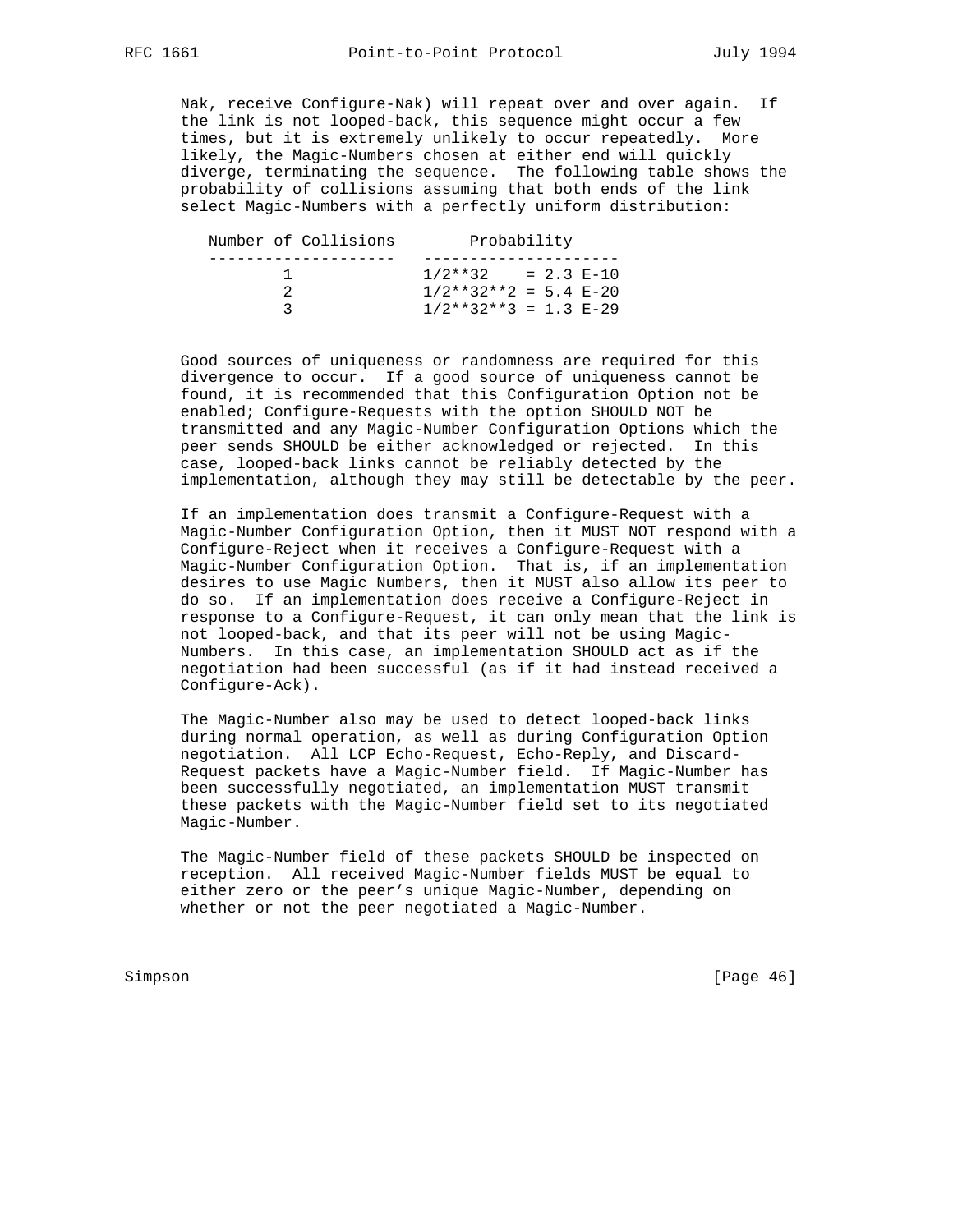Reception of a Magic-Number field equal to the negotiated local Magic-Number indicates a looped-back link. Reception of a Magic- Number other than the negotiated local Magic-Number, the peer's negotiated Magic-Number, or zero if the peer didn't negotiate one, indicates a link which has been (mis)configured for communications with a different peer.

 Procedures for recovery from either case are unspecified, and may vary from implementation to implementation. A somewhat pessimistic procedure is to assume a LCP Down event. A further Open event will begin the process of re-establishing the link, which can't complete until the looped-back condition is terminated, and Magic-Numbers are successfully negotiated. A more optimistic procedure (in the case of a looped-back link) is to begin transmitting LCP Echo-Request packets until an appropriate Echo-Reply is received, indicating a termination of the looped back condition.

 A summary of the Magic-Number Configuration Option format is shown below. The fields are transmitted from left to right.

0  $1$  2 3 0 1 2 3 4 5 6 7 8 9 0 1 2 3 4 5 6 7 8 9 0 1 2 3 4 5 6 7 8 9 0 1 +-+-+-+-+-+-+-+-+-+-+-+-+-+-+-+-+-+-+-+-+-+-+-+-+-+-+-+-+-+-+-+-+ | Type | Length | Magic-Number +-+-+-+-+-+-+-+-+-+-+-+-+-+-+-+-+-+-+-+-+-+-+-+-+-+-+-+-+-+-+-+-+ Magic-Number (cont) | +-+-+-+-+-+-+-+-+-+-+-+-+-+-+-+-+

Type

5

Length

#### 6

Magic-Number

 The Magic-Number field is four octets, and indicates a number which is very likely to be unique to one end of the link. A Magic-Number of zero is illegal and MUST always be Nak'd, if it is not Rejected outright.

Simpson [Page 47]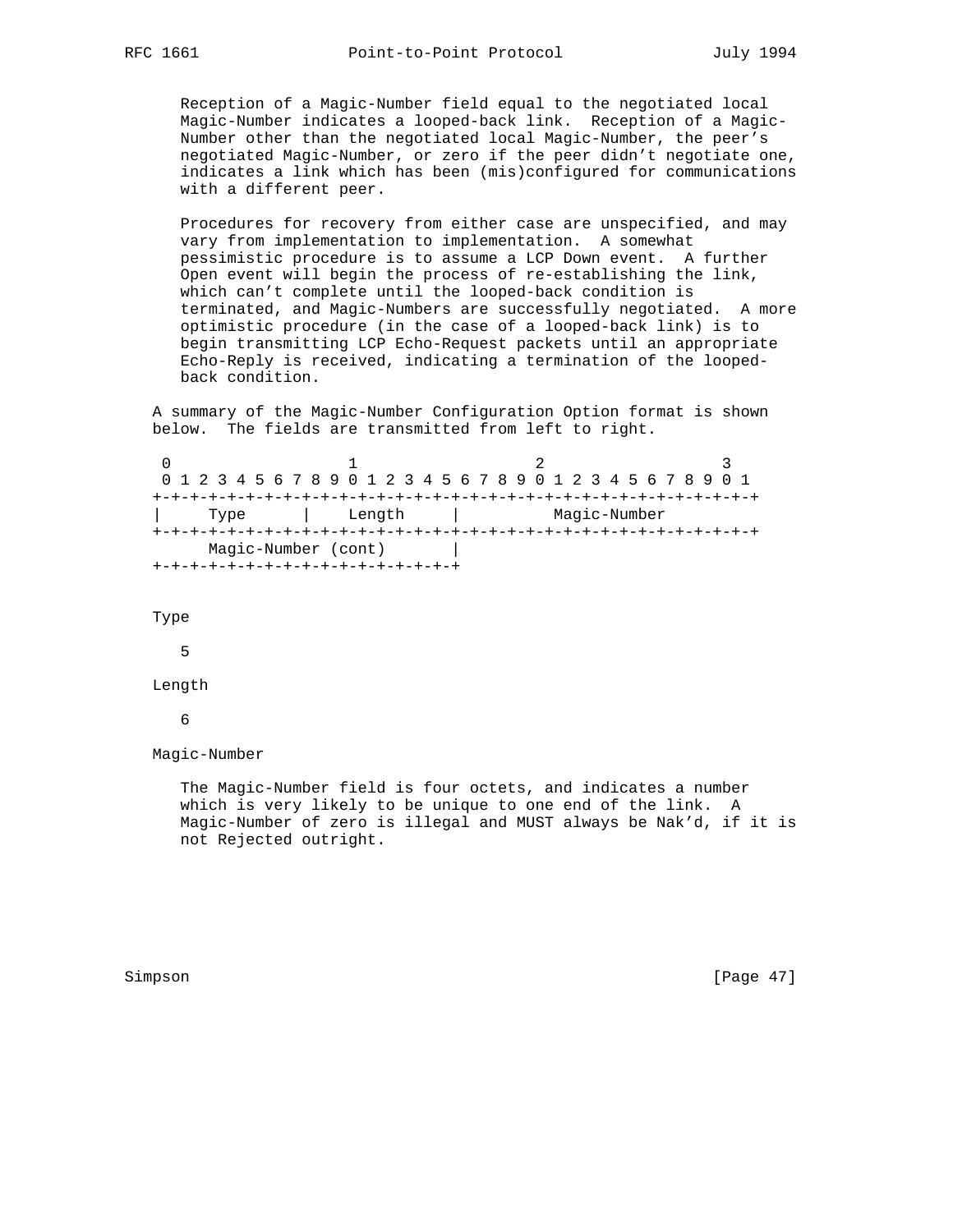#### 6.5. Protocol-Field-Compression (PFC)

Description

 This Configuration Option provides a method to negotiate the compression of the PPP Protocol field. By default, all implementations MUST transmit packets with two octet PPP Protocol fields.

 PPP Protocol field numbers are chosen such that some values may be compressed into a single octet form which is clearly distinguishable from the two octet form. This Configuration Option is sent to inform the peer that the implementation can receive such single octet Protocol fields.

 As previously mentioned, the Protocol field uses an extension mechanism consistent with the ISO 3309 extension mechanism for the Address field; the Least Significant Bit (LSB) of each octet is used to indicate extension of the Protocol field. A binary "0" as the LSB indicates that the Protocol field continues with the following octet. The presence of a binary "1" as the LSB marks the last octet of the Protocol field. Notice that any number of "0" octets may be prepended to the field, and will still indicate the same value (consider the two binary representations for 3, 00000011 and 00000000 00000011).

 When using low speed links, it is desirable to conserve bandwidth by sending as little redundant data as possible. The Protocol- Field-Compression Configuration Option allows a trade-off between implementation simplicity and bandwidth efficiency. If successfully negotiated, the ISO 3309 extension mechanism may be used to compress the Protocol field to one octet instead of two. The large majority of packets are compressible since data protocols are typically assigned with Protocol field values less than 256.

 Compressed Protocol fields MUST NOT be transmitted unless this Configuration Option has been negotiated. When negotiated, PPP implementations MUST accept PPP packets with either double-octet or single-octet Protocol fields, and MUST NOT distinguish between them.

 The Protocol field is never compressed when sending any LCP packet. This rule guarantees unambiguous recognition of LCP packets.

 When a Protocol field is compressed, the Data Link Layer FCS field is calculated on the compressed frame, not the original

Simpson [Page 48]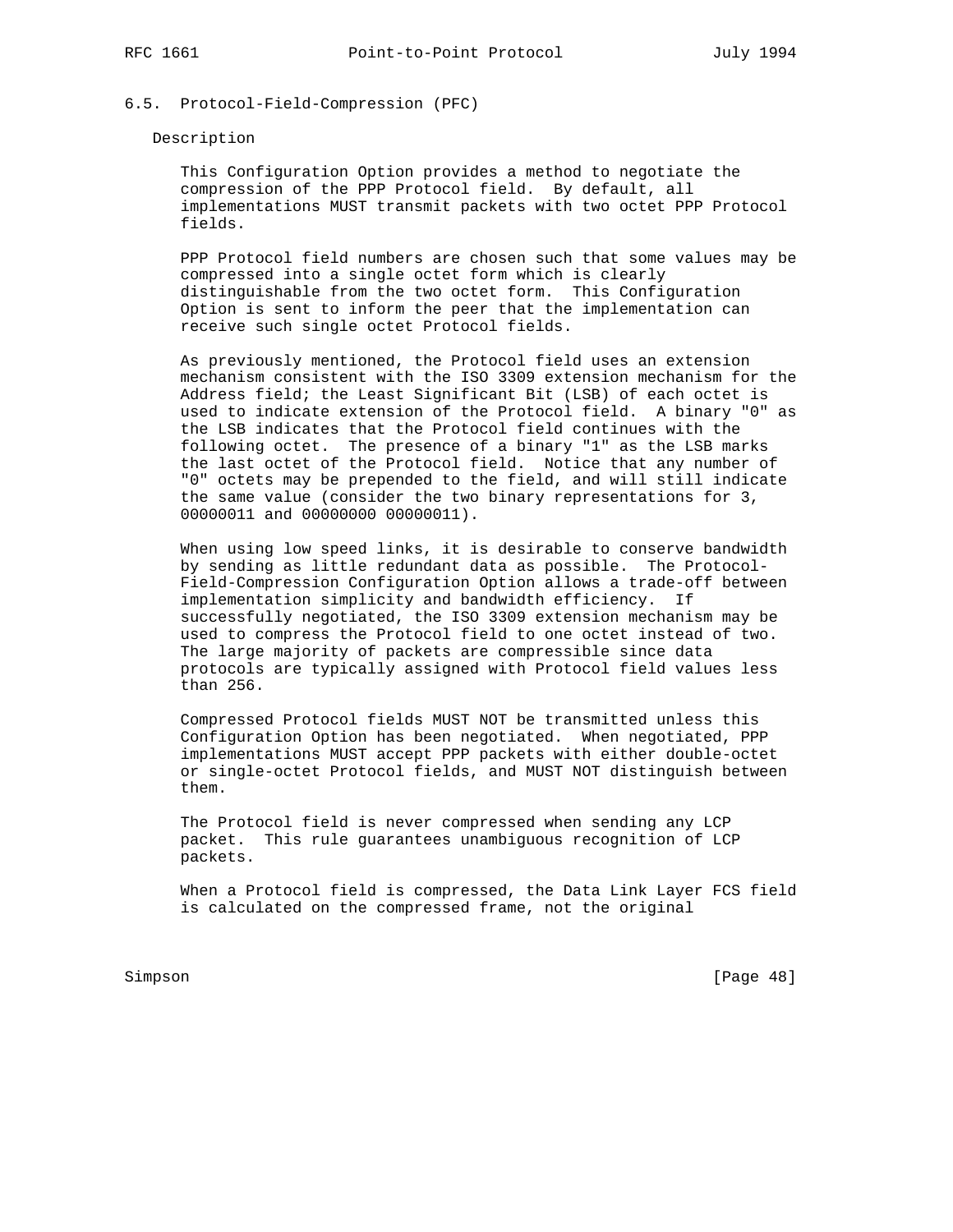uncompressed frame.

 A summary of the Protocol-Field-Compression Configuration Option format is shown below. The fields are transmitted from left to right.

 0 1 0 1 2 3 4 5 6 7 8 9 0 1 2 3 4 5 +-+-+-+-+-+-+-+-+-+-+-+-+-+-+-+-+ | Type | Length | +-+-+-+-+-+-+-+-+-+-+-+-+-+-+-+-+

Type

7

Length

2

Simpson [Page 49]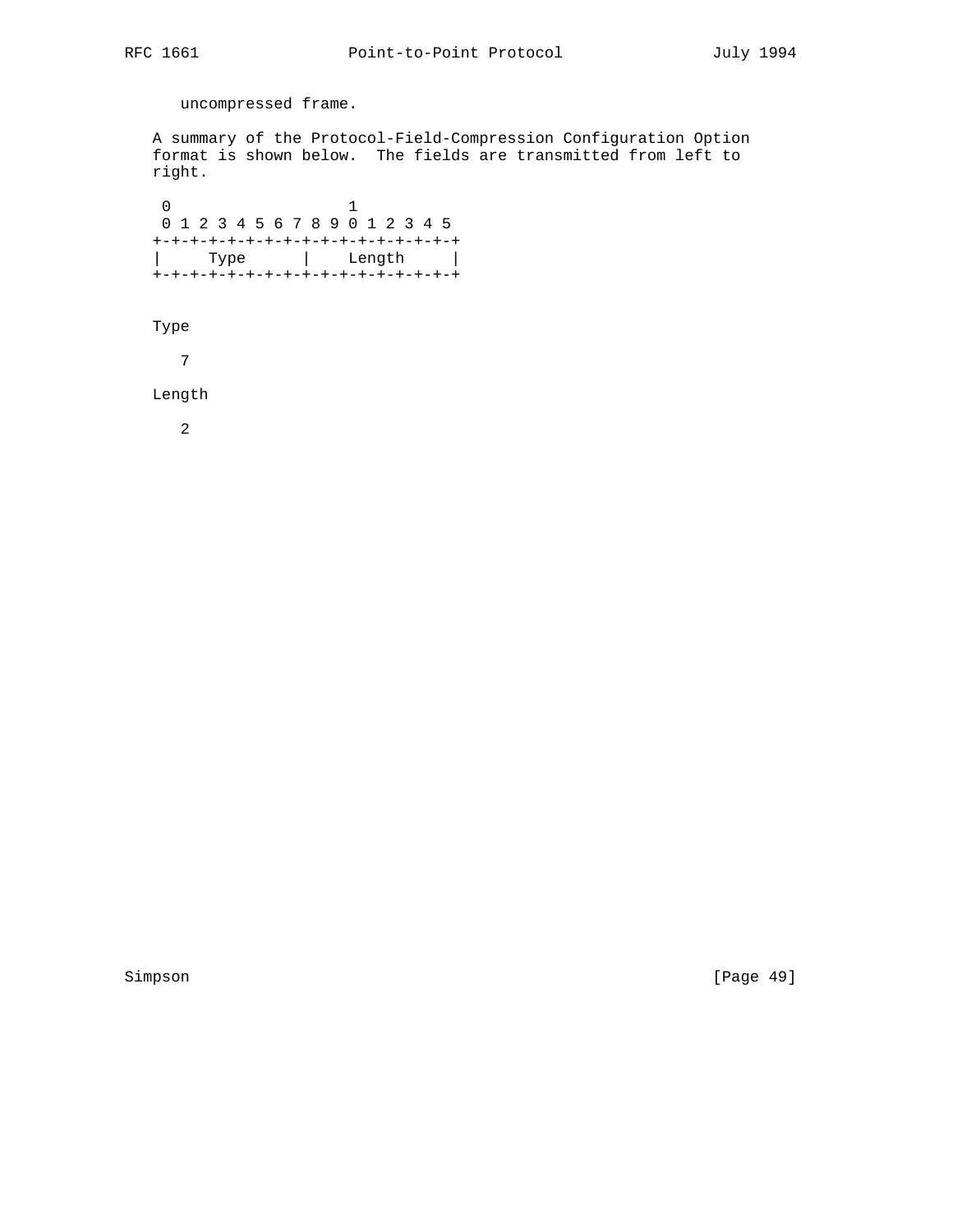# 6.6. Address-and-Control-Field-Compression (ACFC)

Description

 This Configuration Option provides a method to negotiate the compression of the Data Link Layer Address and Control fields. By default, all implementations MUST transmit frames with Address and Control fields appropriate to the link framing.

 Since these fields usually have constant values for point-to-point links, they are easily compressed. This Configuration Option is sent to inform the peer that the implementation can receive compressed Address and Control fields.

 If a compressed frame is received when Address-and-Control-Field- Compression has not been negotiated, the implementation MAY silently discard the frame.

 The Address and Control fields MUST NOT be compressed when sending any LCP packet. This rule guarantees unambiguous recognition of LCP packets.

 When the Address and Control fields are compressed, the Data Link Layer FCS field is calculated on the compressed frame, not the original uncompressed frame.

 A summary of the Address-and-Control-Field-Compression configuration option format is shown below. The fields are transmitted from left to right.

 0 1 0 1 2 3 4 5 6 7 8 9 0 1 2 3 4 5 +-+-+-+-+-+-+-+-+-+-+-+-+-+-+-+-+ | Type | Length | +-+-+-+-+-+-+-+-+-+-+-+-+-+-+-+-+

Type

8

Length

2

Simpson [Page 50]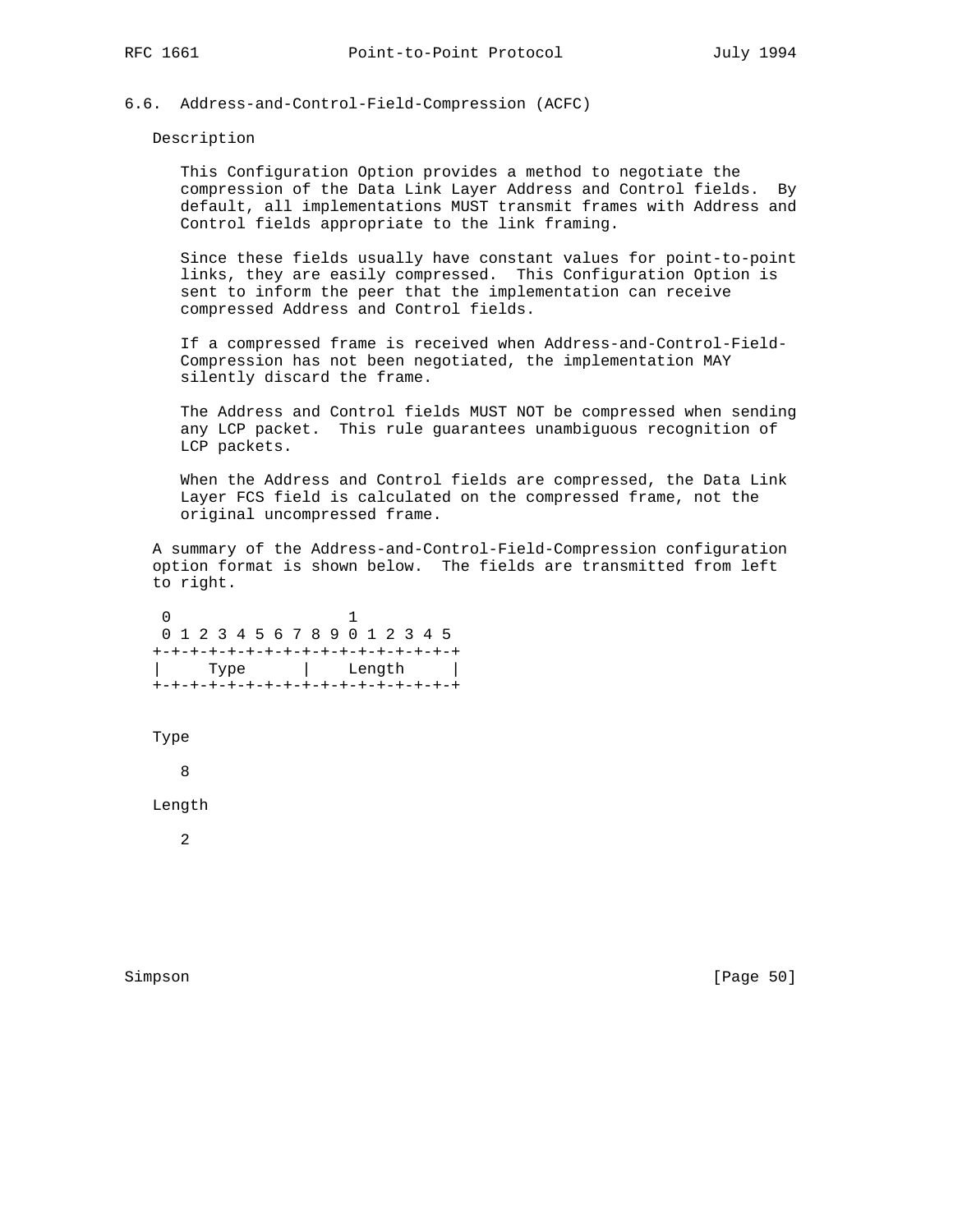# Security Considerations

 Security issues are briefly discussed in sections concerning the Authentication Phase, the Close event, and the Authentication- Protocol Configuration Option.

#### References

- [1] Perkins, D., "Requirements for an Internet Standard Point-to- Point Protocol", RFC 1547, Carnegie Mellon University, December 1993.
- [2] Reynolds, J., and Postel, J., "Assigned Numbers", STD 2, RFC 1340, USC/Information Sciences Institute, July 1992.

# Acknowledgements

 This document is the product of the Point-to-Point Protocol Working Group of the Internet Engineering Task Force (IETF). Comments should be submitted to the ietf-ppp@merit.edu mailing list.

 Much of the text in this document is taken from the working group requirements [1]; and RFCs 1171 & 1172, by Drew Perkins while at Carnegie Mellon University, and by Russ Hobby of the University of California at Davis.

 William Simpson was principally responsible for introducing consistent terminology and philosophy, and the re-design of the phase and negotiation state machines.

 Many people spent significant time helping to develop the Point-to- Point Protocol. The complete list of people is too numerous to list, but the following people deserve special thanks: Rick Adams, Ken Adelman, Fred Baker, Mike Ballard, Craig Fox, Karl Fox, Phill Gross, Kory Hamzeh, former WG chair Russ Hobby, David Kaufman, former WG chair Steve Knowles, Mark Lewis, former WG chair Brian Lloyd, John LoVerso, Bill Melohn, Mike Patton, former WG chair Drew Perkins, Greg Satz, John Shriver, Vernon Schryver, and Asher Waldfogel.

 Special thanks to Morning Star Technologies for providing computing resources and network access support for writing this specification.

Simpson [Page 51]